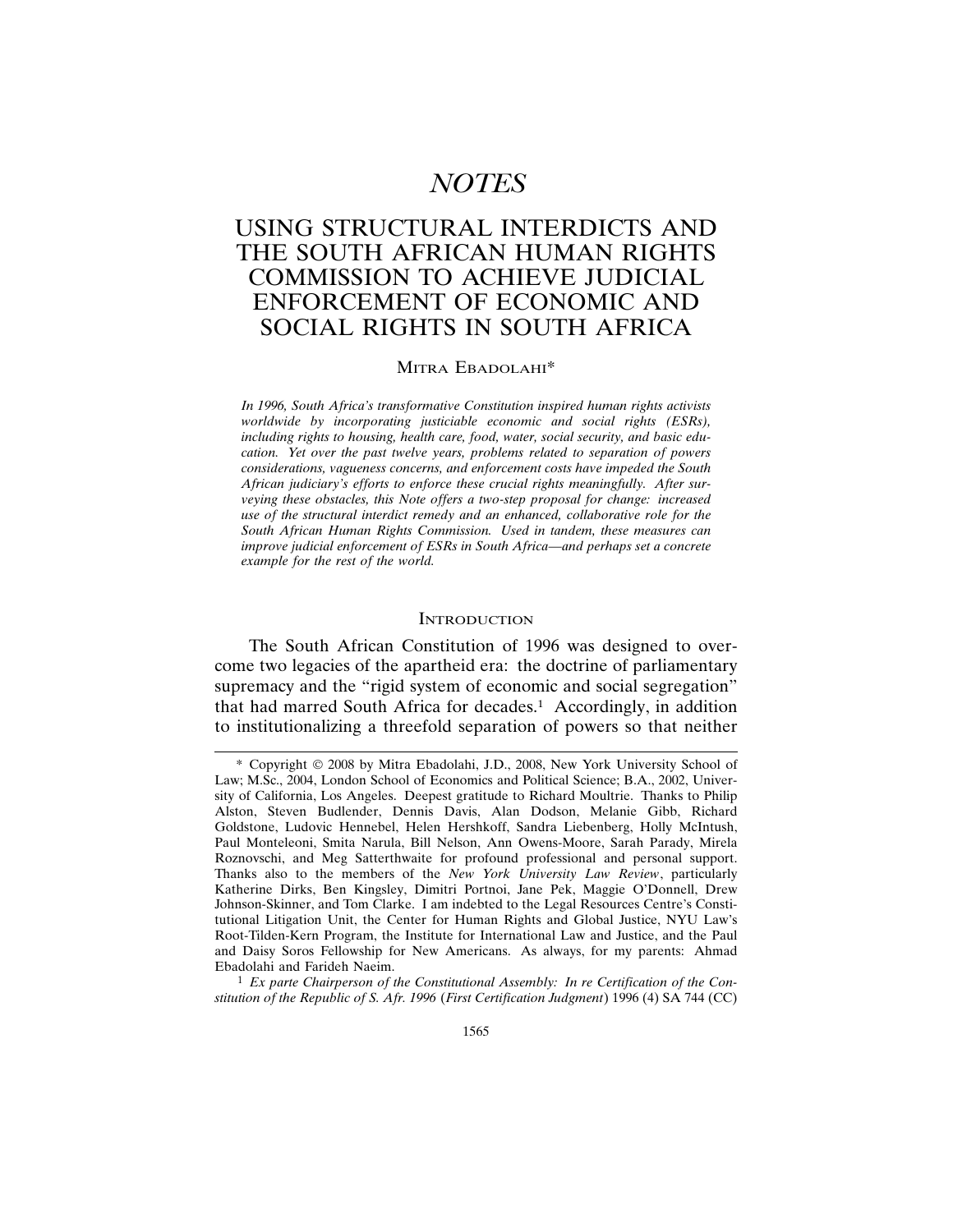Parliament nor the Executive could claim absolute authority in the future,<sup>2</sup> the final document also guaranteed a wide variety of rights including economic and social rights (ESRs)3—in the postapartheid era.4 Today, South Africa's Constitution is celebrated around the world<sup>5</sup> for integrating ESRs into its Bill of Rights, declaring these rights generally justiciable,<sup>6</sup> and developing a sophisticated jurisprudence interpreting socio-economic rights. As Constitutional Court Judge Zac Yacoob explained in 2001, "[t]he question is therefore . . . how to *enforce* [these justiciable ESRs] in a given case."7

The enforceability of ESRs is not merely an academic problem. According to the United Nations Development Programme's 2007–2008 Human Development Report, 34.1% of South Africa's population survives on less than two dollars a day.8 Constitutionally protected and judicially enforceable ESRs—particularly rights to

4 See S. AFR. CONST. 1996 ch. 2 (Bill of Rights), in particular s. 26 (right to housing), 27 (health care, food, water, and social security), and 29 (education).

6 *Gov't of the Republic of S. Afr. & Others v Grootboom & Others* 2001 (1) SA 46 (CC) at 60–61 (S. Afr.) ("[T]he issue of whether socio-economic rights are justiciable at all in South Africa has been put beyond question by the text of our Constitution as construed in the [*First*] *Certification* judgment.").

7 *Id.* at 61 (emphasis added).

8 U.N. DEV. PROGRAMME, HUMAN DEVELOPMENT REPORT 2007/2008, POPULATION LIVING BELOW \$2 A DAY (BY PERCENT), *available at* http://hdrstats.undp.org/indicators/ 24.html; U.N. DEV. PROGRAMME, HUMAN DEVELOPMENT REPORT 2007/2008, SOUTH AFRICA DATA SHEET, *available at* http://hdrstats.undp.org/countries/data\_sheets/ cty\_ds\_ZAF.html. This data was compiled from a 2000 survey that appears to be the most up-to-date comprehensive poverty data available for South Africa. *See* WORLD BANK

at 776–77 (S. Afr.) (noting apartheid-era economic and social segregation and active promotion of parliamentary supremacy and executive domination).

<sup>2</sup> *See, e.g.*, S. AFR. CONST. 1996 ch. 4, s. 42–82 (outlining role of Parliament); *id.* ch. 5, s. 83–102 (delineating roles of President and National Executive).

<sup>3</sup> The terms "socio-economic rights" and "economic and social rights" (ESRs) are used interchangeably throughout this Note. These umbrella terms include the rights of access to housing, health care, food, water, social security, and basic education. See *infra* Part I for a general overview.

<sup>5</sup> *See, e.g.*, Cyrus E. Dugger, *Rights Waiting for Change: Socio-economic Rights in the New South Africa*, 19 FLA. J. INT'L L. 195, 197–98 (2007) ("In 1996, South Africa brought into creation one of the most advanced constitutions in history . . . a revolutionary document unlike any other."); Ellen Wiles, *Aspirational Principles or Enforceable Rights? The Future for Socio-economic Rights in National Law*, 22 AM. U. INT'L L. REV. 35, 37 (2006) ("The current position of socio-economic rights on the constitutional world map is marginal . . . . The South African Constitution is undoubtedly the most noteworthy [exception] . . . ."); *see also* Marius Pieterse, *Possibilities and Pitfalls in the Domestic Enforcement of Social Rights: Contemplating the South African Experience*, 26 HUM. RTS. Q. 882, 882–83 (2004) (declaring South Africa's experiment in ESR enforcement "bold," "relatively novel," and thus "sure to prove useful"). *But see* Eric C. Christiansen, *Adjudicating Non-justiciable Rights: Socio-economic Rights and the South African Constitutional Court*, 38 COLUM. HUM. RTS. L. REV. 321, 322–24 (2007) (noting that South Africa's "unparalleled" role in social rights adjudication debate has been considered either "revolutionary and heroic" or "irresponsible and doomed").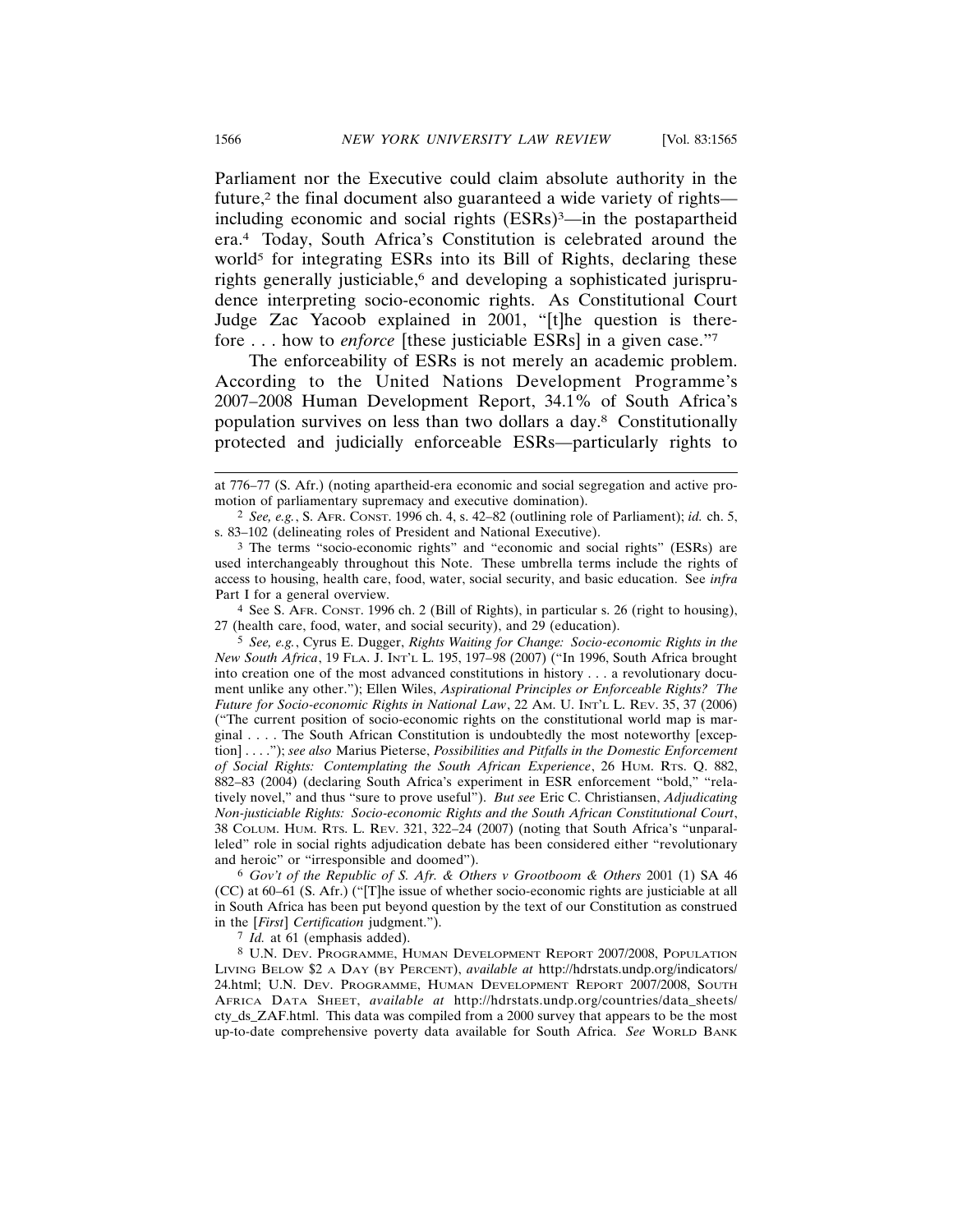housing, health care, food, water, social security, and basic education—could play a vital role in improving the lives of the most vulnerable South Africans.9 Moreover, South Africa's experiment with judicial enforcement of ESRs serves as an example for human rights advocates around the world.

But judicial enforcement of ESRs presents unique challenges. Three stand out. First are separation of powers concerns. These include worries about both institutional legitimacy and competence: Is it democratically legitimate for courts to make rights decisions that turn on resource allocations, and do courts have the skills necessary to evaluate or alter policy choices made by the legislative or executive branches? Second, both proponents and opponents of socio-economic rights have cited the problem of vagueness:10 What does the right of access to housing mean? How much health care satisfies a right to health? Third, and related to the first two, is the problem of enforcement costs. Since many dimensions of socio-economic rights require "progressive realization,"11 enforcing these rights can involve extended judicial oversight, necessitate repeat court appearances, and require the courts to engage in nuanced factual analyses of government actions. The costs of such activities can be prohibitive.

10 Efforts to define socio-economic rights with greater precision have persisted for decades and stem in part from the International Covenant on Economic, Social and Cultural Rights (ICESCR). The ICESCR's language—requiring States Parties to "take steps" toward "achieving progressively the full realization of the rights recognized" in the Covenant—is undeniably ambiguous. International Covenant on Economic, Social and Cultural Rights, G.A. Res. 2200A (XXI), art. 2(1), U.N. GAOR, Supp. No. 16, U.N. Doc. A/6316 (Dec. 16, 1966), *available at* http://www.unesco.org/education/pdf/SOCIAL\_E.PDF [hereinafter ICESCR]. *See also infra* Part II.B (discussing challenges involved in interpreting and enforcing vaguely worded ESRs).

11 *See, e.g.*, S. AFR. CONST. 1996 ch. 2, s. 26 (directing State to take reasonable measures within available resources to "achieve the progressive realisation" of right to housing), s. 27 (same, with respect to health care, food, water, and social security). "Progressive realization" is a term of art that reflects "a recognition of the fact that full realization of all economic, social and cultural rights will generally not be able to be achieved in a short period of time." U.N. Comm. on Econ., Soc. and Cultural Rights, *General Comment 3: The Nature of States Parties Obligations (Art. 2, Para. 1 of the Covenant)*, ¶ 9, 5th Sess., U.N. Doc. E/1991/23, Annex III (Dec. 14, 1990) [hereinafter CESCR General Comment 3]; *see also* Philip Alston & Gerard Quinn, *The Nature and Scope of States Parties' Obligations Under the International Covenant on Economic, Social and Cultural Rights*, 9 HUM. RTs. Q. 156, 172-77 (1987) (surveying ICESCR *travaux préparatoires*, or drafting history, and States Parties' varying conceptions of progressive realization in ESR context).

GROUP, WORLD DEVELOPMENT INDICATORS 2006, tbl.2.7 (2006), *available at* http:// devdata.worldbank.org/wdi2006/contents/Section2.htm.

<sup>9</sup> *Cf.* RAN HIRSCHL, TOWARDS JURISTOCRACY: THE ORIGINS AND CONSEQUENCES OF THE NEW CONSTITUTIONALISM 161–62 (2004) (arguing that persistent racially based disparities in South African housing and health care, despite constitutionalized ESRs, reveal need for proactive, even radical, enforcement measures to actualize these rights).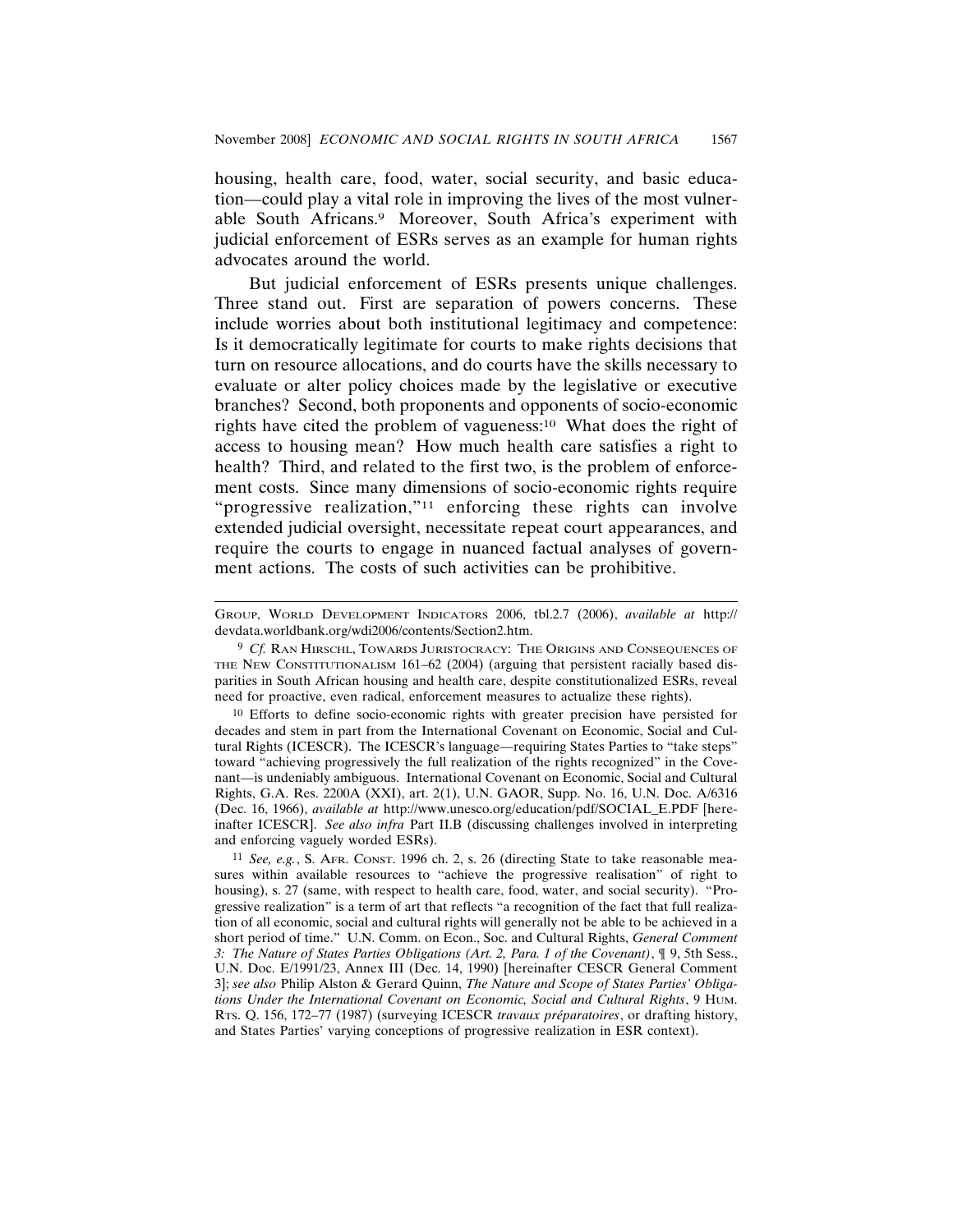Yet the judiciary can play a crucial role in advancing ESRs over time by ensuring that those who *do* manage to come to court and litigate socio-economic rights issues—whether on their own behalf or on behalf of a larger class of similarly situated disadvantaged South Africans—are granted meaningful remedies that are actually implemented. The Final Constitution of 1996 (also known as the "Final Constitution" or the "1996 Constitution") empowers courts to take a flexible approach to remedies,<sup>12</sup> which can include declaratory relief (declaring certain law or conduct invalid), $13$  prohibitory orders (preventing the State from engaging in behavior determined to violate rights),14 mandatory orders (requiring government officials to take remedial action),<sup>15</sup> and structural interdicts (supervising government plans to remedy rights violations).16

This Note weighs both the criticisms and the stakes and proposes a two-part mechanism for judicial enforcement of ESRs in South Africa. First, it argues for greater use of a specific *type* of judicial remedy in ESR litigation: the structural interdict. Second, it advocates for a new *methodology* of enforcement: involving the South African Human Rights Commission (SAHRC) with the courts to ensure that structural interdicts are implemented successfully once litigation has ended. Though others have evaluated and endorsed the use of structural interdicts in ESR litigation,<sup>17</sup> this Note is the first call

17 *See generally, e.g.*, Iain Currie & Johan de Waal, *Remedies*, *in* THE BILL OF RIGHTS HANDBOOK 217–19 (Iain Currie & Johan de Waal eds., 5th ed. 2005) [hereinafter Currie & de Waal, *Remedies*] ("The structural interdict is arguably the only really *effective* remedy [for violations of socio-economic rights]."); Kent Roach & Geoff Budlender, *Mandatory Relief and Supervisory Jurisdiction: When is it Appropriate, Just and Equitable?*, 122 SALJ 325, 326 (2005) (providing "guidance and principles for determining when mandatory and on-going structural relief will be appropriate and just"); Mia Swart, *Left Out in the Cold? Crafting Constitutional Remedies for the Poorest of the Poor*, 21 SAJHR 215, 226–28 (2005) ("[I]n the context of a constitutional commitment to realising socio-economic rights and in the light of the demonstrated need for ongoing supervisory function by the court because of government inaction[,] employing structural interdicts might make sense."); Wim Trengove, *Judicial Remedies for Violations of Socio-economic Rights*, ESR REV., Mar. 1999, *available at* http://www.communitylawcentre.org.za/Socio-Economic-Rights/ esr-review/esr-previous-editions/esr-review-vol-1-no-4-march-1999.pdf (PDF file at 13, 15–17) (explaining supervisory jurisdiction); Murray Wesson, Grootboom *and Beyond:*

<sup>12</sup> *See infra* Part I.C.2 (surveying 1996 Constitution's grant of judicial enforcement powers).

<sup>13</sup> *See infra* notes 64–66 and accompanying text*.*

<sup>14</sup> *See infra* notes 124–25 and accompanying text.

<sup>15</sup> *See infra* notes 126–27 and accompanying text.

<sup>&</sup>lt;sup>16</sup> Structural interdicts are a type of injunction "requir[ing] the government to report back to the court at regular intervals about the steps taken to comply with the constitution." Kent Roach, *Crafting Remedies for Violations of Economic, Social and Cultural Rights*, *in* THE ROAD TO A REMEDY: CURRENT ISSUES IN THE LITIGATION OF ECONOMIC, SOCIAL AND CULTURAL RIGHTS 111, 113 (John Squires et al. eds., 2005); *see also infra* Part III.A.1 (outlining elements of structural interdicts).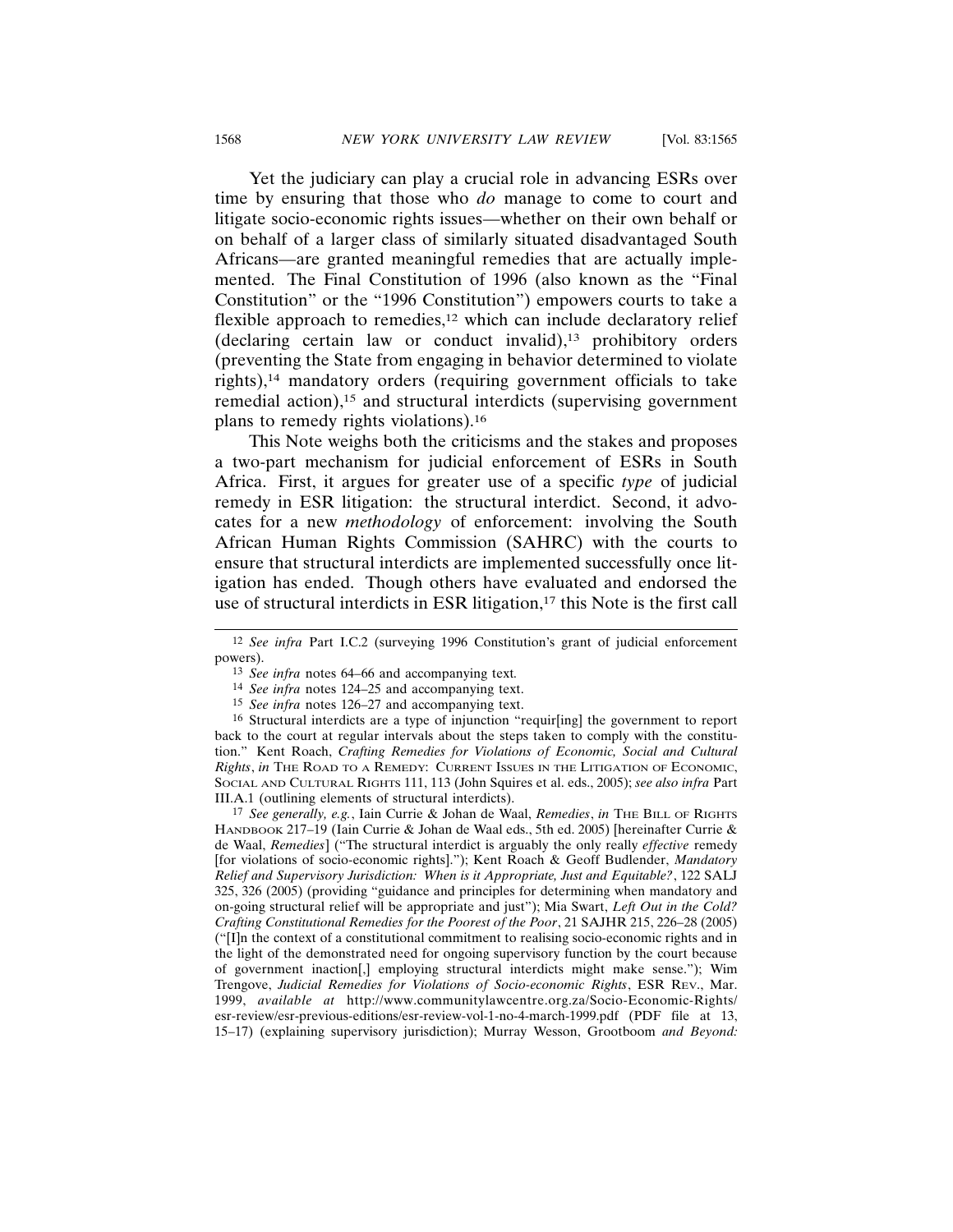to combine this recommendation with a proposal for a greater role for the SAHRC in judicial enforcement of ESRs in South Africa.

The Note proceeds as follows. Part I presents an overview of South Africa's constitutional provisions regarding rights and remedies. Part II then surveys the three aforementioned criticisms of judicial enforcement of ESRs. An analysis of recent Bill of Rights decisions<sup>18</sup> illustrates how these criticisms have influenced and circumscribed South African courts' approaches to enforcement generally and to remedies in particular. Part III attempts to overcome these roadblocks, arguing first for more frequent use of the structural interdict remedy in ESR litigation and then for an expanded role for the SAHRC in supporting judicial enforcement of this remedy.

#### I

# INTRODUCTION TO ECONOMIC AND SOCIAL RIGHTS IN SOUTH AFRICA

Before evaluating the difficulties of, and potential solutions to, judicial enforcement of ESRs in postapartheid South Africa, it is necessary to understand the key constitutional provisions pertaining to rights and remedies. This Part reviews South Africa's transition to a constitutional democracy, provides a typology of ESRs included in the Final Constitution of 1996, and surveys constitutional limitations on these rights. It then discusses the contours of the South African State's duties vis-à-vis ESRs and explores the remedial tools available to courts for enforcing these obligations.

# *A. The 1996 Constitution: The Creation of Justiciable Economic and Social Rights*

South Africa's transition from apartheid to democracy was a cautious, piecemeal process.19 After the adoption of an interim Constitu-

*Reassessing the Socio-economic Jurisprudence of the South African Constitutional Court*, 20 SAJHR 284, 286, 305–07 (2004) (urging Constitutional Court to make greater use of supervisory jurisdiction to improve enforcement of ESRs and establish "relationship of collaboration" between State and judiciary).

<sup>&</sup>lt;sup>18</sup> This paper focuses on the Bill of Rights jurisprudence of the South African High Courts (which may hear all constitutional matters not within the exclusive jurisdiction of the Constitutional Court, as well as any other matters pursuant to Acts of Parliament), the Supreme Court of Appeal (which may decide appeals on any matter and serves as the highest court for all nonconstitutional cases), and the Constitutional Court (which may only decide constitutional matters and is the final word on all such questions). *See generally* S. AFR. CONST. 1996 ch. 8, s. 167–169 (describing duties and jurisdictional scope of Constitutional Court, Supreme Court of Appeal, and High Courts).

<sup>&</sup>lt;sup>19</sup> See generally LOURENS DU PLESSIS & HUGH CORDER, UNDERSTANDING SOUTH AFRICA'S TRANSITIONAL BILL OF RIGHTS 1–12 (1994) (providing brief overview of South Africa's constitutional transition in early 1990s).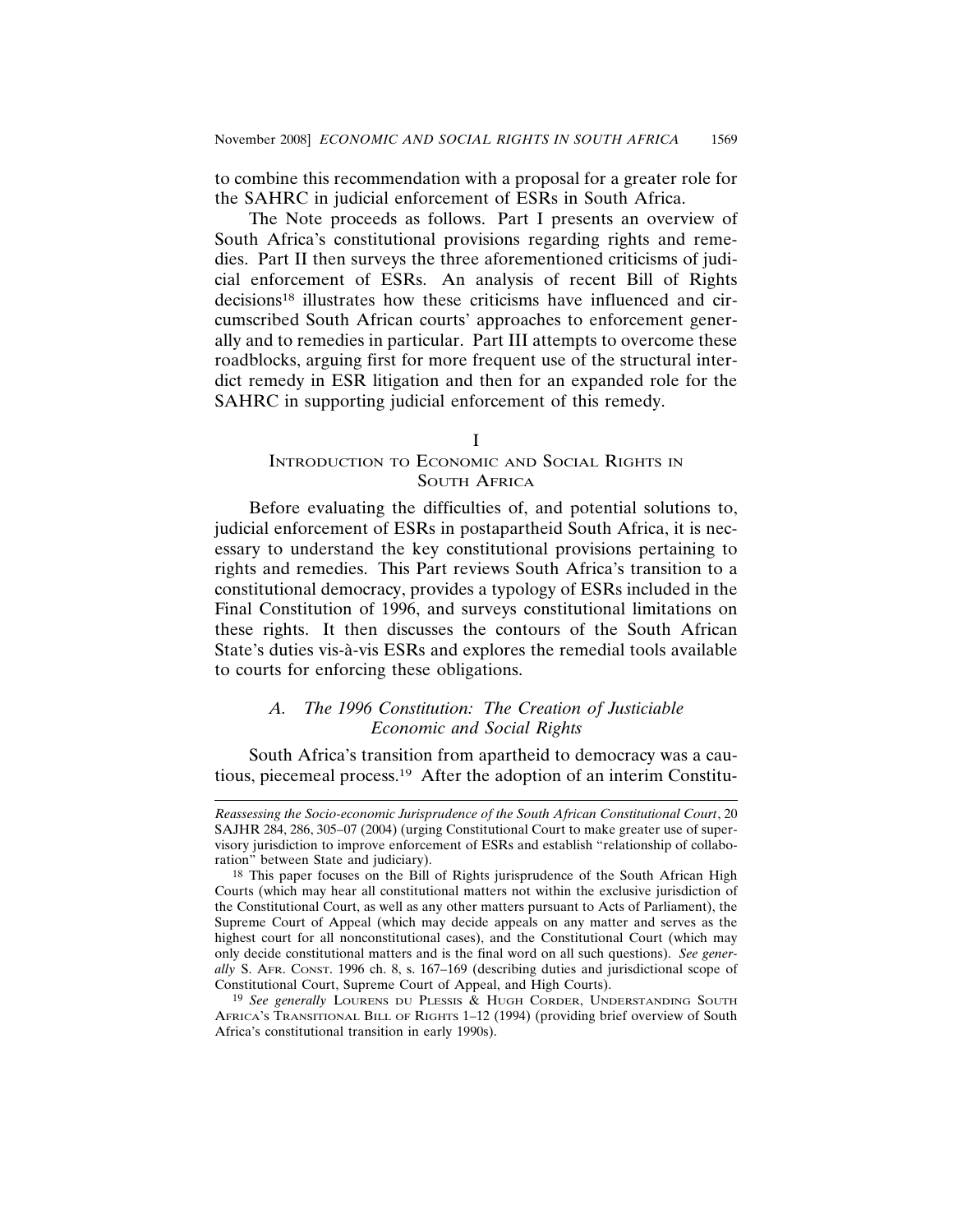tion in November 1993, a democratically elected Constitutional Assembly drafted the Final Constitution,<sup>20</sup> guided by detailed, binding "Constitutional Principles."21 Before the Final Constitution could become supreme law, the new South African Constitutional Court was required to certify that the document complied with these Principles.22

Though the interim Constitution had not included a broad range of socio-economic rights,23 the Constitutional Assembly chose to add the rights of access to housing, health care, food, water, social security, and basic education to the draft Final Constitution. Critics raised three arguments against constitutionalized ESRs. First, since ESRs were not "universally accepted fundamental rights," their inclusion violated Constitutional Principle II.24 Second, the fact that ESRs implicated budgetary issues also made these rights nonjusticiable.25 Finally, critics claimed that constitutionalizing socio-economic rights and then making these rights justiciable would violate Constitutional

<sup>20</sup> *See generally* Cyril Ramaphosa, *Negotiating a New Nation: Reflections on the Development of South Africa's Constitution*, *in* THE POST-APARTHEID CONSTITUTIONS: PER-SPECTIVES ON SOUTH AFRICA'S BASIC LAW 71, 80–84 (Penelope Andrews & Stephen Ellmann eds., 2001) (describing Constitutional Assembly's work and lead-up to Final Constitution's adoption).

<sup>21</sup> A full list of the thirty-four Constitutional Principles is annexed to the interim Constitution. *See* S. AFR. (Interim) CONST. 1993 sched. 4, *available at* http://www. constitutionalcourt.org.za/site/constitution/english-web/interim/schedules.html [hereinafter Interim Constitution, Constitutional Principles]; *see also* DU PLESSIS & CORDER, *supra* note 19, at 9, 13–15 (describing remarkable features of Constitutional Principles); Const. Court of S. Afr., The History of the Constitution, http://www.concourt.gov.za/text/constitution/history.html (last visited Sept. 27, 2008).

<sup>22</sup> *Ex parte Chairperson of the Constitutional Assembly: In re Certification of the Constitution of the Republic of S. Afr. 1996* (*First Certification Judgment*) 1996 (4) SA 744 (CC) at 784 (S. Afr.).

<sup>23</sup> *See* S. AFR. (Interim) CONST. 1993 ch. 3, s. 7–35 (enumerating "Fundamental Rights"), *available at* http://www.constitutionalcourt.org.za/site/constitution/english-web/ interim/ch3.html. A few ESRs were included, however: Section 29 guaranteed that "[e]very person shall have the right to an environment which is not detrimental to his or her health or well-being"; Section 30(1)(c) granted every child the right "to security, basic nutrition and basic health and social services"; and Section 32(a) guaranteed everyone access "to basic education and to equal access to educational institutions."

<sup>24</sup> Constitutional Principle II specified that "[e]veryone shall enjoy all universally accepted fundamental rights, freedoms and civil liberties, which shall be provided for and protected by entrenched and justiciable provisions in the Constitution . . . ." Interim Constitution, Constitutional Principles, *supra* note 21; *see also First Certification Judgment* 1996 (4) SA at 800 (addressing compatibility of constitutionalized ESRs with Constitutional Principle II).

<sup>25</sup> *First Certification Judgment* 1996 (4) SA at 800 (addressing budgetary objection to constitutionalized ESRs).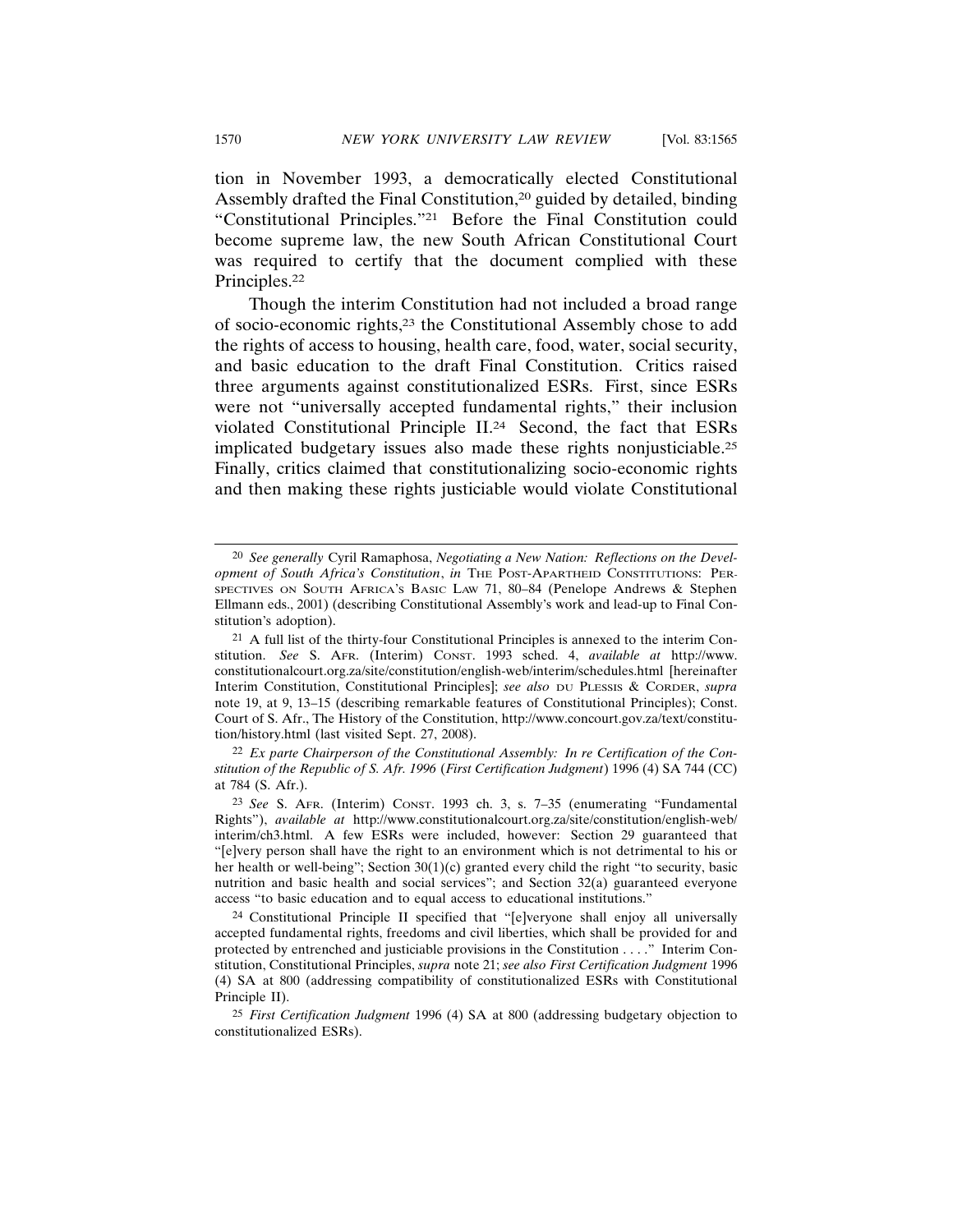Principle VI, forcing the judiciary "to encroach upon the proper terrain of the Legislature and Executive."26

During certification, the Constitutional Court countered these challenges. The Court first addressed whether ESRs could be constitutionalized. Though tacitly accepting that socio-economic rights were not "fundamental" rights, the Court held that Constitutional Principle II allowed the Constitutional Assembly to "supplement the universally accepted fundamental rights with other rights not universally accepted."27 The Court then addressed the justiciability of ESRs. While conceding that ESR litigation could generate court orders with "direct implications for budgetary matters," the Court pointed out that "even when a court enforces civil and political rights . . . the order it makes will often have such implications."28 The Court concluded that justiciable ESRs did not confer upon the courts "a task . . . so different from that ordinarily conferred upon them by a bill of rights" that the separation of powers principle would be breached.29 Finally, and with nearly identical reasoning, the Court held that ESRs "are, at least to some extent, justiciable."30 The budgetary implications of civil and political rights enforcement did not suffice to bar justiciability; neither, the Court argued, should the budgetary consequences of ESRs.31 "At the very minimum," held the Court, "socio-economic rights can be negatively protected from improper invasion."32

The *First Certification Judgment* thus both approved constitutional ESRs and held these rights to be justiciable in South Africa.

## *B. South African ESRs: Constitutional Provisions and Limitations*

South African lawyer and constitutional scholar Sandra Liebenberg has sorted the ESRs contained in the 1996 Constitution

<sup>26</sup> *Id.* (addressing compatibility of constitutionalized ESRs with Constitutional Principle VI). Constitutional Principle VI held that "[t]here shall be a separation of powers between the legislature, executive and judiciary, with appropriate checks and balances to ensure accountability, responsiveness and openness." Interim Constitution, Constitutional Principles, *supra* note 21.

<sup>27</sup> *First Certification Judgment* 1996 (4) SA at 800.

<sup>28</sup> *Id.* Specifically, the Court mentioned the civil and political rights of equality, freedom of speech, and fair trial. *Id.*

<sup>29</sup> *Id.*

<sup>30</sup> *Id.*

<sup>31</sup> *Id.* at 800–01.

<sup>32</sup> *Id.* Commentators note that this language "makes it clear that negative protection is merely the minimum extent to which the rights can be judicially protected and does not exhaust the possibilities of justiciability" of ESRs in South Africa. Iain Currie & Johan de Waal, *Socio-economic Rights: Housing, Health Care, Food, Water, Social Security*, *in* THE BILL OF RIGHTS HANDBOOK, *supra* note 17, at 566, 571 [hereinafter Currie & de Waal, *Socio-economic Rights*].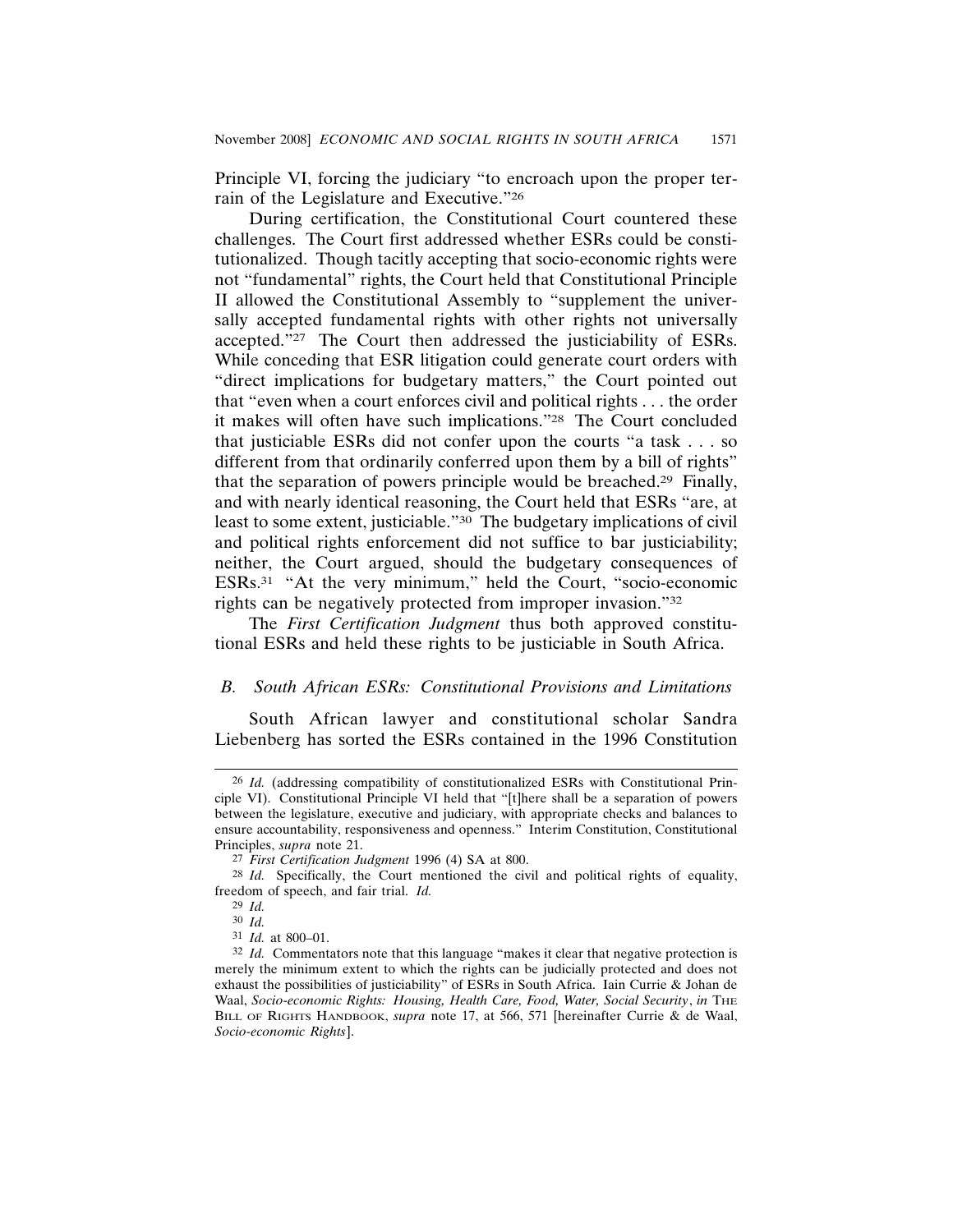into three categories: qualified positive socio-economic rights, unqualified (or "basic") socio-economic rights, and negative socioeconomic rights.33 Although most rights have both negative and positive aspects, this typological overview is a useful starting point in understanding pertinent differences between various ESRs included in the 1996 Constitution.

The majority of South African ESRs are qualified positive socioeconomic rights. In the main, the rights to access to housing,<sup>34</sup> health care, food, water, and social security fall under this classification.35 These rights are "positive" insofar as they require the State to take some affirmative action, but "qualified" to the extent that the provisions only ask the State to "take *reasonable* legislative and other measures, *within its available resources*, to achieve the *progressive realisation*" of these rights, acknowledging limited resources.<sup>36</sup>

Despite recognized resource limitations, however, some socioeconomic rights are considered unqualified.37 These include chil-

36 *Id.* s. 26(2) (emphasis added) (State's duty of progressive realization of right of access to housing), s. 27(2) (emphasis added) (same, with respect to right of access to health care, food, water, and social security). As the Constitutional Court explained in 1998, South African drafters adopted such limitations because these particular ESRs are necessarily "dependent upon the resources available for such purposes, and [so] the corresponding rights themselves are limited by reason of the lack of resources." *Soobramoney v Minister of Health, Kwazulu-Natal* 1998 (1) SA 765 (CC) at 771 (S. Afr.). Given the severe resource constraints faced by the postapartheid South African State, the Court acknowledged that "an unqualified obligation to meet these [socio-economic] needs would not presently be capable of being fulfilled." *Id.* When formulating the 1996 Constitution's core ESR provisions, therefore, drafters relied heavily on international law, importing the ICESCR's language of "progressive realization" based on "available" resources. Liebenberg, *Interpretation of Socio-economic Rights*, *supra* note 33, at 33-3 to 33-4 (noting "strong influence of international law on the drafting of the relevant sections protecting socio-economic rights"); *see also supra* note 11.

<sup>37</sup> Although the constitutional text does not qualify these "basic" rights, South African courts have recognized some practical limitations rooted in resource constraints. *See, e.g.*, PJ Schwikkard, *Arrested, Detained, and Accused Persons*, *in* THE BILL OF RIGHTS HANDBOOK, *supra* note 17, at 737, 774 (quoting *B v Minister of Correctional Services* 1997 (6) BCLR 789 (C) at 802 (S. Afr.)). In *B v Minister of Correctional Services*, the High Court held that "what is '*adequate medical treatment*' [depends on] . . . what the State can afford," while acknowledging that once "adequate medical treatment" had been defined, nonaffordability provided no defense against the asserted right. 1997 (6) BCLR at 802.

<sup>33</sup> *See* Sandra Liebenberg, *The Interpretation of Socio-economic Rights*, *in* CONSTITU-TIONAL LAW OF SOUTH AFRICA 33-1, 33-5 to 33-6 (Stuart Woolman et al. eds., 2d ed. 2005) [hereinafter Liebenberg, *Interpretation of Socio-economic Rights*].

<sup>34</sup> S. AFR. CONST. 1996 ch. 2, s. 26(1) ("Everyone has the right to have access to adequate housing.").

<sup>35</sup> *Id.* s. 27(1) ("Everyone has the right to have access to . . . health care services, including reproductive health care . . . sufficient food and water . . . [and] social security, including, if they are unable to support themselves and their dependents, appropriate social assistance.").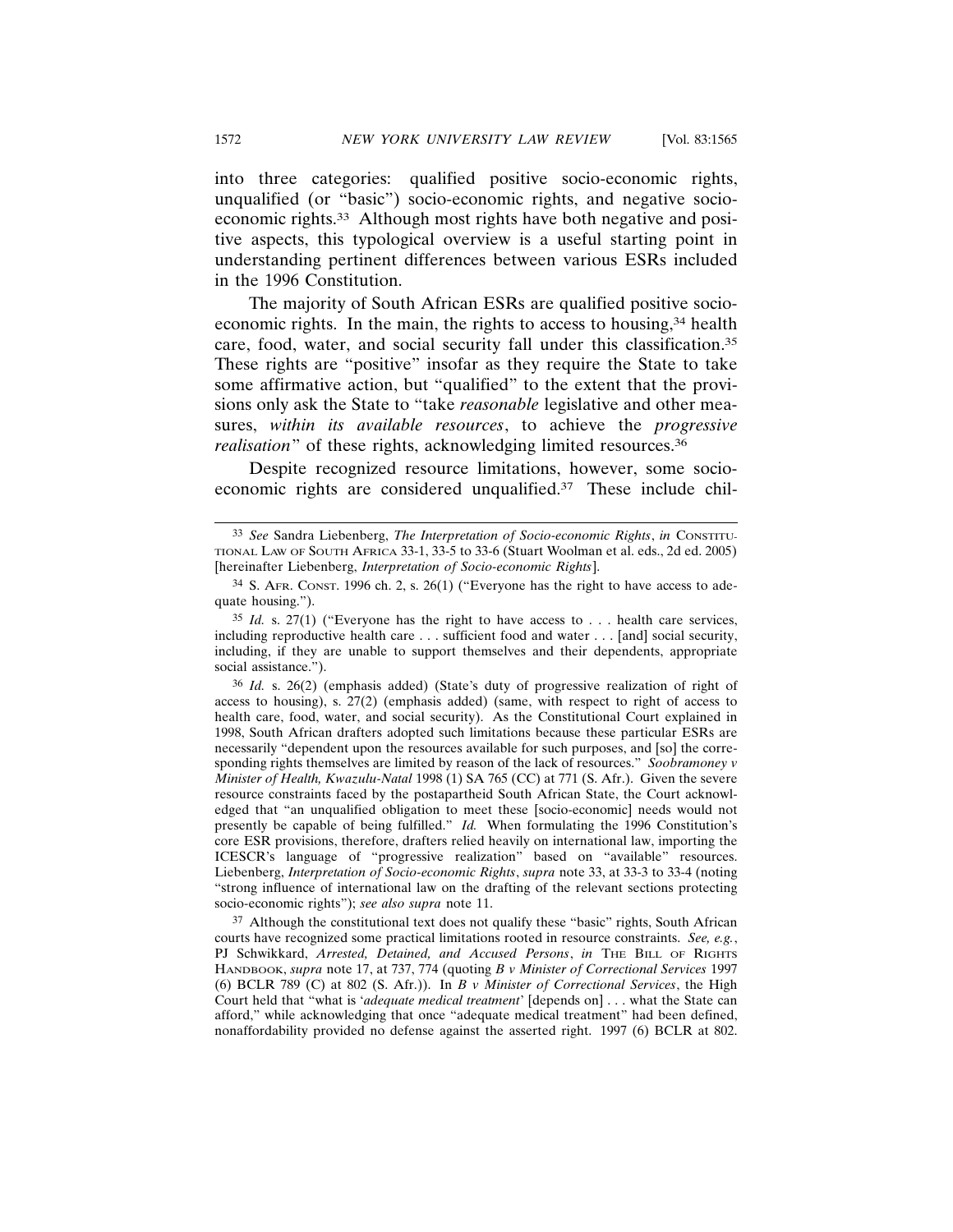dren's rights,<sup>38</sup> the right to a basic education,<sup>39</sup> and certain rights of detainees.40 The status of these rights likely reflects policy priorities within South Africa.<sup>41</sup>

The final category of ESRs contains those phrased to emphasize limits on State or private party behavior: so-called negative rights.<sup>42</sup> This group includes the right to be free from summary, unjustified evictions (a notorious apartheid-era practice) $43$  and the right not to be refused emergency medical treatment.44

<sup>40</sup> *See id.* s. 35(2)(e) ("Everyone who is detained, including every sentenced prisoner, has the right . . . to conditions of detention that are consistent with human dignity, including at least exercise and the provision, at state expense, of adequate accommodation, nutrition, reading material and medical treatment."); *see also* Liebenberg, *Interpretation of Socio-economic Rights*, *supra* note 33, at 33-5 (including detainees' rights among ESRs).

41 For example, the special status afforded to children and detainees likely reflects these groups' historic and ongoing vulnerability. *See, e.g.*, Elsje Bonthuys, *Children*, *in* THE BILL OF RIGHTS HANDBOOK, *supra* note 17, at 599, 602–03 ("The purpose of [Section] 28 is to protect children in situations where they are particularly vulnerable."). Similarly, it is possible that the Constitutional Assembly chose, in light of limited resources and low adult illiteracy rates, to prioritize basic education first. *Cf.* UNESCO INST. FOR STATIS-TICS, ESTIMATES AND PROJECTIONS OF ADULT ILLITERACY FOR POPULATION AGED 15 YEARS AND ABOVE, BY COUNTRY AND BY GENDER 1970–2015 (July 2002) (projecting adult illiteracy rate in South Africa to be 12.9% by 2005, 11.2% by 2010, and 9.8% by 2015), *available at* http://www.uis.unesco.org/en/stats/statistics/UIS\_Literacy\_Country2002. xls.

42 The divide between "positive" and "negative" rights has been criticized frequently and sharply. *See, e.g.*, Cécile Fabre, *Constitutionalising Social Rights*, 6 J. POL. PHIL. 263, 267–70 (1998) (presenting overview of positive and negative rights before refuting soundness of binary distinction).

43 *See* S. AFR. CONST. 1996 ch. 2, s. 26(3) ("No one may be evicted from their home, or have their home demolished, without an order of court made after considering all the relevant circumstances. No legislation may permit arbitrary evictions."). For a succinct overview of the apartheid-era policies that led to the current housing crisis, including the practice of forced removals and evictions, see *Gov't of the Republic of S. Afr. & Others v Grootboom & Others* 2001 (1) SA 46 (CC) at 54–55 (S. Afr.).

44 *See* S. AFR. CONST. 1996 ch. 2, s. 27(3) ("No one may be refused emergency medical treatment."). The meaning of "emergency medical treatment" was the central point of contention in *Soobramoney* and remains contested in light of South Africa's limited resources. *See Soobramoney v Minister of Health, Kwazulu-Natal* 1998 (1) SA 765 (CC) at 770–74 (S. Afr.).

Moreover, all Bill of Rights provisions are subject to the Constitution's general limitations clause. *See infra* note 45 and accompanying text.

<sup>38</sup> *See* S. AFR. CONST. 1996 ch. 2, s. 28(1)(c) ("Every child has the right . . . to basic nutrition, shelter, basic health care services and social services.").

<sup>&</sup>lt;sup>39</sup> *See id.* s. 29(1)(a) ("Everyone has the right . . . to a basic education, including adult basic education."). It is noteworthy, however, that Section 29(1)(b) contains qualifications similar to those in Sections 26 and 27: "Everyone has the right . . . to further education, which the state, through reasonable measures, must make progressively available and accessible."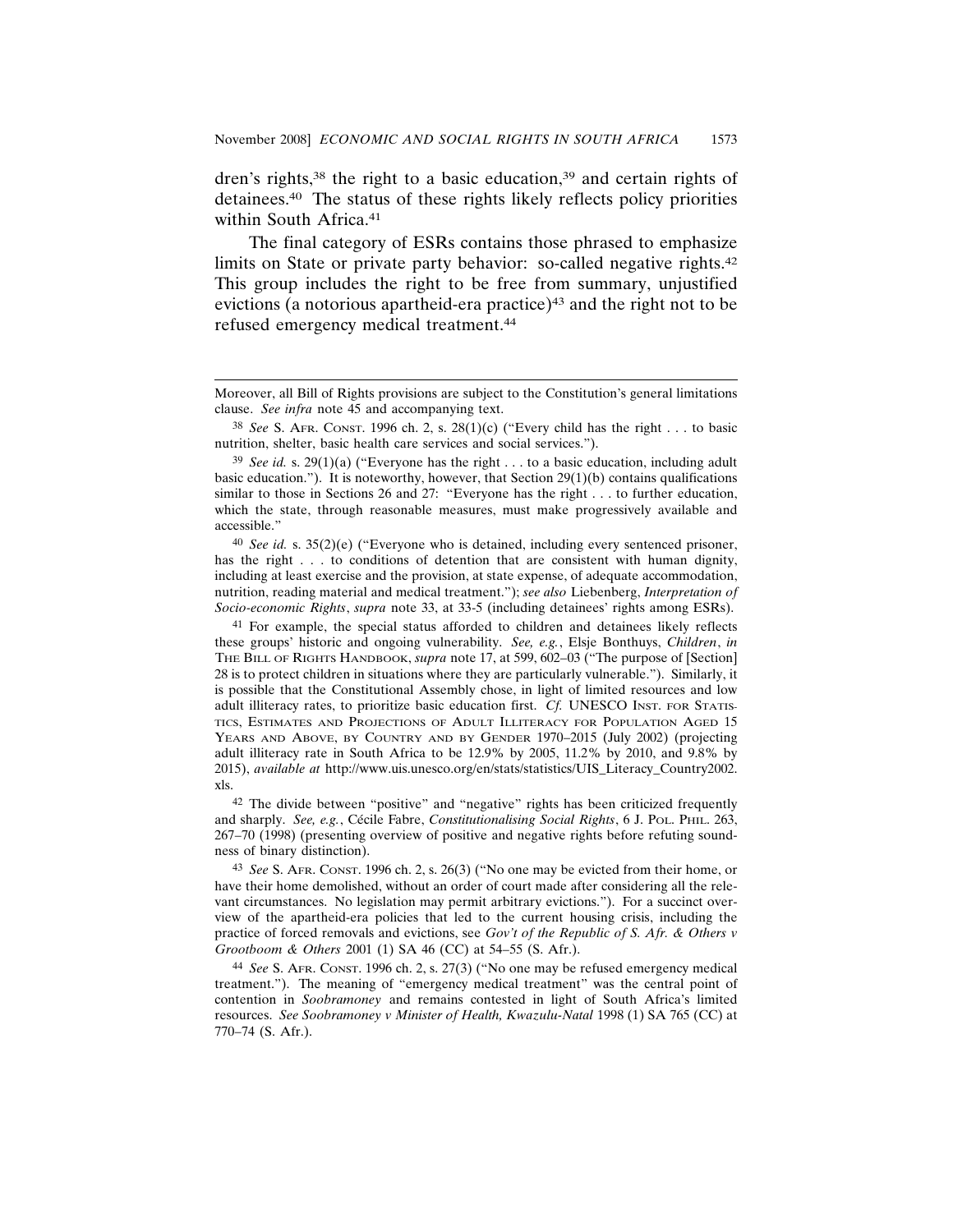All Bill of Rights provisions, including ESRs, are subject to the limitation of rights contained in Section 36 of the 1996 Constitution.45 In Bill of Rights litigation, South African courts ask two questions: whether a right enumerated in the Bill of Rights has been infringed, and if so, whether the infringement can be justified as a permissible limitation given the factors outlined in Section 36.46 The party proclaiming the legitimacy of a rights limitation (for example, the government) bears the burden of supplying the court with relevant factual or policy materials.47

Much of the litigation seeking judicial enforcement of ESRs in the past twelve years has centered on qualified positive socioeconomic rights.48 As the principal aim of this Note is to evaluate and improve such judicial enforcement, the following discussion focuses on these rights.

# *C. Responsibilities and Remedies: The State's and Judiciary's Obligations Regarding the Bill of Rights*

In addition to enumerating core human rights, the 1996 Constitution explicitly identifies the State's obligations to uphold and advance, as well as the courts' powers to remedy and enforce, these rights. A review of these provisions will clarify the scope of legal duties the Constitution imposes on various government actors.

- (1) The rights in the Bill of Rights may be limited only in terms of law of general application to the extent that the limitation is reasonable and justifiable in an open and democratic society based on human dignity, equality and freedom, taking into account all relevant factors, including—
	- *(a)* the nature of the right;
	- *(b)* the importance of the purpose of the limitation;
	- *(c)* the nature and extent of the limitation;
	- *(d)* the relation between the limitation and its purpose; and
	- *(e)* less restrictive means to achieve the purpose.
- (2) Except as provided in subsection (1) or in any other provision of the Constitution, no law may limit any right entrenched in the Bill of Rights.

 $45$  Section 7(3) states that "[t]he rights in the Bill of Rights are subject to the limitations contained or referred to in section 36, or elsewhere in the Bill." S. AFR. CONST. 1996 ch. 2, s. 7(3). In turn, Section 36 provides:

*Id.* s. 36.

<sup>46</sup> *See* Iain Currie & Johan de Waal, *Limitation of Rights*, *in* THE BILL OF RIGHTS HANDBOOK, *supra* note 17, at 163, 166 (explaining courts' two-step analysis).

<sup>47</sup> *Id.* at 167. The courts' ability to process and evaluate such information, however, may be limited. *See infra* notes 89–94 and accompanying text.

<sup>48</sup> There is also a significant body of South African jurisprudence dealing with the "negative" aspect of the housing right—i.e., relating to evictions. *See, e.g.*, Currie & de Waal, *Socio-economic Rights*, *supra* note 32, at 587–91 (providing brief overview of evictions and Section 26(3)).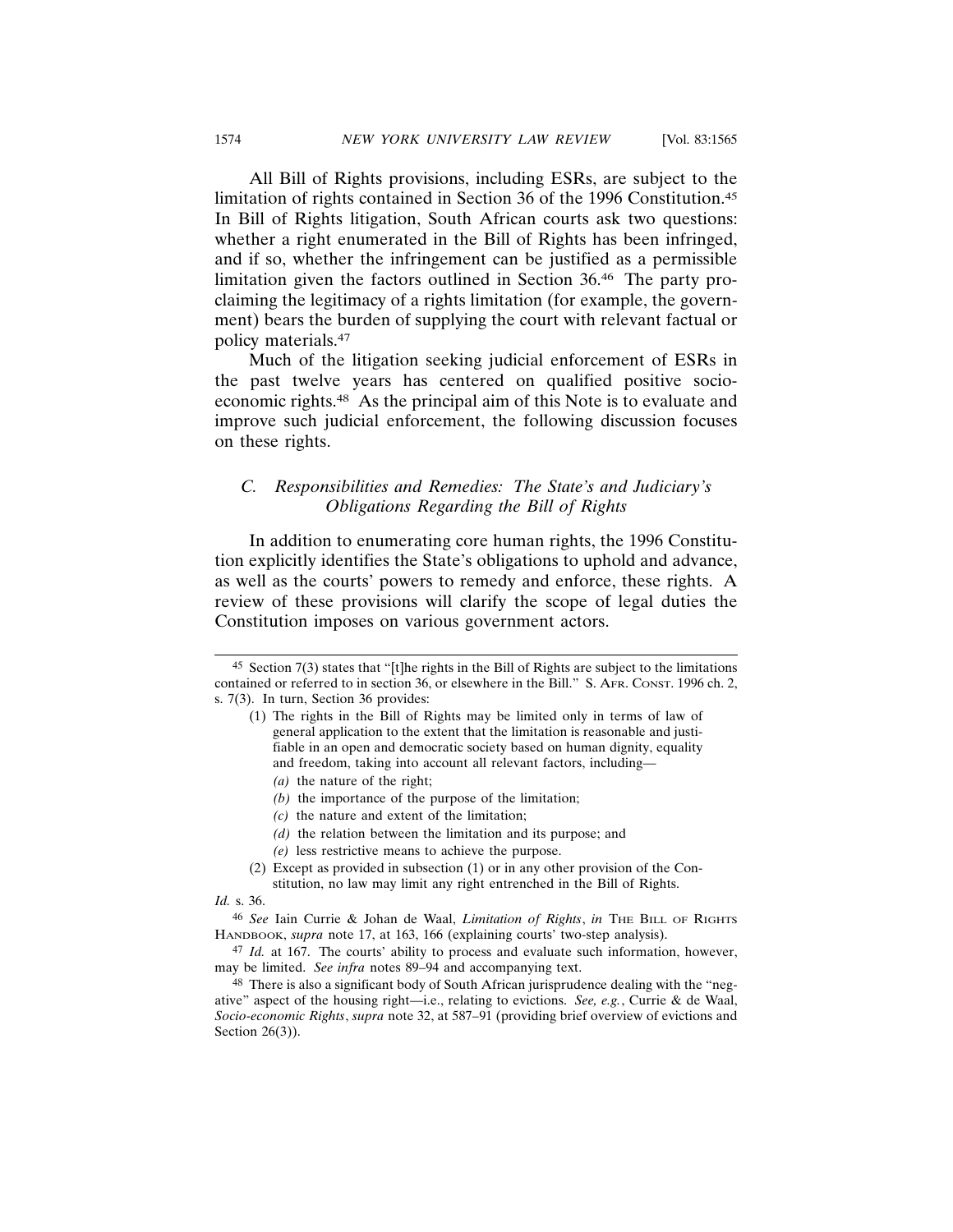#### *1. The State's Obligations*

In South Africa, the Bill of Rights "applies to all law, and binds the legislature, the executive, the judiciary and all organs of state."49 Section 7 establishes that "[t]he state must respect, protect, promote and fulfil" these rights.<sup>50</sup> While these obligations undoubtedly overlap, each phrase also imposes a distinctive duty on the State. The U.N. Committee on Economic, Social and Cultural Rights (CESCR) has developed the meaning of these terms,<sup>51</sup> as have South African ESR experts. An understanding of these meanings indicates what South Africa must do to implement and advance ESRs.

The duty to "respect" requires the State "to refrain from law or conduct that directly or indirectly interferes with people's enjoyment of socio-economic rights."52 Liebenberg notes that whereas the international standard for "respect" prohibits only direct or indirect interference with people's enjoyment of socio-economic rights, the South African standard—which further proscribes "preventing or impairing" access to ESRs—is a broader, more rights-protective baseline.53 The South African State may thus breach its duty to respect ESRs in one of three ways: by depriving people of the access they currently enjoy to socio-economic rights; by approving legislation or taking other official action which effectively obstructs or denies an individual's or a

51 CESCR General Comments are authoritative (since the U.N. Economic and Social Council empowers the CESCR to issue such interpretations) but not legally binding on States (since the CESCR's power does not derive from State consent). *See, e.g.*, David Marcus, *The Normative Development of Socioeconomic Rights Through Supranational Adjudication*, 42 STAN. J. INT'L L. 53, 57 & n.15 (2006) (describing CESCR General Comments as "useful expositors" of ICESCR but not legally binding); see also MATTHEW C.R. CRAVEN, THE INTERNATIONAL COVENANT ON ECONOMIC, SOCIAL AND CULTURAL RIGHTS: A PERSPECTIVE ON ITS DEVELOPMENT 91 (1995) (noting that CESCR General Comments, while not legally binding, have "considerable legal weight").

52 Liebenberg, *Interpretation of Socio-economic Rights*, *supra* note 33, at 33-6; *see also, e.g.*, CESCR, *General Comment 14: The Right to the Highest Attainable Standard of Health (Art. 12 of the International Covenant on Economic, Social and Cultural Rights)*, ¶ 33, 22d Sess., U.N. Doc. E/C.12/2000/4 (July 4, 2000) ("The obligation to *respect* requires States to refrain from interfering directly or indirectly with the enjoyment of the right to health.") [hereinafter CESCR General Comment 14].

53 Liebenberg, *Interpretation of Socio-economic Rights*, *supra* note 33, at 33-17 to 33-18.

 $49$  S. AFR. CONST. 1996 ch. 2, s.  $8(1)$ . Section  $8(2)$  asserts that a Bill of Rights provision also "binds a natural or a juristic person if, and to the extent that, it is applicable, taking into account the nature of the right and the nature of any duty imposed by the right."

<sup>50</sup> *Id.* s. 7(2). This "typology of state obligations" is a conceptual framework often linked to ESRs, both in various domestic settings and within the international human rights framework. *See, e.g.*, CESCR, *General Comment 15: The Right to Water (Arts. 11 and 12 of the International Covenant on Economic, Social and Cultural Rights)*, ¶ 20, 29th Sess., U.N. Doc. E/C.12/2002/11 (Jan. 20, 2003) ("The right to water, like any human right, imposes three types of obligations on States parties: obligations to *respect*, obligations to *protect* and obligations to *fulfil*.").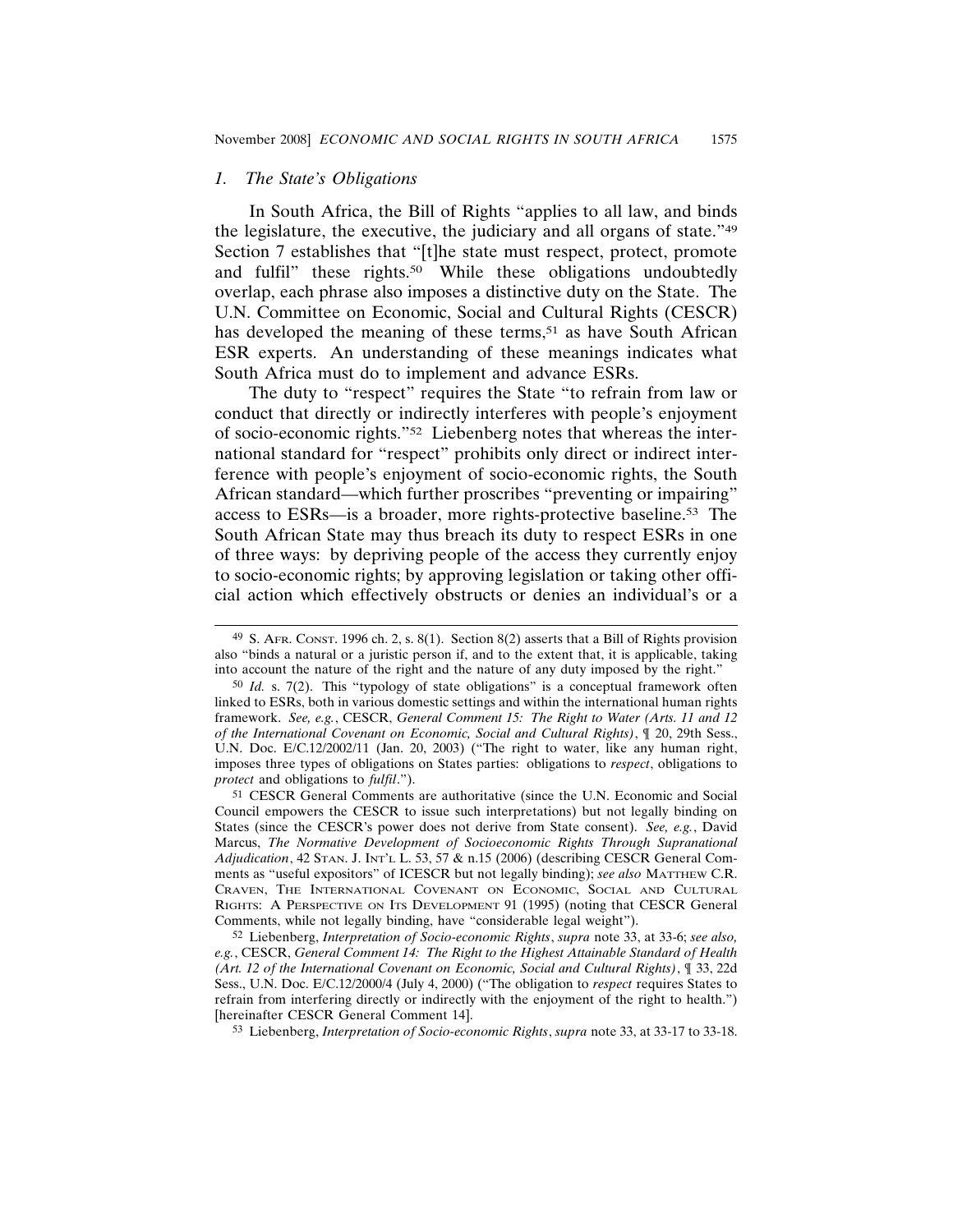group's access to ESRs; or by adopting policies or laws that exclude particular groups from the full and equal enjoyment of socioeconomic rights.54

The duty to "protect" requires "the State to take legislative and other measures, *including the provision of effective remedies*, to protect vulnerable groups against violations of their rights by more powerful private parties."55 That this duty contemplates judicial measures (in the form of effective remedies) as well as executive and legislative action is particularly noteworthy.

Perhaps most importantly, the duty to "fulfil" (which is read to include the duty to "promote") demands that the State take proactive, concrete actions to facilitate individual access to human rights.56 This is reflected in Sections 26 and 27 of the 1996 Constitution, which instruct the State to "take reasonable legislative and other measures, within its available resources, to achieve the progressive realisation" of rights of access to housing, health care, food, water, and social security.<sup>57</sup>

#### *2. Remedies and Enforcement*

The 1996 Bill of Rights grants South African courts flexible powers to enforce these duties and to remedy violations. There are three key provisions in this regard.

Section 38 grants standing for Bill of Rights claims to assorted individuals and groups<sup>58</sup> and provides that a court "may grant appro-

<sup>54</sup> *See* Steven Budlender, Making Socio-economic Rights Effective: Judicial Remedies for Breaches of the State's Duty to Respect, Protect, Promote and Fulfil Socio-economic Rights 19–21 (Jan. 2002) (unpublished manuscript, on file with the *New York University Law Review*).

<sup>55</sup> Liebenberg, *Interpretation of Socio-economic Rights*, *supra* note 33, at 33-6 (emphasis added) (identifying landlords, banks, and insurance companies as private entities State may need to control); *see also, e.g.*, CESCR, *General Comment 12: The Right to Adequate Food (Art. 11)*, ¶ 15, 20th Sess., U.N. Doc. E/C.12/1999/5 (May 12, 1999) ("The obligation to *protect* requires measures by the State to ensure that enterprises or individuals do not deprive individuals of their access to adequate food.").

<sup>56</sup> Liebenberg, *Interpretation of Socio-economic Rights*, *supra* note 33, at 33-6. The CESCR has stated that "the obligation to *fulfil* requires States to adopt appropriate legislative, administrative, budgetary, judicial, promotional and other measures towards the full realization" of the rights in question. CESCR General Comment 14, *supra* note 52, ¶ 33.

<sup>57</sup> S. AFR. CONST. 1996 ch. 2, s. 26–27; *see also supra* note 36.

<sup>58</sup> Section 38 of the 1996 Constitution provides:

The persons who may approach a court are—

*<sup>(</sup>a)* anyone acting in their own interest;

*<sup>(</sup>b)* anyone acting on behalf of another person who cannot act in their own name;

*<sup>(</sup>c)* anyone acting as a member of, or in the interest of, a group or class of persons;

*<sup>(</sup>d)* anyone acting in the public interest; and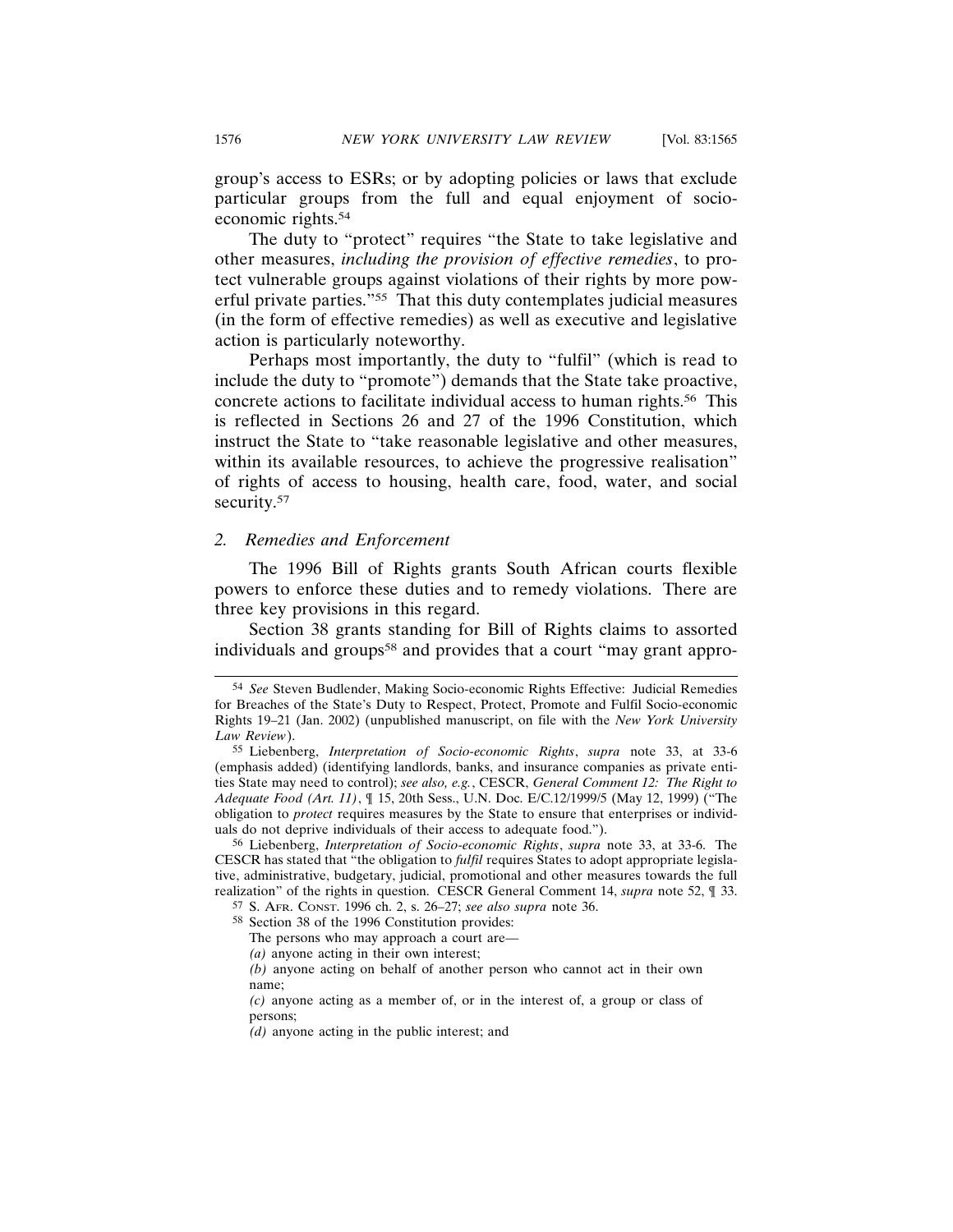priate relief, including a declaration of rights" when confronted with rights violations.59 Section 8(3)(a) instructs the courts to "apply, *or if necessary develop*, the common law" to give effect to the Bill of Rights when applying it to private parties.<sup>60</sup>

Section 39 regulates judicial interpretations of Bill of Rights provisions. Courts "must promote the values that underlie an open and democratic society based on human dignity, equality and freedom" when interpreting the Bill of Rights.<sup>61</sup> Similarly, courts are to "promote the spirit, purport and objects of the Bill of Rights" when interpreting legislation or developing South Africa's common and customary law.62

Chapter 8 of the 1996 Constitution, governing "Courts and Administration of Justice," further empowers South African courts to remedy and enforce rights violations.<sup>63</sup> Of particular importance is Section 172, which pertains to courts' powers in constitutional matters, including Bill of Rights adjudication. When deciding "a constitutional matter within its power," a South African court "must declare that any law or conduct that is inconsistent with the Constitution is invalid to the extent of its inconsistency."64 Such declaratory relief may include declarations of invalidity<sup>65</sup> or declaratory orders.<sup>66</sup>

Although the various forms of declaratory relief are among the most oft-used remedies in Bill of Rights litigation to date,<sup>67</sup> these rem-

64 *Id.* s. 172(1)(a).

65 Declarations of invalidity may target either legislation or conduct that is found unconstitutional. The prevalence of declarations of invalidity is not surprising, since such declarations are among the few remedies explicitly referenced in the 1996 Constitution. *See id.* Moreover, "[s]ince the declaration of invalidity is not a discretionary remedy . . . a court is obliged to declare unconstitutional laws or conduct invalid." Currie & de Waal, *Remedies*, *supra* note 17, at 193 (internal citation omitted).

66 When issuing declaratory orders, courts inform the legislative and/or executive branches of their constitutional obligations and remind government officials of their duty to take appropriate action to fulfill these responsibilities. Such declarations are authorized by Section 38 of the 1996 Constitution and differ from declarations of invalidity in two key respects. First, declarations of rights may be granted even if no law or conduct is found to be inconsistent with the Bill of Rights. Second, such declarations aim to resolve a specific dispute between particular parties, rather than binding all South Africans. *See* Currie & de Waal, *Remedies*, *supra* note 17, at 213–14.

67 Budlender, *supra* note 54, at 3.

*<sup>(</sup>e)* an association acting in the interest of its members.

S. AFR. CONST. 1996 ch. 2, s. 38.

<sup>59</sup> *Id.*

<sup>60</sup> *Id.* s. 8(3)(a) (emphasis added).

 $61$  *Id.* s. 39(1)(a). Courts are additionally required to consider relevant international law provisions and permitted (though not obligated) to consider foreign law on point. *Id.* s.  $39(1)(b)-(c)$ .

<sup>62</sup> *Id.* s. 39(2).

<sup>63</sup> *See generally id.* ch. 8, s. 165–180.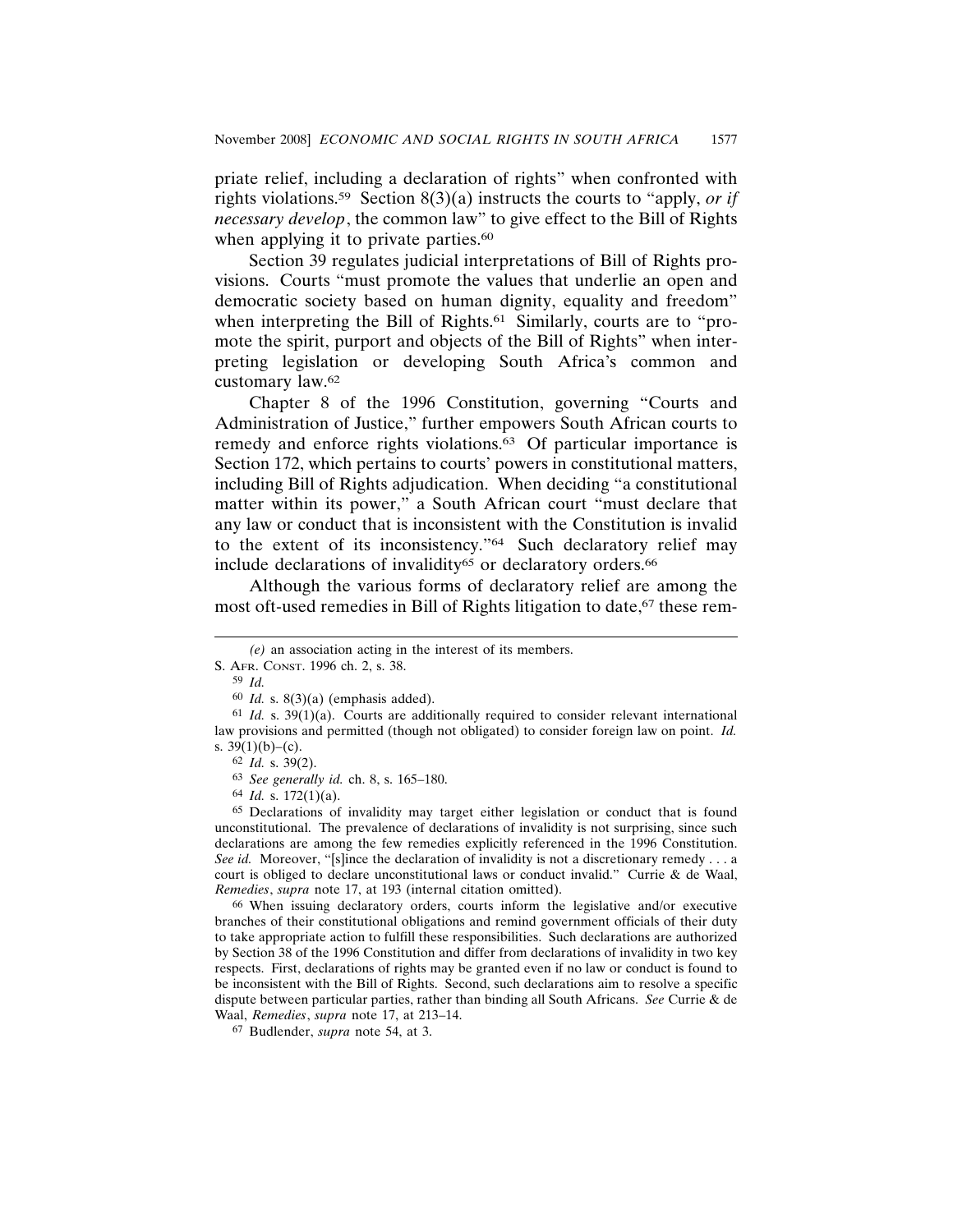edies are not always ideal. While it is valuable for the courts to recognize and publicly denounce rights transgressions, declarations of invalidity assume "that governments will make prompt and good faith efforts at compliance with the general standards articulated by the courts."68 When this assumption proves false—whether because of legitimate resource constraints or egregious contempt of court declarations of invalidity fail to remedy the violation in question.<sup>69</sup> Meanwhile, declaratory orders are likely to resolve problems only when the government has been inattentive (leaving obligations unaddressed or, alternatively, misconceiving the nature of such obligations),70 not when the "government is either incompetent (unable to fulfil its obligations) or intransigent (refusing to fulfil its obligations)."71

Fortunately, Section 172(1)(b) grants courts broad authority to "make *any* order that is just and equitable."<sup>72</sup> In a landmark 1997 case, *Fose v Minister of Safety and Security*, 73 the Constitutional Court addressed the question of just what remedies courts could and should provide to litigants. The *Fose* Court held that "[t]he courts have a particular responsibility . . . and are obliged to 'forge new tools' and shape innovative remedies, if needs be . . . ."74 The Court stressed that "an appropriate remedy must mean an effective remedy,"75

(i) an order limiting the retrospective effect of the declaration of invalidity; and

(ii) an order suspending the declaration of invalidity for any period and on any conditions, to allow the competent authority to correct the defect.

74 *Id.* at 888–89.

<sup>68</sup> Roach, *supra* note 16, at 115.

<sup>69</sup> As one commentator has observed, declarations are inadequate "in cases of grave systematic problems and when administrators 'have proven themselves unworthy of trust.'" *Id.* at 116 (paraphrasing Canadian Supreme Court Justice Frank Iacobucci).

<sup>70</sup> *See* Roach & Budlender, *supra* note 17, at 345–51 (outlining different degrees of judicial intervention to promote government compliance and suggesting that declaratory relief is sufficient when constitutional problems can be traced to government inattention).

<sup>71</sup> Budlender, *supra* note 54, at 45; *see also* Roach & Budlender, *supra* note 17, at 349–50 (recommending various forms of mandatory relief for cases involving either incompetent or intransigent governments).

<sup>72</sup> S. AFR. CONST. 1996 ch. 8, s. 172(1)(b) (emphasis added). The provision states in full:

<sup>(1)</sup> When deciding a constitutional matter within its power, a court—

*<sup>(</sup>b)* may make any order that is just and equitable, including—

*Id.*

<sup>73</sup> 1997 (7) BCLR 851 (CC) (S. Afr.).

<sup>75</sup> *Id.* at 888. In an effort to define what might constitute "appropriate" relief, the Constitutional Court has further explained that "'appropriateness'... require[s] 'suitability' which is measured by the extent to which a particular form of relief vindicates the Constitution and acts as a deterrent against further violations of rights." *Sanderson v Attorney-General, E. Cape* 1997 (12) BCLR 1675 (CC) at 1691 (S. Afr.).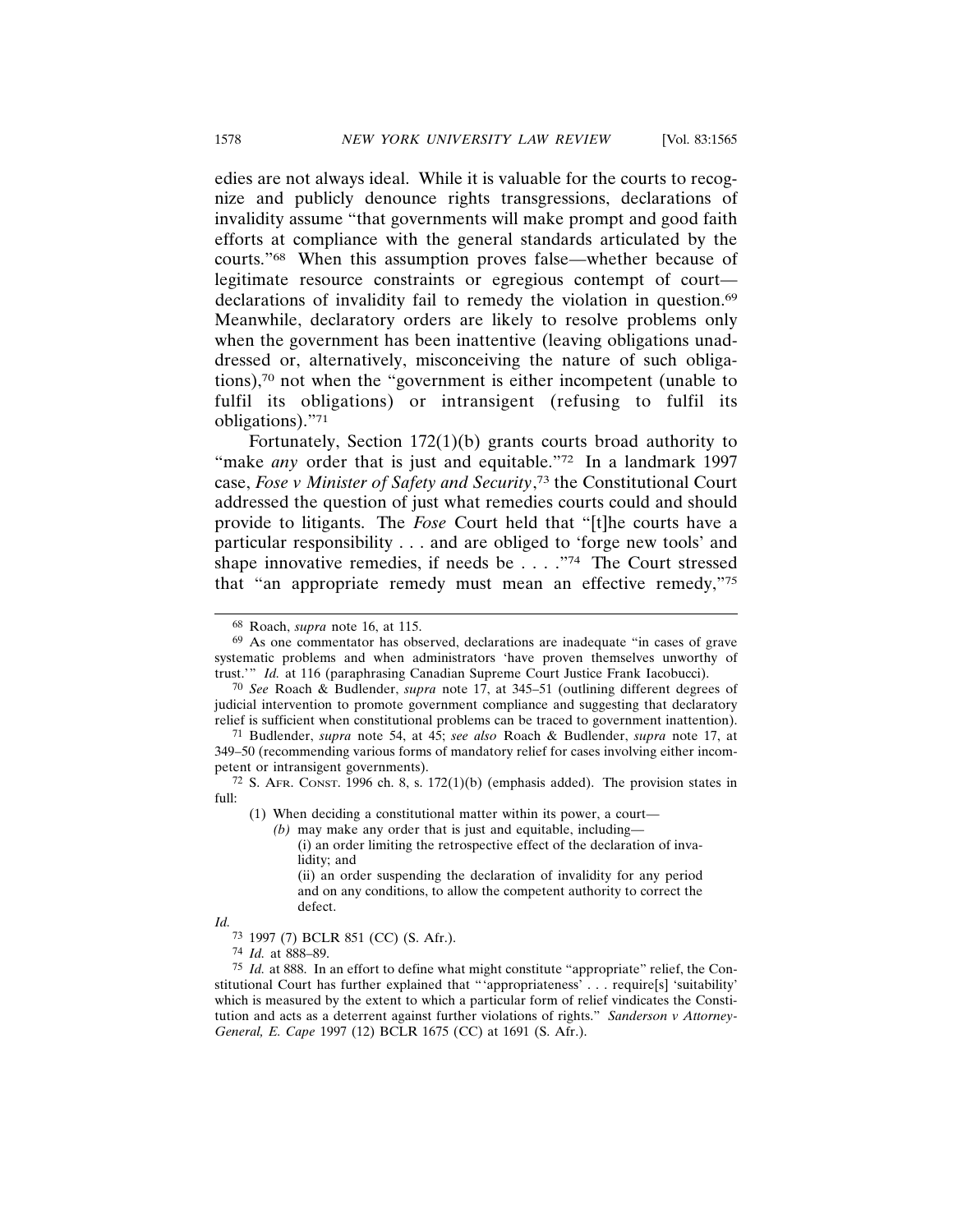noting that effective remedies were particularly critical in South Africa, a country "where so few have the means to enforce their rights through the courts."76

Despite the 1996 Constitution's specific obligations and flexible remedial provisions and the Constitutional Court's progressive rhetoric on remedies, the South African government has often failed to meet its Bill of Rights responsibilities—particularly those related to ESRs. Meanwhile, courts have struggled to address violations of these key rights. The next Part takes a closer look at the lingering obstacles to meaningful ESR enforcement, examining both theoretical debates and the jurisprudence of South African courts over the past decade.

#### II

# THEORETICAL AND PRACTICAL PROBLEMS WITH JUDICIAL ENFORCEMENT OF SOCIO-ECONOMIC RIGHTS

Though South Africa waged and won the battle for justiciable, constitutional ESRs, South African courts still wrestle with the distinctive difficulties posed by judicial enforcement of these rights. As noted previously, three problems can be identified: separation of powers concerns, vagueness issues, and enforcement costs. Each underscores the judiciary's limited capacity, when acting alone, to remedy ESR violations. Courts' worries about judicial competence, vague rights provisions, and runaway enforcement costs have combined to limit judicial enforcement of ESRs in South Africa. This Part relies on academic commentary to define these problems; where relevant and available, it also analyzes recent Bill of Rights decisions (from the High Courts to the Constitutional Court).

# *A. Separation of Powers Problems*

Perhaps the single largest theoretical obstacle to judicial enforcement of ESRs remains the separation of powers problem, which may be regarded more accurately as the twin difficulties of judicial legitimacy and competence.77

<sup>76</sup> *Fose* 1997 (7) BCLR at 888.

<sup>77</sup> A similar bifurcation recurred in previous debates over whether ESRs should be justiciable at all, both in South Africa prior to 1996 and elsewhere. *See, e.g.*, Craig Scott & Patrick Macklem, *Constitutional Ropes of Sand or Justiciable Guarantees? Social Rights in a New South African Constitution*, 141 U. PA. L. REV. 1, 20 & n.59 (1992) ("[A]rguments against the inclusion of social rights in a written bill of rights correspond to two dimensions of justiciability: the *legitimacy* dimension and the *institutional competence* dimension.").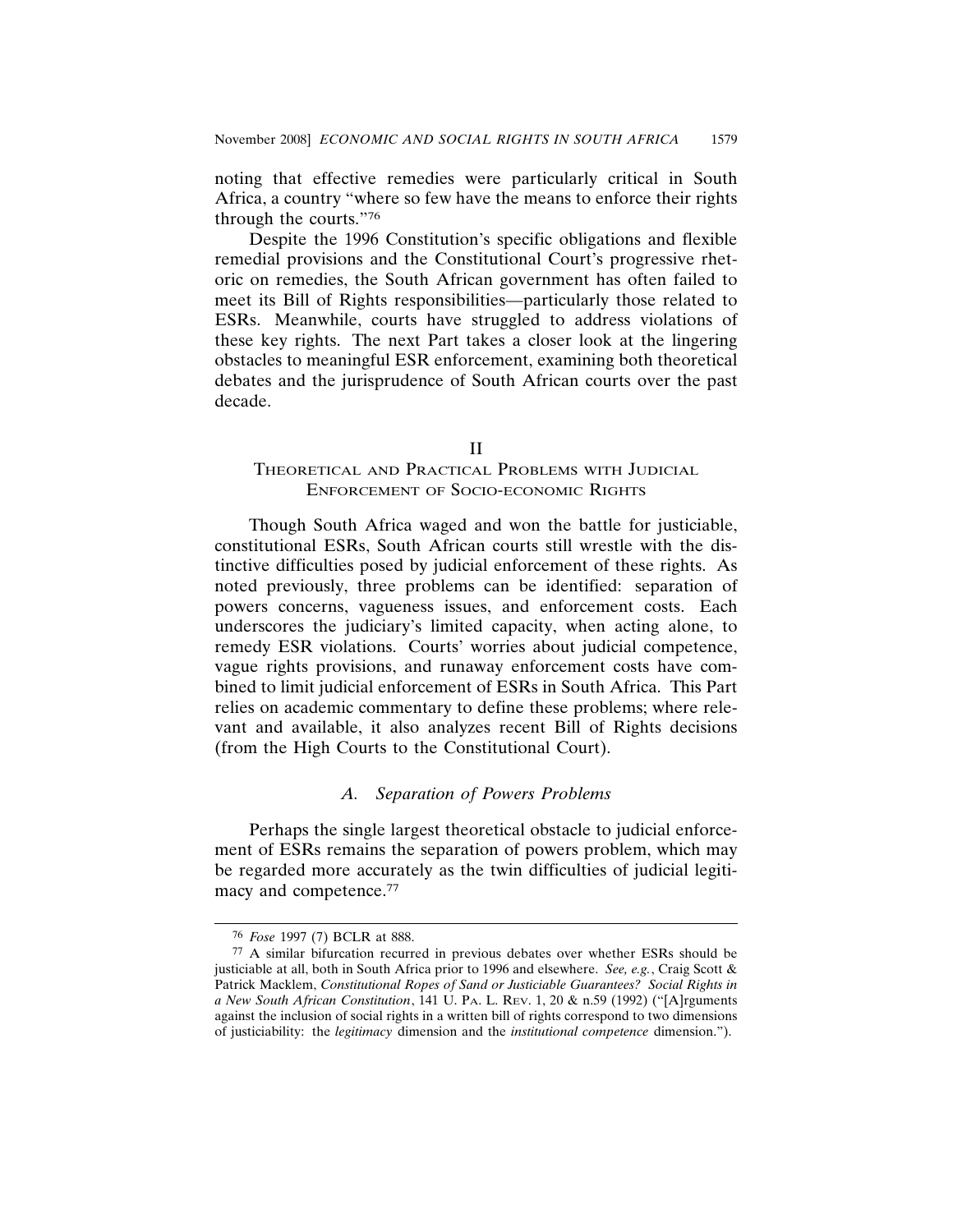Legitimacy itself is a bundled idea that includes debates over "democracy, majoritarianism and judicial accountability."78 In the classic conceptualization, government in accordance with the principle of separation of powers requires a division of labor among government branches.79 The notion that "the legislature makes the law, the executive implements the law, and the judiciary applies and enforces the law" is strained by the constitutionalization of human rights which are then "to be interpreted and enforced by the judiciary."80 Moreover, critics argue that unelected judges, whose judicial independence is secured via insulation from public accountability, act in a countermajoritarian manner when criticizing or invalidating "legislation or policy conceived by the 'democratic' branches."81

Over the past dozen years, the separation of powers "problem," in its various iterations, has continued to inform judicial enforcement of ESRs. Interestingly, however, the legitimacy objection has fallen out of favor. The transformative nature of the Constitution,82 paired with the disastrous historical record of judicial overdeference to a brutal apartheid regime,<sup>83</sup> led constitutional drafters<sup>84</sup> and later judges to assert the legitimacy of independent, proactive judicial review and to proclaim such review integral to a functioning democracy. Each of the Constitutional Court's first three major ESR decisions— *Soobramoney v Minister of Health, Kwazulu-Natal*, <sup>85</sup> *Government of*

80 *Id.*

By requiring the judiciary to "uphold and advance its transformative design," the Constitution simply does not allow the degree of deference to which judges schooled in South African legal culture have become accustomed. The judiciary is no longer able to shy away from vindicating socio-economic rights merely because doing so would have political and resource repercussions.

*Id.* at 417 (internal citation omitted).

83 In the apartheid era, the majority of South Africans viewed the judiciary as "illegitimate and existing to serve the interests of the ruling white people," a view reaffirmed when "the judiciary itself frequently and blatantly sided with the executive even in cases where it was not obliged by the relevant statutory instruments to do so." John Hlophe, *The Role of Judges in a Transformed South Africa—Problems, Challenges and Prospects*, 112 SALJ 22, 24 (1995). Indeed, judges often hid their complicity behind a separation of powers veil. *Id.* at 25. Since many apartheid-era judges remained on the bench during and after the transition to democracy, fears about judicial legitimacy have lingered. *Id.* at 24.

84 *See generally* S. AFR. CONST. 1996 ch. 8, s. 165–180 (laying out powers and responsibilities of South African courts in chapter titled "Courts and Administration of Justice").

85 1998 (1) SA 765 (CC) (S. Afr.). In *Soobramoney*, the litigant was a 41-year-old diabetic suffering from a variety of severe illnesses, including irreversible chronic renal failure. *Id.* at 769. Too impoverished to afford private hospital dialysis treatments, he sued for the

<sup>78</sup> Marius Pieterse, *Coming to Terms with Judicial Enforcement of Socio-economic Rights*, 20 SAJHR 383, 390 (2004).

<sup>79</sup> Scott & Macklem, *supra* note 77, at 17–18.

<sup>81</sup> Pieterse, *supra* note 78, at 390.

<sup>82</sup> Pieterse, reflecting on the consequences of adopting a transformative constitution, observes: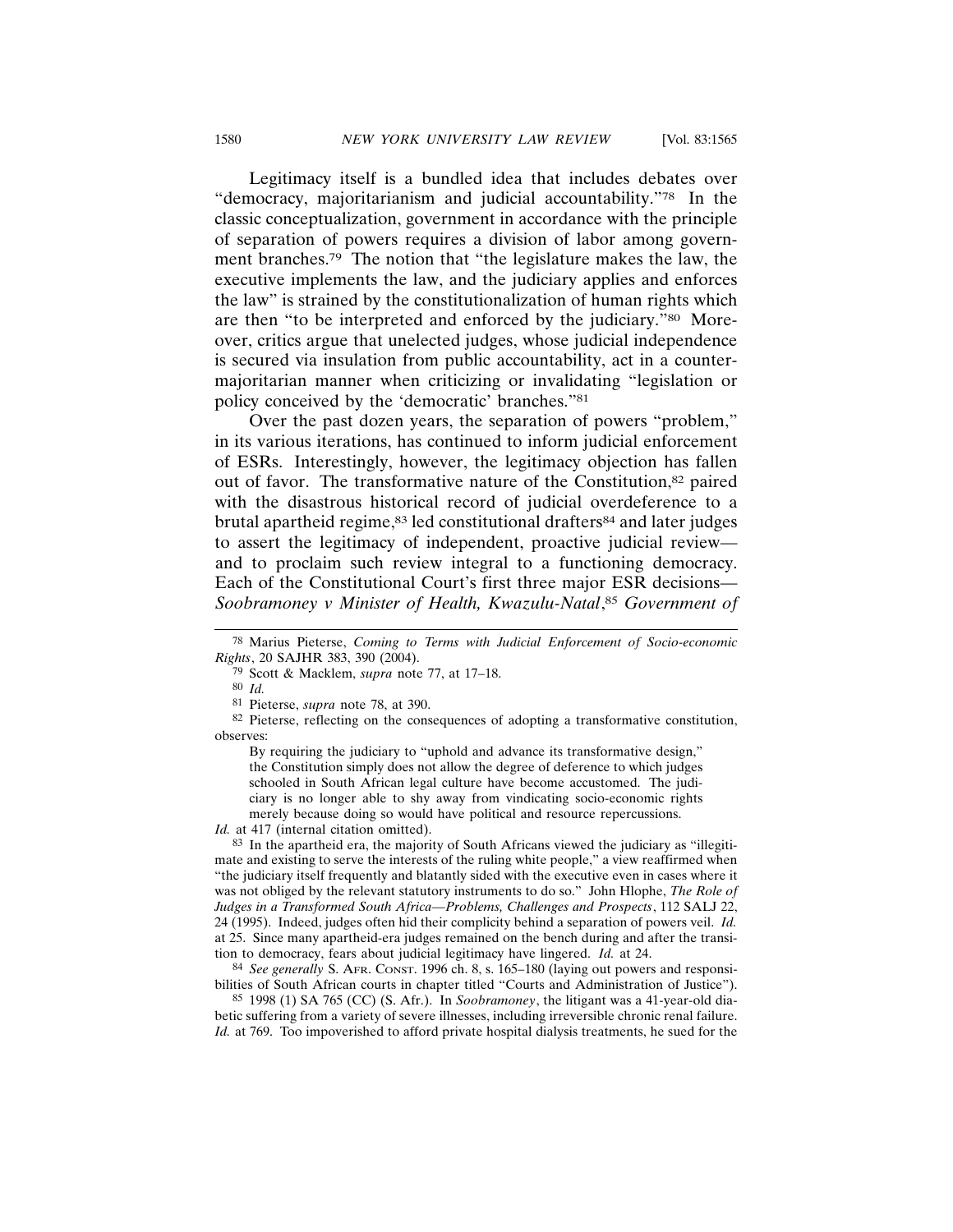*the Republic of S. Afr. & Others v Grootboom & Others*, 86 and *Minister of Health & Others v Treatment Action Campaign & Others (No 2)* (*TAC (No 2)*)87—assumed that the judiciary's evaluation of executive or legislative ESR policies was democratically legitimate. The lower courts soon followed suit.<sup>88</sup>

Yet competency questions persist and are often linked to the concept of "polycentricity,"89 a term used to denote "decisions that affect an unknown but potentially vast number of interested parties and that have many complex and unpredictable social and economic repercussions, which inevitably vary for every subtle difference in the deci-

86 2001 (1) SA 46 (CC) (S. Afr.). In *Grootboom*, litigants were a large number of landless South Africans evicted from a squatters' settlement erected on a privately owned vacant lot. *Id.* at 55. Petitioners challenged their eviction and extant national, municipal, and local housing policies under Sections 26 and 28 of the Constitution. *Id.* at 57; *see also supra* notes 34, 36, 38 and accompanying text (discussing constitutional provisions governing right of access to housing). The Constitutional Court once again presumed the legitimacy of judicial review and explained that the judiciary's task in evaluating the Section 26(2) claim was to determine whether the State's legislative and other policies were reasonable. *Grootboom* 2001 (1) SA at 67–80. Consequently, "the court developed a review standard that allowed it to engage the political branches in rational discussion over the fairness of the national housing programme, without, however, setting government's priorities for it." Theunis Roux, *Legitimating Transformation: Political Resource Allocation in the South African Constitutional Court*, 10 DEMOCRATIZATION 92, 107 (2003).

87 2002 (5) SA 721 (CC) (S. Afr.). The second *Treatment Action Campaign* case (*TAC (No 2)*) involved a challenge to executive branch policies regarding the distribution of Nevirapine, an anti-retroviral drug which had been shown to decrease the incidence of mother-to-child-HIV transmission. *See id.* at 728. Though acknowledging that separation of powers considerations, including judicial deference to executive policies, were "relevant to the manner in which a Court should exercise the powers vested in it under the Constitution," the Court proclaimed:

Where State policy is challenged as inconsistent with the Constitution, Courts have to consider whether in formulating and implementing such policy the State has given effect to its constitutional obligations. . . . Insofar as that constitutes an intrusion into the domain of the Executive, that is an intrusion mandated by the Constitution itself.

#### *Id.* at 735, 755.

88 *See, e.g.*, *Magidimisi v Premier of the E. Cape & Others* 2006 JDR 0346 (B) ¶ 18, at 11 (S. Afr.) ("One of the founding values of the Constitution is the rule of law. One of the fundamental principles of the rule of law is that everybody, including the state, is subject to the law and judgments of the courts.").

89 *See* Lon L. Fuller & Kenneth I. Winston, *The Forms and Limits of Adjudication*, 92 HARV. L. REV. 353, 394–404 (1978) (coining term "polycentric" and presenting examples of polycentric decisionmaking to illustrate what sorts of tasks are inherently unsuited for resolution via adjudication).

right to receive free dialysis treatments at State hospitals under Section 27(3). *Id.* at 770; *see also supra* note 44 and accompanying text. The Constitutional Court first determined that the claim properly involved Sections 27(1) and (2) rather than Section 27(3), and then proceeded to evaluate the existing (executive branch–approved) guidelines regulating access to dialysis in Kwazulu-Natal State hospitals. *Soobramoney* 1998 (1) SA at 774–75.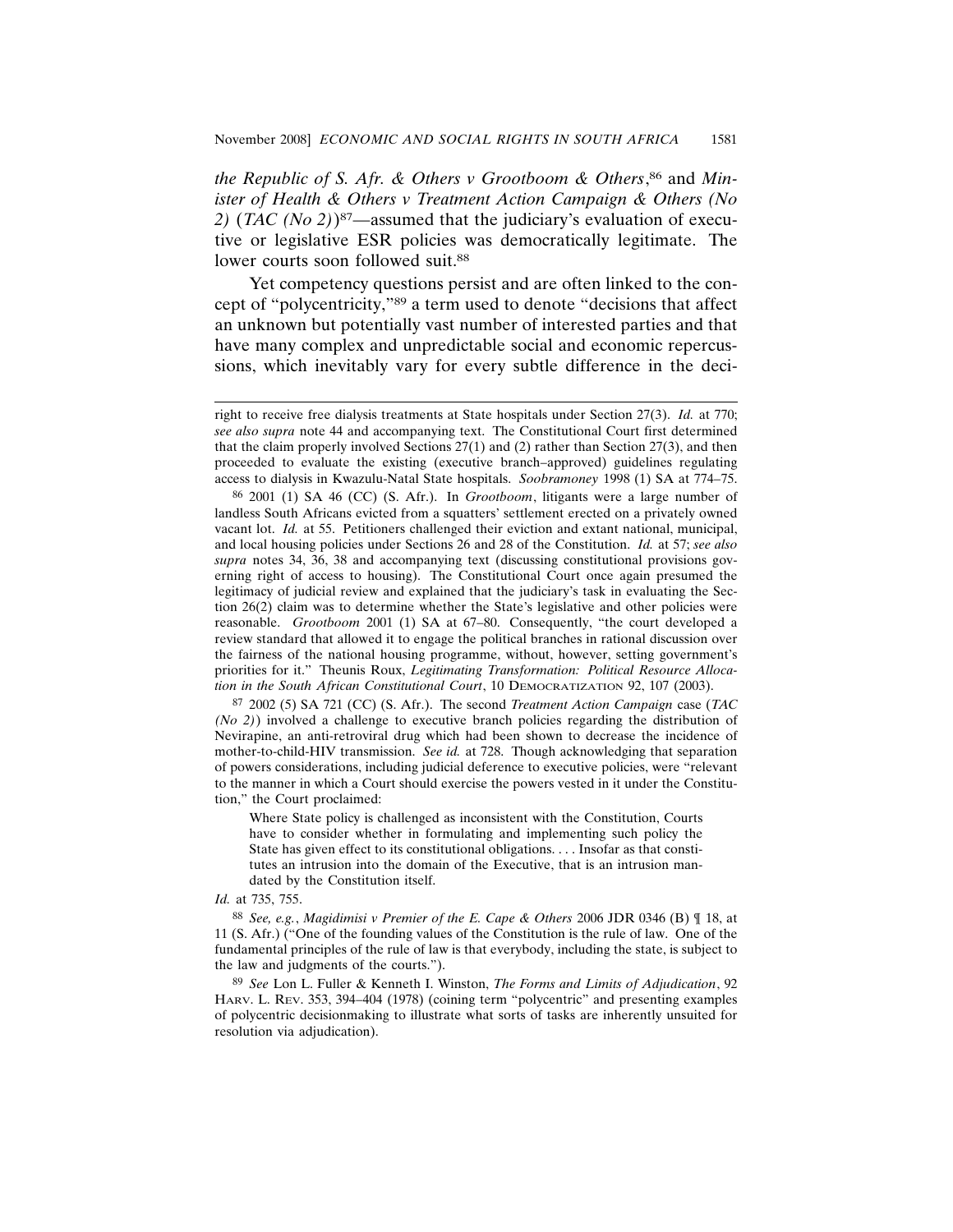sion."90 Those who argue against judicial enforcement of ESRs posit that judges, who are trained to understand and apply legal principles but ill-equipped to evaluate and adjudicate more complex questions of social policy, inevitably struggle to resolve polycentric problems successfully.91 Since "decisions concerning the realisation of socioeconomic rights are, due to their society-wide impact and almost inevitable budgetary implications, typically regarded as 'preponderantly polycentric,'"92 effective judicial enforcement of such rights is considered by some to be impossible. Furthermore, insist critics, the "triadic" nature of most judicial proceedings—two adversarial parties presenting their respective cases to a single judge, with necessarily limited evidentiary findings—makes judicial resolution of polycentric issues inappropriate and unsatisfying.93 In the worst case scenario, a judge will hand down an order affecting many individuals outside the courtroom without having had the time or resources to properly evaluate the larger ramifications of such polycentric decisionmaking.<sup>94</sup>

Court decisions reveal a deep anxiety about judicial encroachment on legislative or executive decisionmaking, particularly when the challenged policies implicate budgets and public spending. In *Soobramoney*, the Constitutional Court explained that a "court will be slow to interfere with rational decisions taken in good faith by the political organs and medical authorities whose responsibility it is to deal with such matters."95 Three years later, the *Grootboom* Court clarified that in evaluating the reasonableness of executive or legislative socio-economic policies, the judiciary "will not enquire whether other more desirable or favourable measures could have been

<sup>90</sup> Pieterse, *supra* note 78, at 392–93 (synthesizing Fuller's main thesis with respect to notion of polycentricity and competence-based criticisms of judicially enforceable ESRs).

<sup>91</sup> These criticisms of judicial enforcement of ESRs echo the earlier transition-era debates over justiciability. *See, e.g.*, Dennis Davis, *The Case Against the Inclusion of Socioeconomic Demands in a Bill of Rights Except as Directive Principles*, 8 SAJHR 475, 477–79 (1992) (voicing concern that positive obligations "progressively realized" socio-economic rights imposed on State implicated "choice sensitive" issues—i.e., those involving policy decisions—that should be confined to political, rather than legal, branches).

<sup>92</sup> Pieterse, *supra* note 78, at 393 (internal citation omitted). Even proponents of judicial enforcement of socio-economic rights recognize that "[r]elief that requires the state to take positive actions, like providing drugs and building schools, raises polycentric issues that affect multiple parties and budgetary priorities." Roach & Budlender, *supra* note 17, at 326.

<sup>93</sup> Pieterse, *supra* note 78, at 393.

<sup>94</sup> *See* Davis, *supra* note 91, at 478 (discussing adjudication that affects particular interests of all citizens "notwithstanding their lack of participation in the litigation"); Pieterse, *supra* note 78, at 393 (observing that in polycentric matters, "all affected parties cannot, for reasons of logistics, be made part of the proceedings").

<sup>95</sup> *Soobramoney v Minister of Health, Kwazulu-Natal* 1998 (1) SA 765 (CC) at 776 (S. Afr.).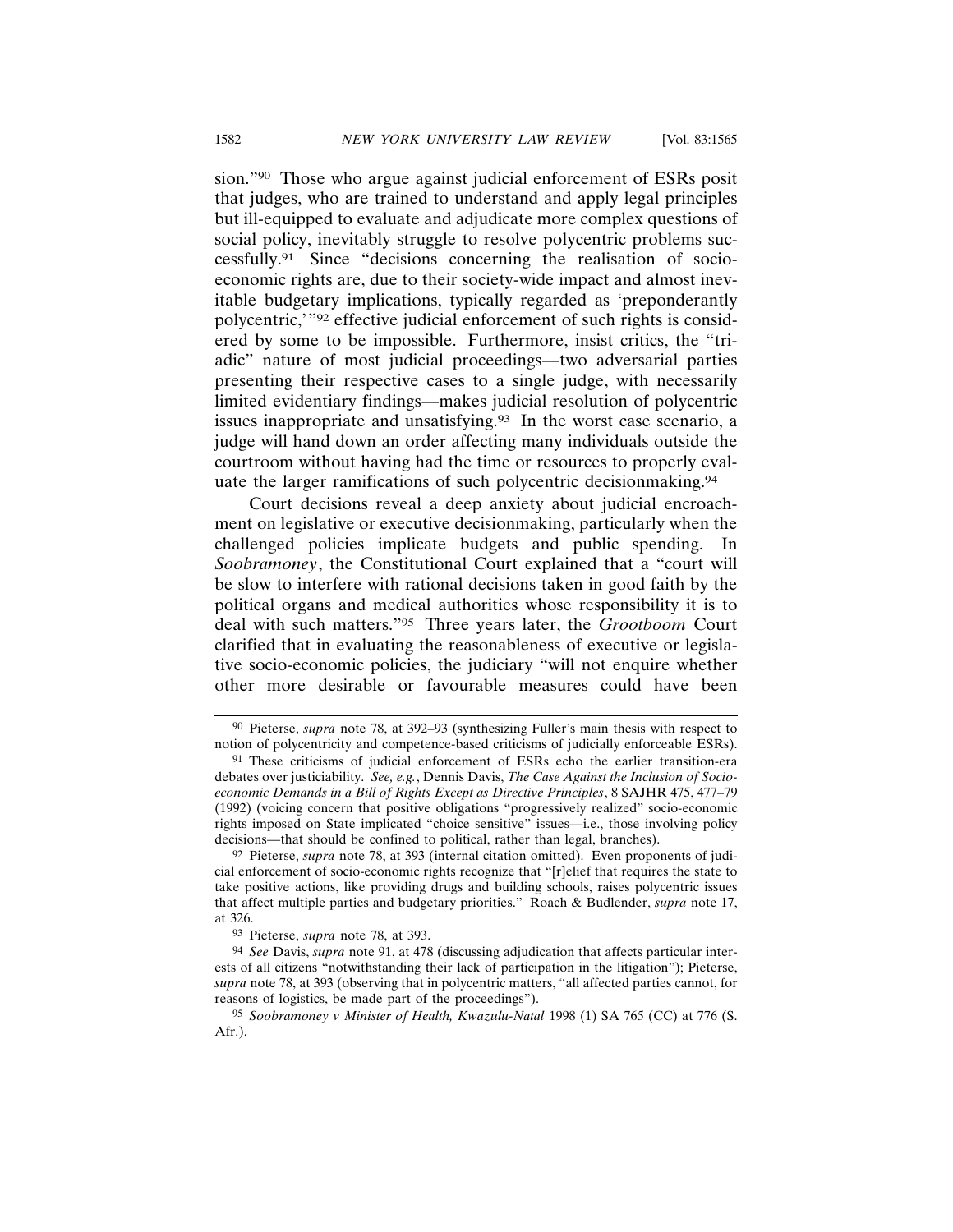adopted, or whether public money could have been better spent."96 As the *TAC (No 2)* Court elaborated:

Courts are ill-suited to adjudicate upon issues where Court orders could have multiple social and economic consequences for the community. The Constitution contemplates rather a restrained and focused role for the Courts, namely, to require the State to take measures to meet its constitutional obligations and to subject the reasonableness of these measures to evaluation. Such determinations of reasonableness may in fact have budgetary implications, but are not in themselves directed at rearranging budgets. In this way the judicial, legislative and executive functions achieve appropriate constitutional balance.97

Similarly, lower courts have emphasized the judiciary's limited competence,98 though judges have rejected such arguments in ESR cases involving relatively small costs.99

The courts' worries about competence have had direct effects on judicial enforcement of ESRs, influencing "the standard of review and the deference that the courts show to executive and legislative decisions" and "the remedies that are awarded in socio-economic rights cases."100 Despite progress with regard to separation of powers argu-

99 In 2006, for example, the Transvaal Provincial Division of the High Court ordered the Gauteng Member of Executive Council (MEC) for Education, *inter alia*, to purchase sleeping bags for children living at JW Luckhoff High School, an institution caring for children whose parents were unable to do so. *Centre for Child Law & Others v Member of Exec. Council for Educ., Gauteng, & Others* 2008 (1) SA 223 (T) at 230 (S. Afr.). Judge John Murphy indicated:

Insofar as polycentric issues may arise from the courts becoming involved in budgetary or distribution matters, our Constitution recognises . . . that budgetary implications ought not to compromise the justiciability of the rights. Each case must be looked at on its own merits . . . . The minimal-costs or budgetary-allocation problems in this instance are far outweighed by the urgent need to advance the children's interests in accordance with our constitutional values.

*Id.* at 228.

100 Currie & de Waal, *Socio-economic Rights*, *supra* note 32, at 571; *see also* Pieterse, *supra* note 78, at 411 ("In relation to both civil- and socio-economic rights, problems of separation of powers, institutional competence, polycentricity and enforcement arise most acutely at the level of remedy.").

<sup>96</sup> *Gov't of the Republic of S. Afr. & Others v Grootboom & Others* 2001 (1) SA 46 (CC) at 68 (S. Afr.).

<sup>97</sup> *Minister of Health & Others v Treatment Action Campaign (No 2)* (*TAC (No 2)*) 2002 (5) SA 721 (CC) at 740 (S. Afr.).

<sup>98</sup> *See, e.g.*, *Magidimisi v Premier of the E. Cape & Others* 2006 JDR 0346 (B) ¶ 26, at 14 (S. Afr.) ("The constitutional duty of the courts in this regard is not to tell [provincial government officials] how to [effectuate right to social security under Section 27 of Constitution], but merely to ensure that they do take reasonable measures to make the system effective.").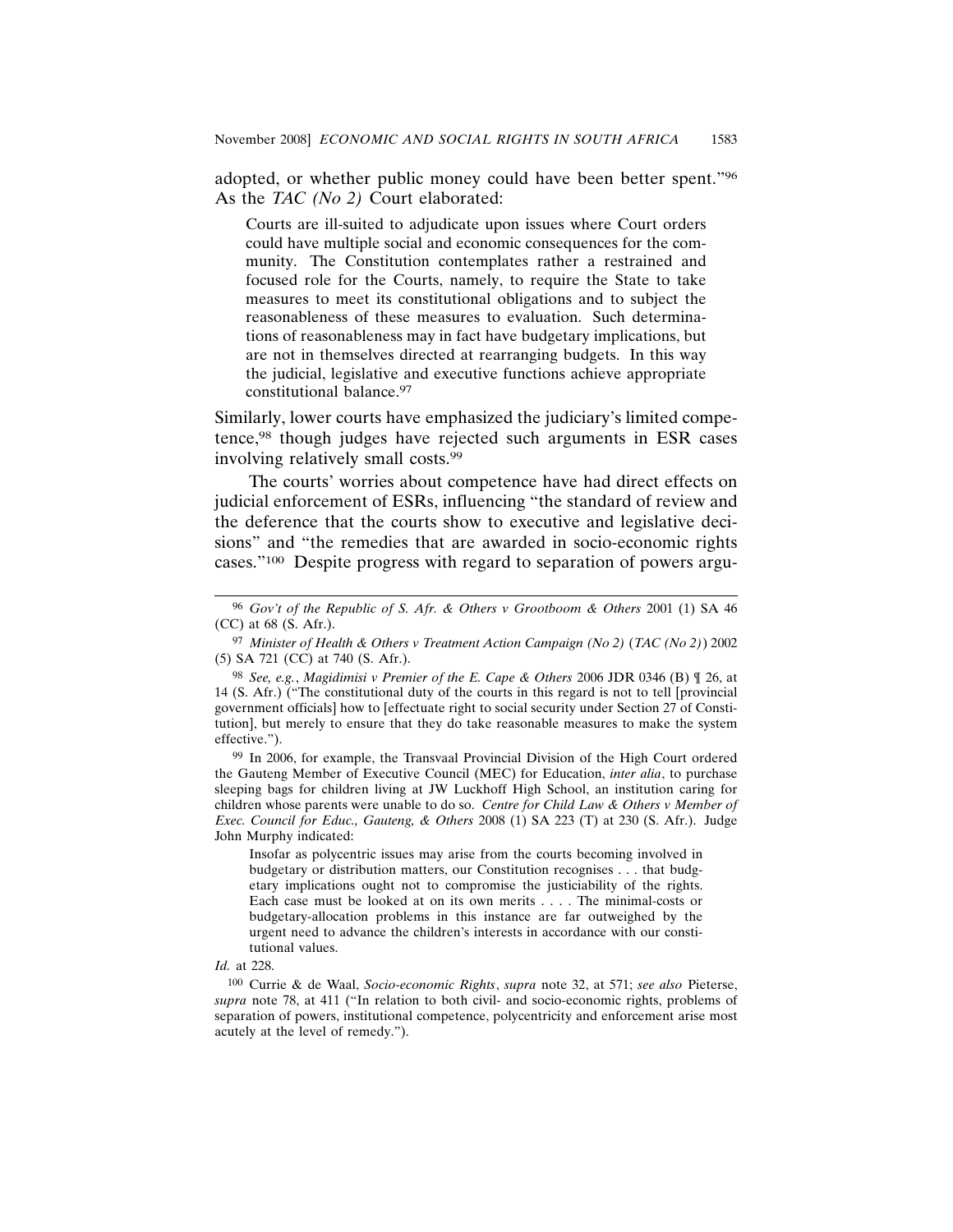ments based on legitimacy, competence concerns continue to constrain judicial enforcement of ESRs.

## *B. Vagueness Problems*

Judicial enforcement of ESRs has encountered a second obstacle: the vague content of socio-economic rights. Constitutional drafters used vague language when crafting South Africa's "positive"101 ESRs: For example, the text speaks of a "right to have access" to "adequate" housing;<sup>102</sup> "sufficient" food and water, "health care services," and "social security";103 and the right to a "basic" education.104 Given the complexity of constitutional drafting and the unprecedented endeavor to include ESRs in a Bill of Rights, the use of these vague terms is understandable (and perhaps provided the flexibility necessary for socio-economic rights to become fully justiciable). But such language raises practical problems: Just what suffices to constitute a "basic" education, "access" to housing or health care, or "sufficient" food or water? Without clear meaning, how can the judiciary evaluate whether or not the State is fulfilling its duties to "respect, protect, promote and fulfil" these rights?105 How can vague rights be meaningfully adjudicated or enforced and violations remedied?

Besides these practical questions, vagueness raises a now-familiar theoretical problem rooted in separation of powers considerations: Which government branch is supposed to elucidate these terms?<sup>106</sup>

<sup>101</sup> *See supra* notes 33–40 and accompanying text (outlining typology of ESRs).

<sup>102</sup> S. AFR. CONST. 1996 ch. 2, s. 26(1); *see also supra* note 34 and accompanying text (quoting provision on right of access to housing).

<sup>103</sup> S. AFR. CONST. 1996 ch. 2, s. 27(1); *see also supra* note 35 and accompanying text (quoting provision on right to health care, sufficient food and water, and social security). 104 S. AFR. CONST. 1996 ch. 2, s. 29(1); *see also supra* note 39 and accompanying text

<sup>(</sup>quoting provision on right to education).

<sup>105</sup> S. AFR. CONST. 1996 ch. 2, s. 7(2); *see also supra* Part I.C (providing overview of obligations of State and judiciary regarding Bill of Rights). One commentator, writing in 1999, queried "whether the qualifier or internal limitation of the socio-economic rights, namely, that the State's obligations are to be met subject to 'available resources,' trumps the provisions of section 7 [imposing these various duties on the State]." Bongani Majola, *A Response to Craig Scott: A South Africa Perspective*, ESR REV., Mar. 1999, *available at* http://www.communitylawcentre.org.za/Socio-Economic-Rights/esr-review/ esr-previous-editions/esr-review-vol-1-no-4-march-1999.pdf (PDF file at 10, 11).

<sup>106</sup> Commentators are torn. One posits that "[i]t is generally desirable that the legislature should, in the first instance, give content and definition to the more far-reaching obligations attached to rights and thereby provide a baseline from which a dialogue on sufficiency can begin with the courts." Craig Scott, *Social Rights: Towards a Principled, Pragmatic Judicial Role*, ESR REV., Mar. 1999, *available at* http:// www.communitylawcentre.org.za/Socio-Economic-Rights/esr-review/esr-previous-editions/ esr-review-vol-1-no-4-march-1999.pdf (PDF file at 7, 8). Yet proponents of judicial enforcement of ESRs recognize that such a "wait and see" model of inter-branch cooperation requires prompt legislative action. *Id.* at 8 ("The rider to this mode of co-operation is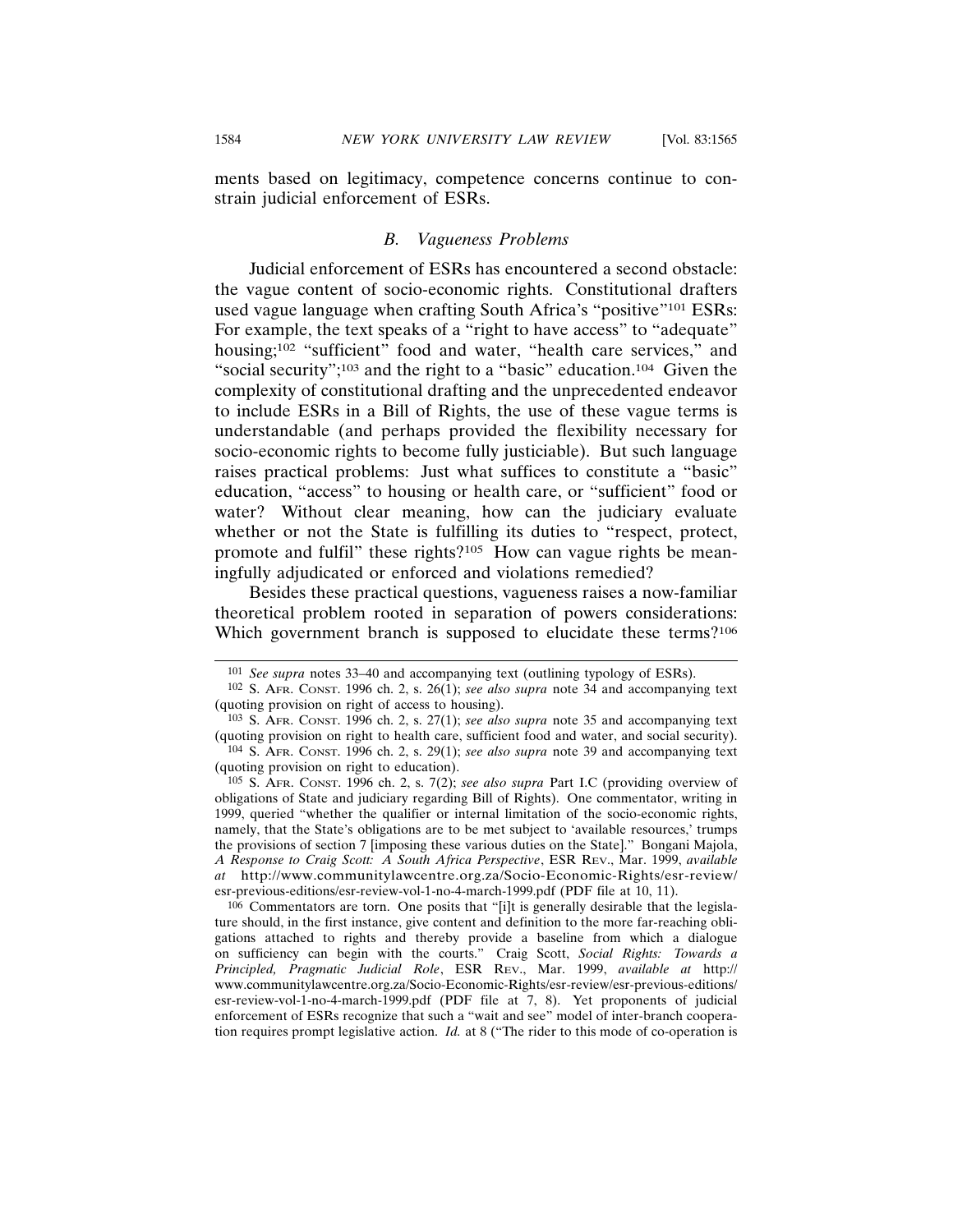South African courts have hesitated. Early on, ESR advocates encouraged the Constitutional Court to clarify the scope of socioeconomic rights in South Africa by adopting "minimum core obligations," a concept adapted from international human rights law norms.107 In *Grootboom*108 and *TAC (No 2)*, 109 however, the Court rejected these arguments, citing a lack of adequate information<sup>110</sup> and then conceding competence-based misgivings.111

Yet instead of designing some other means to confront vagueness, the Constitutional Court "has spent most of its energy devising and applying the abstract compliance-measuring standard of reasonableness" to challenge government action—or inaction—in ESR cases.112 When using "reasonableness review" to evaluate State policies involving positive ESRs, "the central question that the court asks is

108 *Gov't of the Republic of S. Afr. & Others v Grootboom & Others* 2001 (1) SA 46 (CC) at 64–65 (S. Afr.) (summarizing argument of amici curiae that CESCR General Comment 3's "minimum core obligation" concept should serve as interpretive tool in defining meaning of Section 26 housing rights).

109 *Minister of Health & Others v Treatment Action Campaign & Others (No 2)* (*TAC (No 2)*) 2002 (5) SA 721 (CC) at 737–38 (S. Afr.) (summarizing argument of amici curiae that CESCR General Comment 3's "minimum core obligation" concept should serve as interpretive tool in defining meaning of Section 27(1) socio-economic rights, including rights of access to health care, food, water and social security). For a critical review of the *TAC (No 2)* judgment and a thoughtful argument encouraging South African courts to engage with the "minimum core obligation" concept, see David Bilchitz, *Towards a Reasonable Approach to the Minimum Core: Laying the Foundations for Future Socioeconomic Rights Jurisprudence*, 19 SAJHR 1, 11–18 (2003).

110 The *Grootboom* Court argued:

2001 (1) SA at 66.

that it applies provided there is (or has been) no unreasonable delay on the part of the legislature in dealing with the particular issue."). If unreasonable legislative delay exists, the court's ideal role is less clear. A second school of thought suggests that the judiciary must act to give meaning to ESRs through constitutional interpretation, particularly because "[i]nterpreting legal texts is what courts do best." Pieterse, *supra* note 78, at 406. Pieterse's claims are controversial; as Scott and Macklem note, "[c]ourts do not simply discover the inherent meaning of a right." Scott & Macklem, *supra* note 77, at 29. Rather, courts are actively involved in uncovering and applying "normative understandings of . . . society," such that multiple meanings are always possible. *Id.*

<sup>107</sup> In 1990, the CESCR proposed the notion of a "minimum core obligation to ensure the satisfaction of, at the very least, minimum essential levels" of socio-economic rights (e.g., essential foodstuffs, primary health care, basic shelter and housing, and the most basic forms of education). *See* CESCR General Comment 3, *supra* note 11, ¶ 10.

In this case, we do not have sufficient information to determine what would comprise the minimum core obligation in the context of our Constitution. It is not in any event necessary to decide whether it is appropriate for a Court to determine in the first instance the minimum core content of a right.

<sup>111</sup> *TAC (No 2)* 2002 (5) SA at 740 ("Courts are not institutionally equipped to make the wide-ranging factual and political enquiries necessary for determining what the minimumcore standards called for by the [amici curiae] should be, nor for deciding how public revenues should most effectively be spent.").

<sup>112</sup> Pieterse, *supra* note 78, at 407.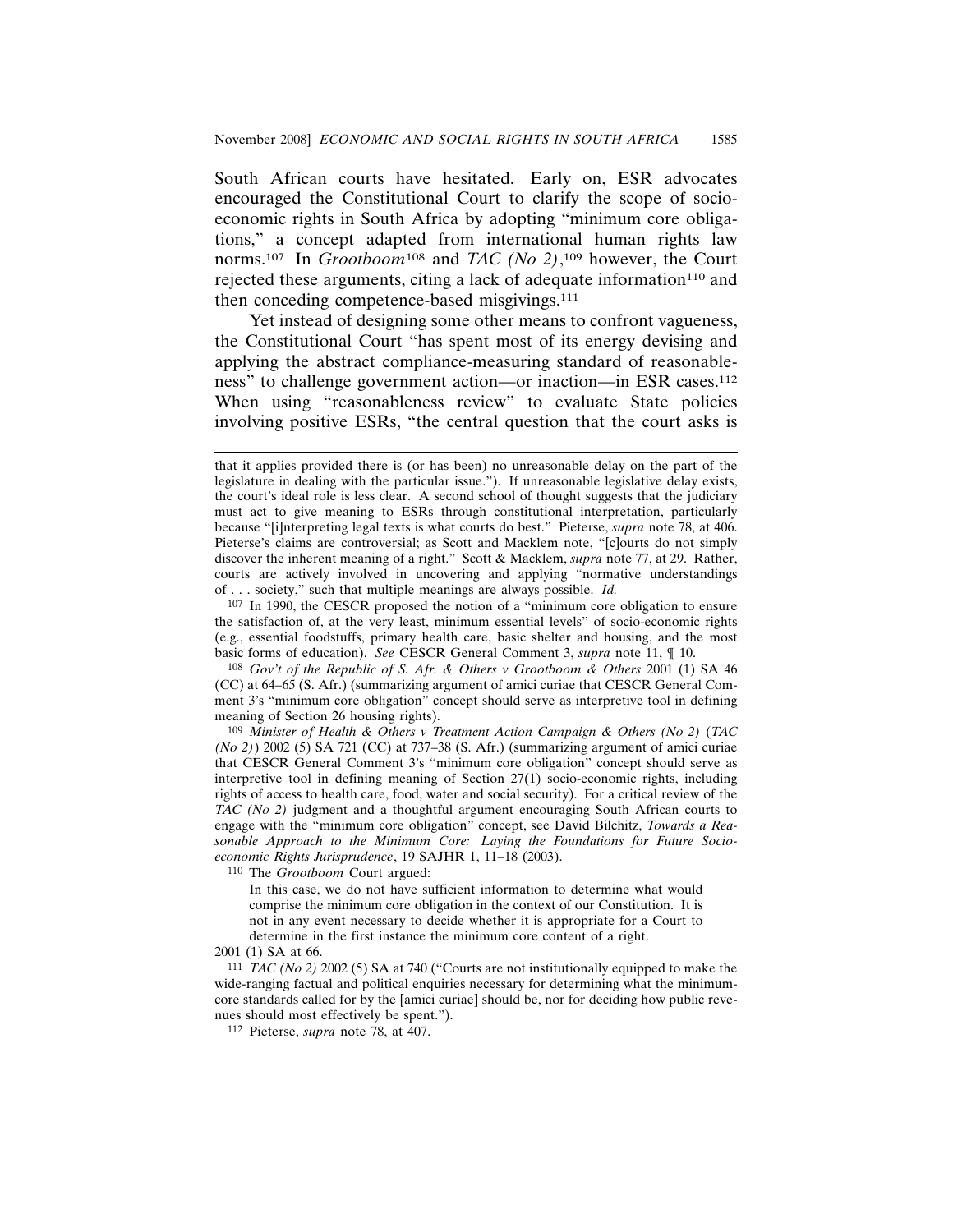whether the means chosen are reasonably capable of facilitating the realisation of the socio-economic rights in question."113

Unsurprisingly, the problem of vagueness persists—limiting the potential of judicial enforcement of ESRs. By declining to clarify the content of socio-economic rights (and thus also failing to define the contours of the State's correlative duties)<sup>114</sup> and focusing instead on reasonableness review, South African courts have placed the proverbial cart before the horse.<sup>115</sup> Courts must first "attempt to understand" the content of the right; and only then should [they] engage in the enquiry of determining whether the measures adopted by the government were reasonable methods of progressively realising the right."116 Without specifying the content of rights, courts cannot issue sufficiently precise mandatory orders demanding a change in government behavior. Consequently, it becomes very difficult for courts to discern whether State actors have crossed the line into contempt.<sup>117</sup>

There is also overlap between vagueness and separation of powers problems. Assessing jurisprudence related to the positive rights in Sections 26, 27, and 28, Cape High Court Judge Dennis Davis explains: "If the Constitutional Court does define these rights with any precision, the burden placed upon the executive by the courts is significantly increased. That is precisely what the Court's approach to these sections [to date] is designed to prevent."118 After a dozen years, the specific content of South Africa's positive socio-economic rights remains undeveloped and unclear, making judicial enforcement of these justiciable rights quite difficult.

<sup>113</sup> Sandra Liebenberg, *Enforcing Positive Socio-economic Rights Claims: The South African Model of Reasonableness Review*, *in* THE ROAD TO A REMEDY: CURRENT ISSUES IN THE LITIGATION OF ECONOMIC, SOCIAL AND CULTURAL RIGHTS 73, 79 (John Squires et al. eds., 2005).

<sup>114</sup> Pieterse, *supra* note 78, at 407.

<sup>115</sup> Liebenberg's careful analysis of reasonableness review jurisprudence reveals that a reasonable government program to realize ESRs must provide for "short, medium and long-term needs" and be "comprehensive, coherent, coordinated"; "balanced and flexible"; "reasonably conceived and implemented"; and transparent and effectively publicized to the South African populace. Liebenberg, *supra* note 113, at 80. Yet the reasonableness standard generally fails to clarify or address the *content* of rights. In fact, "[t]he element of the reasonableness test that comes closest to a threshold requirement . . . is that a reasonable government programme must cater for those in urgent need." *Id.* What exactly is due to "those in urgent need," however, remains unspecified.

<sup>116</sup> Bilchitz, *supra* note 109, at 9.

<sup>117</sup> See *infra* note 151 and accompanying text for further discussion of contempt.

<sup>118</sup> DM Davis, *Adjudicating the Socio-economic Rights in the South African Constitution: Towards 'Deference Lite'?*, 22 SAJHR 301, 304–05 (2006).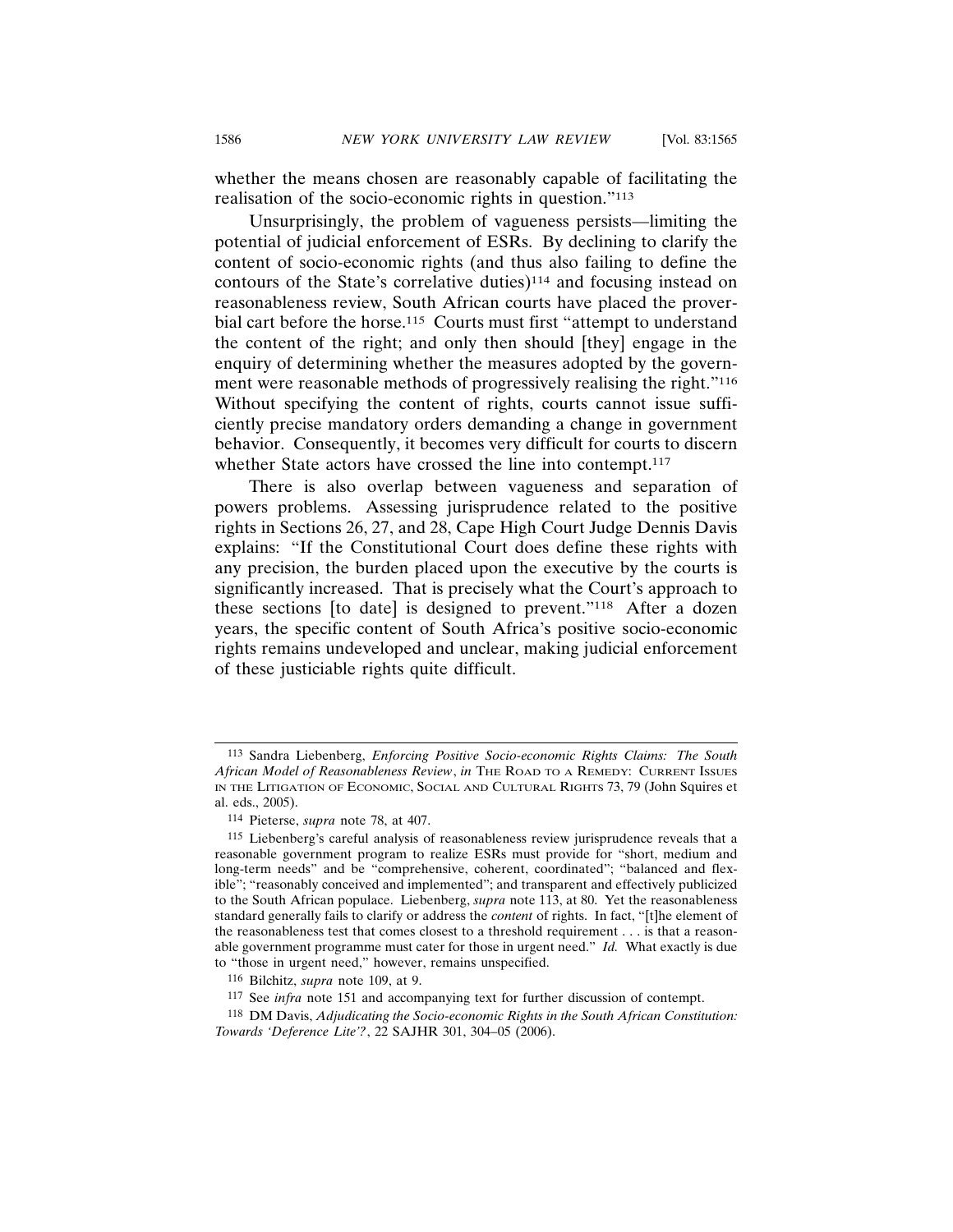#### *C. Enforcement Costs*

The third major challenge to judicial enforcement of ESRs is the problem of costs—both to litigants attempting to bring socioeconomic rights cases to court and to courts trying to oversee such litigation and implement remedial orders. Because there has been virtually no documentation of the specific costs borne by either litigants or courts in South African socio-economic rights cases, it is difficult to pinpoint these costs with precision.<sup>119</sup> Yet even a general assessment of efforts to enforce and remedy ESRs reveals that these rights can carry onerous costs.

In the *First Certification Judgment*, the Constitutional Court rejected the idea that ESRs were inherently more costly to enforce than civil and political rights.120 Still, given the historic neglect of ESRs in South Africa, adjudicating these rights is a complex project which requires fact-intensive analysis. Furthermore, the special facets of ESRs as written into the 1996 Constitution (i.e., as progressively realized "programmatic" rights)<sup>121</sup> invite courts to engage in oversight and evaluation of long-term government programs, a role distinct from what may be required for other Bill of Rights litigation. This monitoring role can involve large institutional costs<sup>122</sup> and potentially triggers the institutional competence concerns examined above. It also makes certain remedies unsuitable; if a court is to evaluate whether the State is fulfilling its obligations to "progressively realize" a socio-economic right "within available resources," a one-time remedy will be inappropriate.123 An assessment of two common

123 Advocate Wim Trengove explains:

<sup>119</sup> Advocate Richard Moultrie explains: "This kind of research, while undoubtedly interesting, simply does not form part of [the South African] legal academic tradition." Attachment to email from Richard Moultrie, Advocate, Legal Resources Centre Constitutional Litigation Unit, to author (Jan. 10, 2008) (on file with the *New York University Law Review*).

<sup>120</sup> *See supra* notes 28–32 and accompanying text.

<sup>121</sup> The civil and political rights included in the 1996 Constitution are not framed in terms of progressive realization. *See* S. AFR. CONST. 1996 ch. 2, s. 12–23 (enumerating civil and political rights).

<sup>122</sup> Although it would be interesting to compare the costs of ESR litigation to the costs of other Bill of Rights litigation (including civil and political rights cases) in South Africa, no data currently exists on this topic. Accordingly, my discussion here is grounded in common-sense observations rather than empirical research.

<sup>[</sup>T]he only appropriate[ ] way to put a stop to widespread violations of socioeconomic rights[ ] would often be to bring about far-reaching institutional and structural reform over a period of time . . . . Reform of this kind can for obvious reasons not be brought about by [a] single Court order made once and for all.

Trengove, *supra* note 17, at 16.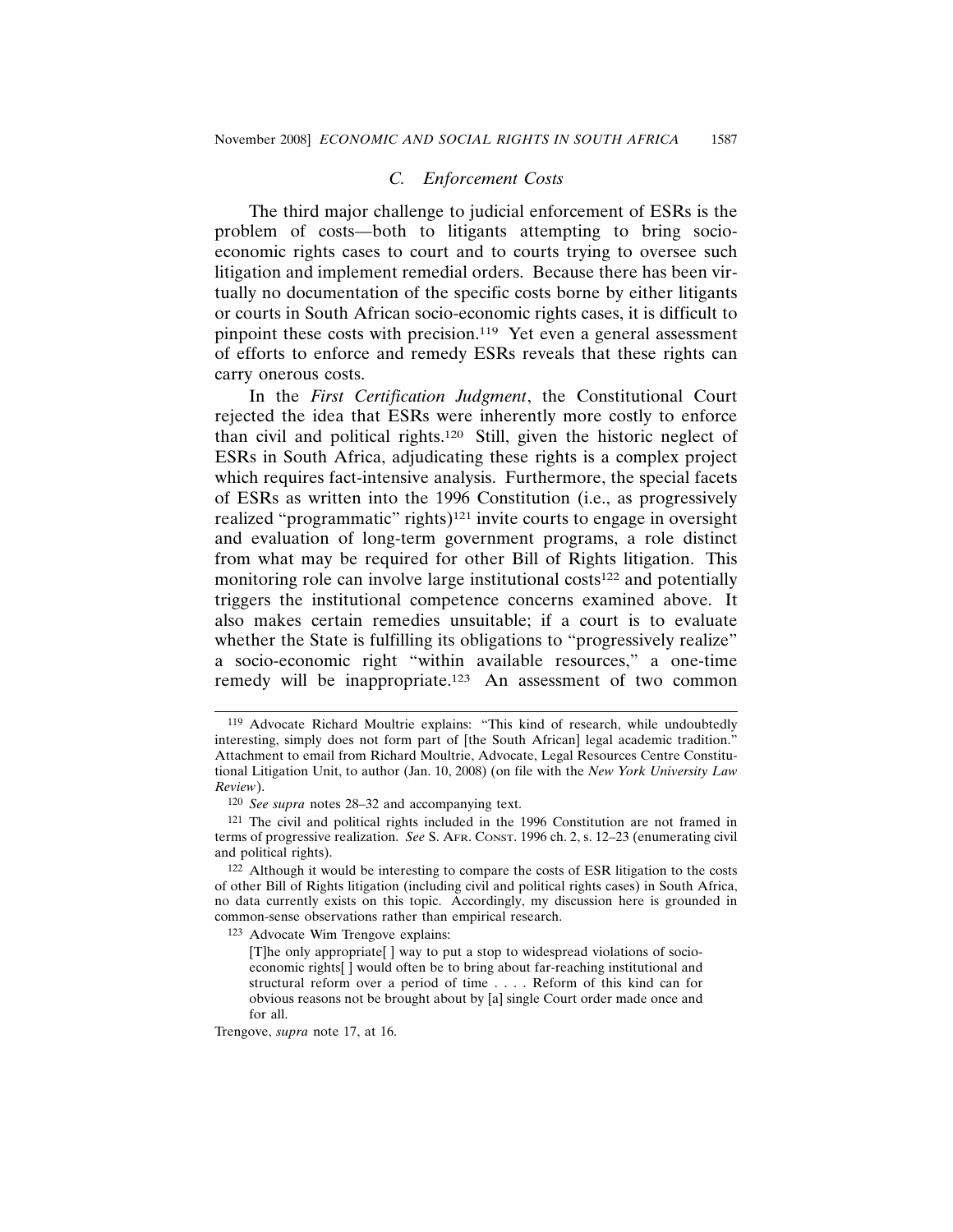South African remedies, prohibitory interdicts and mandatory orders, is instructive.

Prohibitory interdicts prevent the State from engaging in certain behavior once an act is determined to violate (or potentially violate) the Bill of Rights.124 Such orders are necessarily limited as tools for broader social change, since typically they are defensive measures taken to protect a particular individual or group against only one form of behavior.125 By contrast, adjudication related to ESR violations usually touches on broad patterns of government action and inaction, which cannot be adequately addressed with isolated prohibitions on a case-by-case basis.

With mandatory orders, courts instruct government officials to take action. If the order is too general, the government's obligations will remain imprecise.<sup>126</sup> On the other hand, a court's efforts to recommend specific legislative measures or to determine exactly which level of government should be held responsible for funding reparations can raise institutional competence concerns.127 Furthermore, since mandatory orders also aim to settle issues "once and for all," this remedy may be untenable in the ESR context.

Given their limited, once-off nature, prohibitory and mandatory interdicts have lower costs for courts, which may in part explain their popularity. But the shortcomings of these classic remedies in ESR cases signal a need for judges to identify and operationalize new remedies, which may—at least initially—involve greater costs than traditional court orders.

ESRs also pose cost-related issues for litigants. Socio-economic rights litigation is most likely to be undertaken on behalf of people "who are dependent on the State for the provision of basic socio-economic services and who lack the political and social power to get

<sup>124</sup> *See* Budlender, *supra* note 54, at 22 ("[T]he prohibitory interdict seeks to prevent some discrete act or series of acts from occurring in the future. Thus the state may be ordered to refrain from carrying out an eviction or cutting off a water supply.").

<sup>125</sup> *Cf. id.* at 73 (arguing that prohibitory and mandatory interdicts may suffice to remedy relatively straightforward violations of State's duty to "respect" ESRs).

<sup>126</sup> Roach & Budlender, *supra* note 17, at 334 ("General orders may be made either because of the nature of the duty involved (for example, a duty to act reasonably), or because the court is anxious to leave the government with as much latitude as possible to decide precisely how it will comply with its constitutional obligations.").

<sup>127</sup> *See* Budlender, *supra* note 54, at 40 (arguing that Constitutional Court is unlikely to select one solution from wide range of measures available to State, for fear of causing separation of powers problems); *see also supra* Part II.A (discussing "twin problems of judicial legitimacy and competence").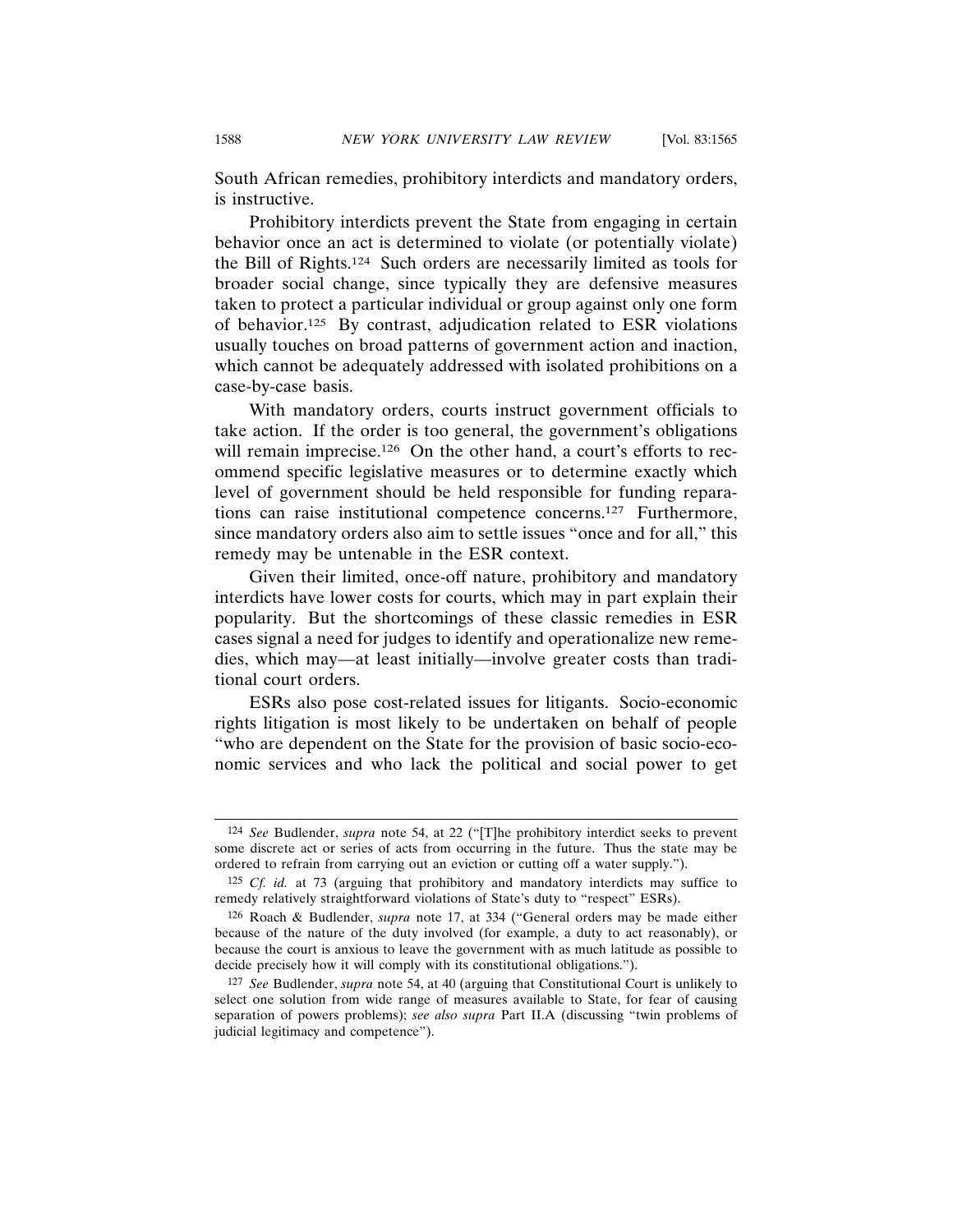[these services] without judicial intervention."<sup>128</sup> Given South Africa's high poverty levels,<sup>129</sup> many individuals simply cannot "access" legal representation to institute on-going litigation to enforce their rights."130 The task thus falls to human rights NGOs and practitioners, who must also rely on limited budgets in their efforts to secure judicial enforcement of ESRs. These litigation efforts "carry with them great expense and require skills which many human rights NGO's [sic] and legal practitioners do not have."131 These problems are exacerbated in the ESR context: "For organizations that depend on public donations . . . [some donors] express concern that the tackling of socio-economic rights amounts to involving oneself in political issues," which leads to reluctance to fund such litigation.<sup>132</sup>

Although ESR advocates have spent many years refuting critics' contention that socio-economic rights are inherently "different,"133 there is some truth to claims that judicial enforcement of these rights involves special costs which attach to courts, litigants, NGOs, and human rights practitioners alike.

# *D. A Way Forward?*

This Part has outlined both the theoretical critiques and the practical challenges associated with judicial enforcement of (and remedies for) South Africa's ESRs. Although these issues can be divided into separation of powers, vagueness, and costs problems, the categories clearly overlap to create the complex obstacle course confronting ESR advocates today. Frustrated commentators have lamented the courts' cautious use of the "remedial arsenal" at their disposal<sup>134</sup> and bemoaned the fact that, years after even "successful" litigation, impoverished South Africans suffer egregious deprivations of basic

<sup>128</sup> Trengove, *supra* note 17, at 14. Advocate Trengove further notes that "[t]he rich and powerful can look after themselves and usually invoke the Constitution only to prevent or strike down State action which interferes with their lives." *Id.*

<sup>129</sup> *See supra* notes 8–9 and accompanying text (noting that over one-third of South Africa's population survives on equivalent of less than two dollars per day).

<sup>130</sup> Swart, *supra* note 17, at 228.

<sup>131</sup> Majola, *supra* note 105, at 12.

<sup>132</sup> *Id.*

<sup>133</sup> *See, e.g.*, Nicholas Haysom, *Constitutionalism, Majoritarian Democracy and Socioeconomic Rights*, 8 SAJHR 451, 456–58 (1992) (surveying and ultimately rejecting claims that ESRs are imperfectly justiciable due to their "programmatic," "positive," and resource-intensive quality); Pieterse, *supra* note 78, at 393–95 (rejecting arguments against judicial enforcement of ESRs premised, *inter alia*, on claims that judges lack economic expertise and are ill-suited to address complex policy questions, and listing several reasons judiciary is actually well-suited to vindicate ESRs).

<sup>134</sup> Pieterse, *supra* note 78, at 414.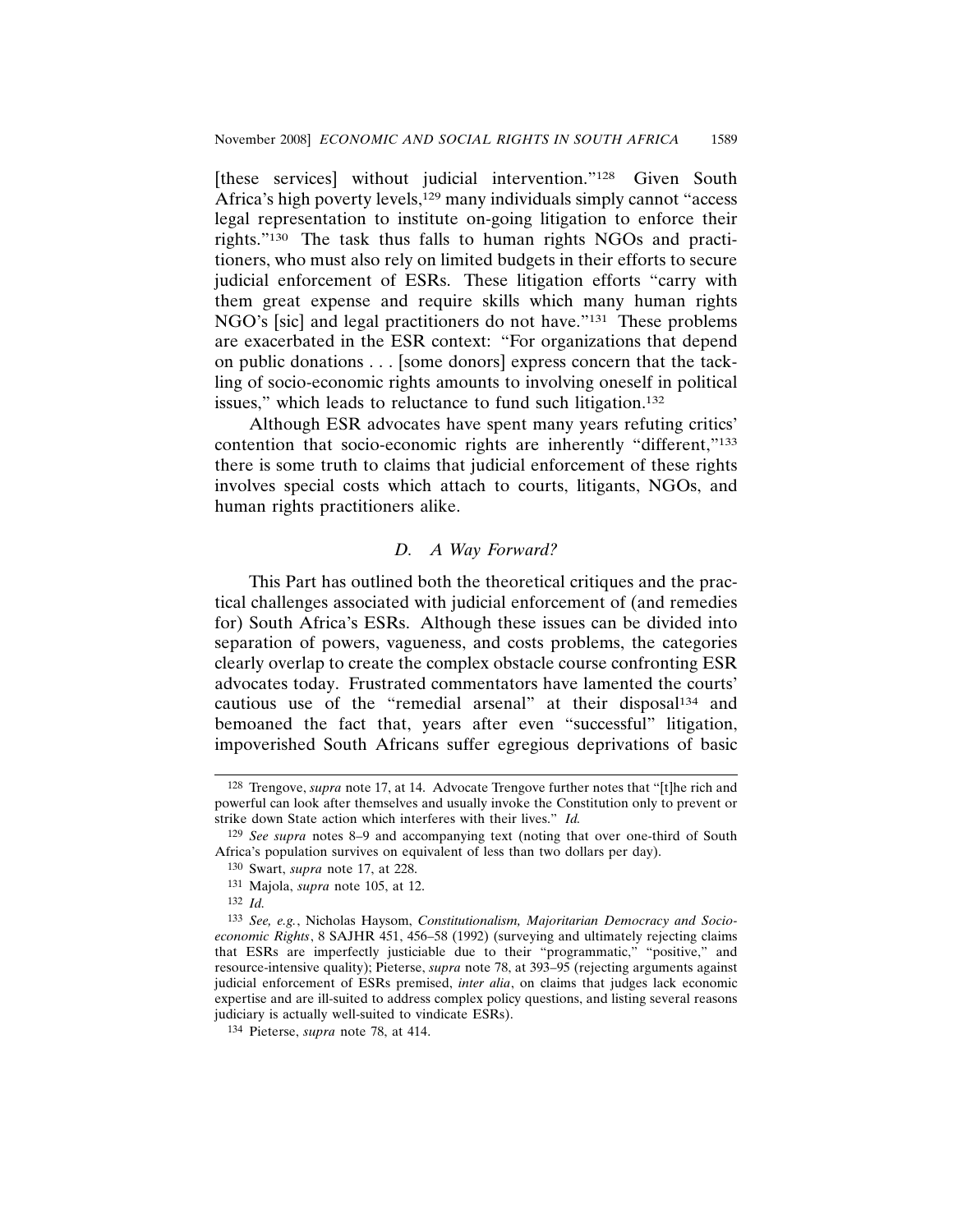socio-economic rights.<sup>135</sup> Despite South Africa's remarkable constitutionalization of justiciable ESRs, meaningful access to these rights remains, for many, a distant dream. What can be done? The third and final portion of this Note offers a two-part solution designed to facilitate more effective judicial enforcement of ESRs.

#### III

## IMPROVED JUDICIAL ENFORCEMENT OF ESRS

Although obstacles to effective judicial enforcement of ESRs remain, the 1996 Constitution's liberal remedial provisions, coupled with the postapartheid establishment of a new national human rights commission, can address and overcome these challenges. This Part first provides a critical overview of structural interdicts before assessing how the South African Human Rights Commission can work in tandem with courts to successfully implement this remedy for socioeconomic rights violations.

#### *A. The Remedy: Structural Interdicts*

As previously noted, the South African judiciary is responsible for crafting effective remedies for breaches of all Bill of Rights guarantees, including ESRs.136 There is a wide range of remedies available, but some of the most common—declaratory relief, prohibitory interdicts, and mandatory orders—may be ineffective in the socioeconomic rights context.137 Consequently, commentators have singled out one remedy—the structural interdict<sup>138</sup>—which holds particular

<sup>135</sup> *See, e.g.*, Marius Pieterse, *Eating Socio-economic Rights: The Usefulness of Rights Talk in Alleviating Social Hardship Revisited*, 29 HUM. RTS. Q. 796, 797–800, 810–13 (2007) (applying critical legal studies approach in criticizing South African courts' treatment of justiciable economic and social rights); Swart, *supra* note 17, at 215–16 (noting that almost three years after Constitutional Court found for squatter-litigants in *Grootboom* case, residents of makeshift settlement remained confined to unsanitary and inadequate slum settlement).

<sup>136</sup> *See supra* Part I.C.2 (describing constitutional provisions empowering courts to enforce Bill of Rights and remedy violations thereof).

<sup>137</sup> *See supra* notes 65–71 (defining declaratory relief, including declarations of invalidity and declaratory orders, and noting limitations of such relief), *supra* notes 124–26 (same, for prohibitory and mandatory orders).

<sup>138</sup> In the United States, structural or "supervised" interdicts developed in response to the constitutional civil rights era beginning in the mid-1950s. *See, e.g.*, Nora Gillespie, *Charter Remedies: The Structural Injunction*, 11 ADVOC. Q. 190, 191–98 (1989–1990) (giving overview of structural injunctions in public interest litigation in United States, beginning with desegregation cases and extending to cases involving prison and mental hospital reform, public housing, and welfare programs); Charles F. Sabel & William H. Simon, *Destabilization Rights: How Public Law Litigation Succeeds*, 117 HARV. L. REV. 1016, 1016–53 (2004) (providing detailed history of "public law litigation"—"civil rights advocacy seeking to restructure public agencies"—and noting gradual shift in U.S. struc-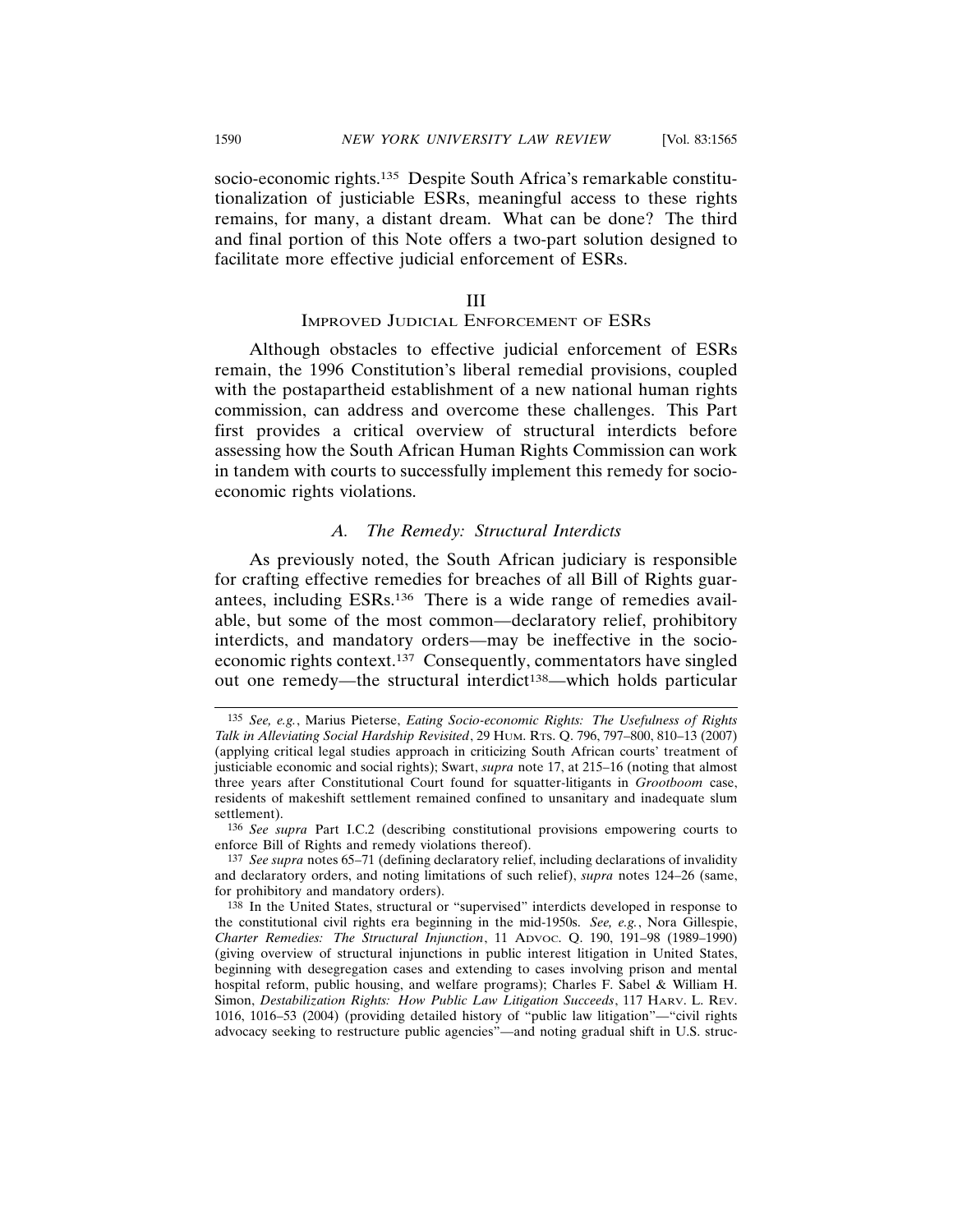promise for enhancing ESRs' enforceability and increasing government accountability.139

## *1. Let's Make a Plan: Elements of Structural Interdicts*

In essence, structural interdicts (also known as supervised interdicts) require "the violator to rectify the breach of fundamental rights under court supervision."140 Iain Currie and Johan de Waal have isolated five elements common to structural interdicts.141 First, the court issues a declaration identifying how the government has infringed an individual or group's constitutional rights or otherwise failed to comply with its constitutional obligations.142 Second, the court mandates government compliance with constitutional responsibilities.<sup>143</sup>

Third, the government is ordered to prepare and submit a comprehensive report, usually under oath, to the court on a preset date.144 This report, which should explicate the government's action plan for remedying the challenged violations,145 gives "[t]he responsible state agency . . . the opportunity to choose the means of compliance" with the constitutional rights in question, rather than the court itself developing or dictating a solution.146 The submitted plan is typically expected "to be tied to a period within which it is to be implemented or a series of deadlines by which identified milestones have to be reached."147

Fourth, once the required report is presented, the court evaluates whether the proposed plan *in fact* remedies the constitutional infringement and whether it brings the government into compliance

146 Trengove, *supra* note 17, at 16.

tural interdicts from "command and control" model to "experimentalist intervention"). Although it is beyond the scope of this Note to undertake a comparative analysis, it is helpful to understand the structural interdict in its international historical context.

<sup>139</sup> *See, e.g.*, *S v Z & 23 Similar Cases* 2004 (1) SACR 400 (E) at 418 (S. Afr.) ("[T]he structural interdict is particularly suited to a society committed, as ours is, to the values of 'accountability, responsiveness and openness' in a system of democratic governance."); Swart, *supra* note 17, at 215 (arguing that "constitutional damages and structural interdicts are particularly suitable as remedies that would increase government accountability" in South Africa).

<sup>140</sup> Currie & de Waal, *Remedies*, *supra* note 17, at 217; *see also* Richard Moultrie, A Structural Interdict as the Appropriate Remedy for the Constitutional Infringement 7–8 (Dec. 2006) (unpublished manuscript developed for Legal Resources Centre's Constitutional Litigation Unit, on file with the *New York University Law Review*) (describing basic characteristics of structural interdicts).

<sup>141</sup> Currie & de Waal, *Remedies*, *supra* note 17, at 217–18.

<sup>142</sup> *Id.* at 218; *see also supra* Part I.C.1 (providing overview of State's constitutional obligations with regard to Bill of Rights).

<sup>143</sup> Currie & de Waal, *Remedies*, *supra* note 17, at 218.

<sup>144</sup> *Id.*

<sup>145</sup> Moultrie, *supra* note 140, at 7–8.

<sup>147</sup> *Id.*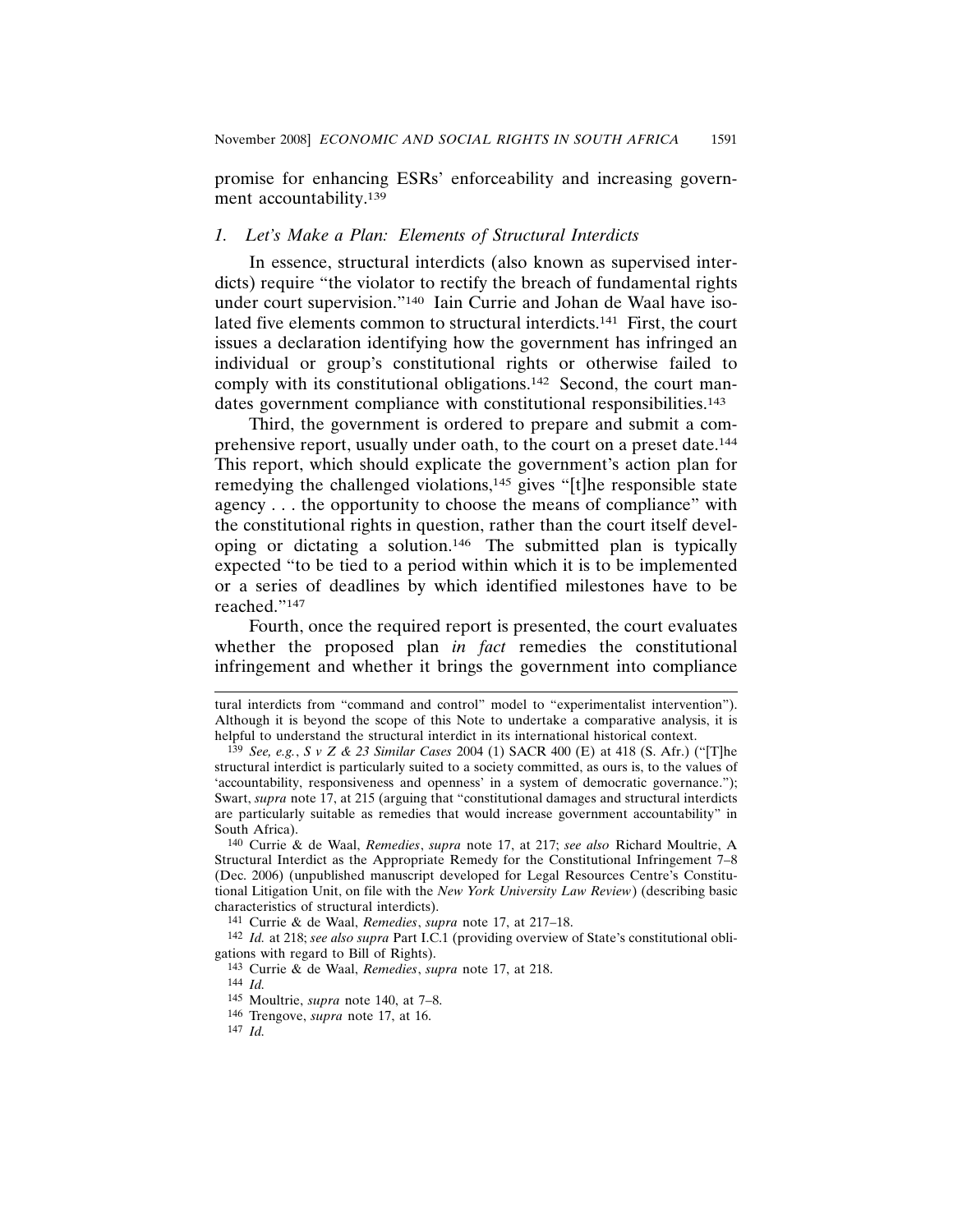with its constitutional obligations. As a consequence, "[t]hrough the exercise of supervisory jurisdiction, a dynamic dialogue between the judiciary and the other branches of government on the intricacies of implementation may be initiated."148 This stage of a structural interdict may involve multiple government presentations at several "checkin" hearings, depending on how the litigants respond to the proposed plan and, more significantly, whether the court finds the plan to be constitutionally sound. Structural interdicts thus provide an important opportunity for litigants to return to court and follow up on declaratory or mandatory orders. The chance to assess a specific plan, complete with deadlines, is especially valuable in cases involving the rights of "the poorest of the poor," who must make the most of rare and costly opportunities to litigate.149

After court approval, a final order (integrating the government plan and any court-ordered amendments) is issued.150 Following this fifth step, the government's failure to adhere to its plan (or any associated requirements) essentially "amount[s] to contempt of court."151

150 Currie & de Waal, *Remedies*, *supra* note 17, at 218; Moultrie, *supra* note 140, at 8.

<sup>148</sup> Pieterse, *supra* note 78, at 414. This stage of the structural interdict also "commonly allows for the other parties to the litigation and (sometimes) for interested third parties to submit comments on the proposed plan and for the [government] to reply to those comments," thereby opening up the dialogue to other members of South African society. Moultrie, *supra* note 140, at 8.

<sup>149</sup> *See supra* note 130 and accompanying text (noting that ESRs pose cost-related issues for litigants).

<sup>151</sup> Currie & de Waal, *Remedies*, *supra* note 17, at 218. There is much debate in South Africa, however, over the extent to which a court can hold a government official in contempt. In 2003, the Transvaal High Court held that Section 3 of the State Liability Act 20 of 1957 prevented it from granting an order of committal for contempt of court against the State. *York Timbers Ltd v Minister of Water Affairs & Forestry & Another* 2003 (4) SA 477 (T) at 506 (S. Afr.). The State Liability Act "precludes execution against state assets because of the disruption it may cause to the performance of state functions." Currie & de Waal, *Remedies*, *supra* note 17, at 225. Although the court mused in dicta that the State Liability Act likely clashed with sections 173 and  $195(1)(f)$  of the 1996 Constitution, it deferred this constitutional question to higher courts and a later time. *York Timbers* 2003 (4) SA at 505–06. The following year, the Supreme Court of Appeal overturned a lower court ruling providing a contempt of court remedy in cases where the provincial government did not comply with orders to pay money. *Jayiya v Member of Exec. Council for Welfare, E. Cape* 2004 (2) SA 611 (SCA) at 619 (S. Afr.) ("The State Liability Act in [Section] 3 precludes execution against the property of a provincial [government] . . . ."). At least one judge has criticized an expansive reading of this decision, claiming that forbidding all "methods of compelling state functionaries to comply with court orders" would "place[ ] the government above the law insofar as the binding nature of court orders are concerned." *Kate v Member of Exec. Council for the Dep't of Welfare, E. Cape* 2005 (1) SA 141 (SE) at 156–57 (S. Afr.). Although the State Liability Act remains intact, commentators believe an attack on its constitutionality "seems inevitable." Currie & de Waal, *Remedies*, *supra* note 17, at 225.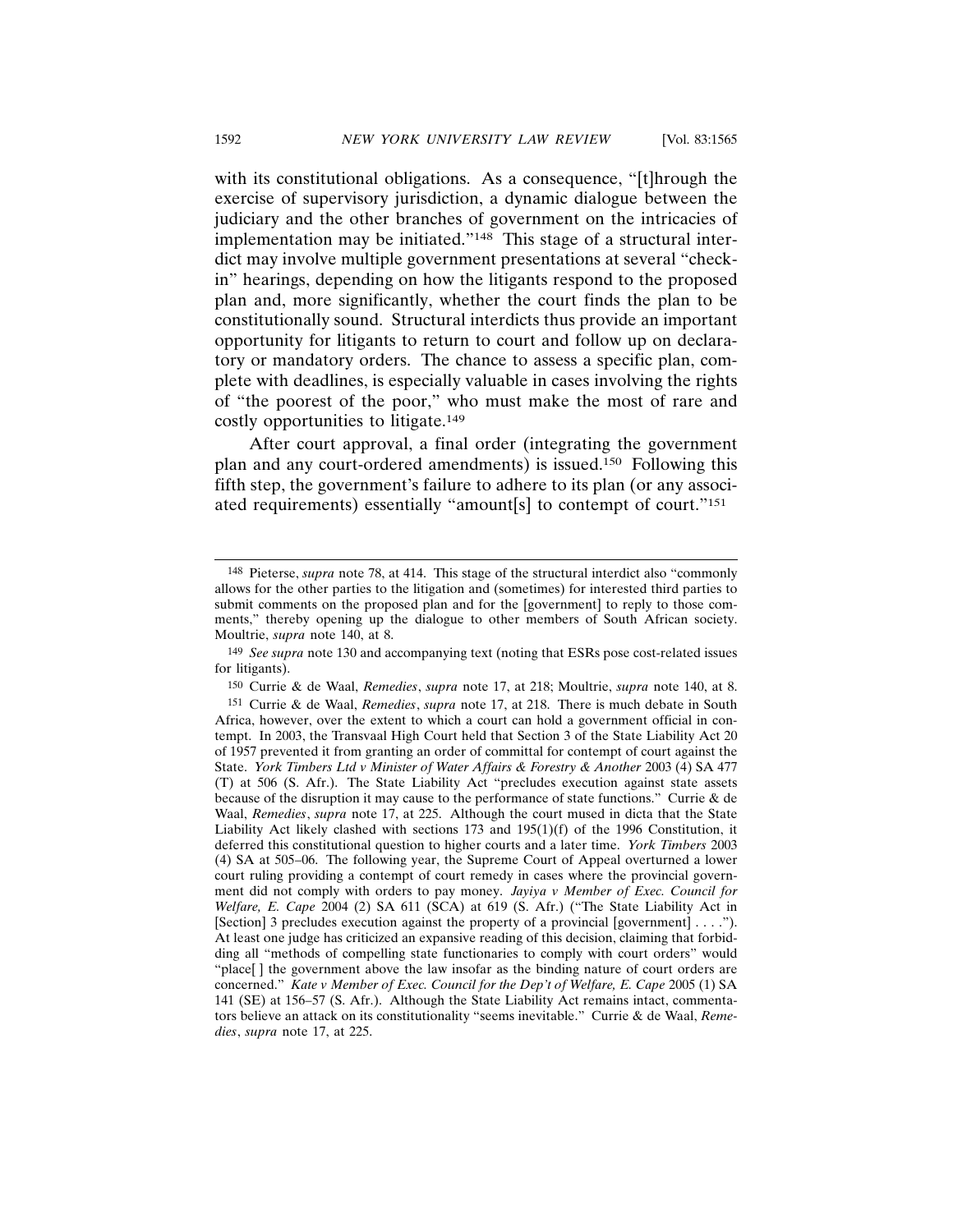## *2. Early Use of Structural Interdicts*

The Constitutional Court first acknowledged structural interdicts as a valid remedy in 1998, when it held that litigants seeking either a declaratory or mandatory order to vindicate a constitutional right could also obtain a court order that the government body in question "take appropriate steps as soon as possible to eliminate [the rights violation] and to report back to the Court in question."152

The South African High Courts and Supreme Court of Appeal have since gradually increased their use of structural interdicts. High Courts have used structural interdicts in cases involving prisoners' rights,153 welfare benefits,154 housing and evictions,155 and children's rights.156 The High Courts have also issued structural interdicts in non-ESR cases involving juvenile offenders,157 asylum seekers,158 and

154 *See Ngxuza & Others v Permanent Sec'y, Dep't of Welfare, E. Cape, & Another* 2001 (2) SA 609 (E) at 630–31 (S. Afr.) (issuing structural interdict requiring government officials to identify and list individuals whose social grants had been discontinued, provide reasons why these individuals were no longer receiving grants, identify government officials individually responsible for compliance with court order, and file affidavits in court by specified date indicating how compliance would proceed); *Magidimisi v Premier of the E. Cape & Others* 2006 JDR 0346 (B) ¶¶ 29, 33, 39, at 15–16, 21–22 (S. Afr.) (approving use of structural interdict with specific time frame for compliance in case involving government's failure to pay court-ordered money judgments from prior litigation).

155 *See City of Cape Town v Rudolph & Others* 2004 (5) SA 39 (C) at 90 (S. Afr.) (issuing structural interdict requiring City of Cape Town to deliver report under oath within four months stating steps taken to comply with obligations to provide relief for landless squatters facing eviction).

156 *See Centre for Child Law & Others v Member of Exec. Council for Educ., Gauteng, & Others* 2008 (1) SA 223 (T) at 230–31 (S. Afr.) (issuing structural interdict requiring boarding school to provide students with sleeping bags and impose perimeter and access control measures to increase student security, as well as ordering Minister of Education to submit reports outlining longer-term plans for such schools by specified deadlines).

157 *See S v Z & 23 Similar Cases* 2004 (1) SACR 400 (E) at 416–19 (S. Afr.) (writing approvingly of structural interdicts in case involving detention of juvenile offenders prior to placement at reform schools, although High Court did not formally order this remedy because South African government had already agreed to submit reports on plans for juvenile offender placement).

158 *See Kiliko & Others v Minister of Home Affairs & Others* 2006 (4) SA 114 (C) at 127–30 (S. Afr.) (determining structural interdict to be most appropriate relief before

<sup>152</sup> *Minister of Health & Others v Treatment Action Campaign & Others (No 2)* (*TAC (No 2)*) 2002 (5) SA 721 (CC) at 757 (S. Afr.) (quoting *Pretoria City Council v Walker* 1998 (2) SA 363 (CC) at 401 (S. Afr.)).

<sup>153</sup> *See Strydom v Minister of Corr. Servs. & Others* 1999 (3) BCLR 342 (W) ¶ 23, 1998 SACLR LEXIS 50 at \*52–53 (S. Afr.) (issuing structural interdict requiring government authorities to establish schedule for electrical upgrade in Johannesburg Maximum Security Prison and to reinstate prisoners' electrical appliance privileges once upgrade completed); *E N & Others v Gov't of the Republic of S. Afr. & Others* 2007 (1) BCLR 84 (D) ¶ 35, 2006 SACLR LEXIS 21 at \*64–65 (S. Afr.) (ordering State officials to immediately provide prisoners with anti-retroviral HIV/AIDS medications and submit report of steps taken to this end within short timeframe).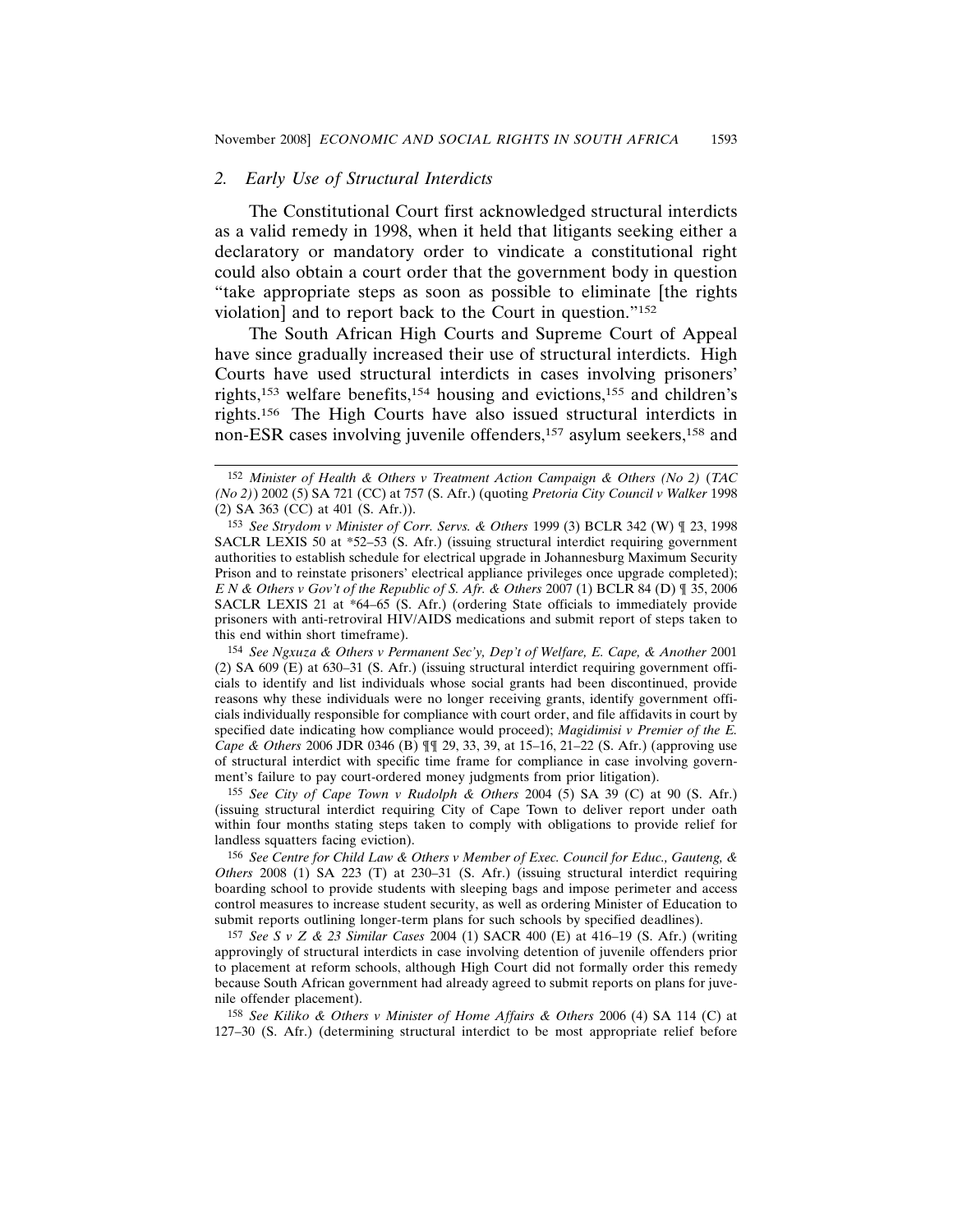"the public interest" more broadly.159 Recently, South African practitioners have written amicus briefs calling for greater reliance on structural interdicts in Bill of Rights litigation.160

The Constitutional Court has issued structural interdicts only twice, and both cases were unlike most ESR litigation.161 In *August & Another v Electoral Commission & Others*, 162 the Court found the Electoral Commission<sup>163</sup> had violated South African prisoners' right to vote.164 Conceding the Court lacked the institutional competence to rectify the constitutional wrong,165 Judge Albie Sachs directed the Electoral Commission to do so itself, requiring the Commission "to furnish an affidavit setting out the manner in which the order will be complied with" within two weeks.<sup>166</sup>

Six years after *August*, the Constitutional Court issued a second structural interdict in *Sibiya & Others v Director of Public Prosecution, Johannesburg & Others* (*Sibiya 1*).167 In the 1995 *Makwanyane* case, the Constitutional Court had declared the death penalty incon-

160 For an example of practitioner requests for structural interdicts as the appropriate remedy for specific ESR violations, see Submissions of the Amici Curiae: Community Law Centre (UWC) and the Centre on Housing Rights and Evictions (COHRE) ¶¶ 181–97, at 75–81, *Occupiers of Olivia Road, Berea Township & Others v City of Johannesburg & Others* 2008 (5) BCLR 475 (CC), 2008 SACLR LEXIS 2 (S. Afr.) (No. CCT 24/07), *available at* http://www.communitylawcentre.org.za/Court-Interventions%20/archive-of-courtinterventions/jhb-inner-city-cc.pdf (describing structural interdicts and enumerating reasons remedy most appropriate in context of this case).

161 Some South Africans have sharply criticized the Constitutional Court's hesitance to award structural interdicts. Dennis Davis, for instance, argues that by failing to issue structural interdicts, "[t]he Court has, in effect, surrendered its power of sanction of government inertia and, as a direct result, litigants have not obtained the shelter or drugs that even a cursory reading of [the Constitutional Court decisions in *Grootboom* and *TAC (No 2)*] promised in so clear a fashion." Davis, *supra* note 118, at 318.

162 1999 (3) SA 1 (CC) (S. Afr.).

163 For more information on the South African Electoral Commission and its responsibilities, see S. AFR. CONST. 1996 ch. 9, s. 190–191.

164 *August* 1999 (3) SA at 16.

166 *Id.* Though there was an element of court supervision, the *August* order may be characterized as a "soft" structural interdict because it did not require or provide for significant Constitutional Court oversight. Indeed, the Court's role in evaluating the content of the presented affidavit was implied rather than explicitly outlined.

167 2005 (5) SA 315 (CC) at 337–38 (S. Afr.).

ordering Western Cape Chief Immigration Services Officer to file, by specified deadline, detailed report indicating long-term plan for receiving and processing asylum seekers).

<sup>159</sup> *See Rail Commuter Action Group & Others v Transnet Ltd t/a Metrorail & Others (No 1)* 2003 (5) SA 518 (C) at 591 (S. Afr.) (issuing declaratory order and structural interdict requiring rail operators to submit report before court within four months detailing measures planned to protect rail commuters from violence on trains).

<sup>165</sup> After asserting the Commission's duty to "make the necessary arrangements to enable [the prisoners] to vote," the Court indicated that it did "not have the information or expertise to enable it to decide what those arrangements should be or how they should be effected." *Id.* at 17.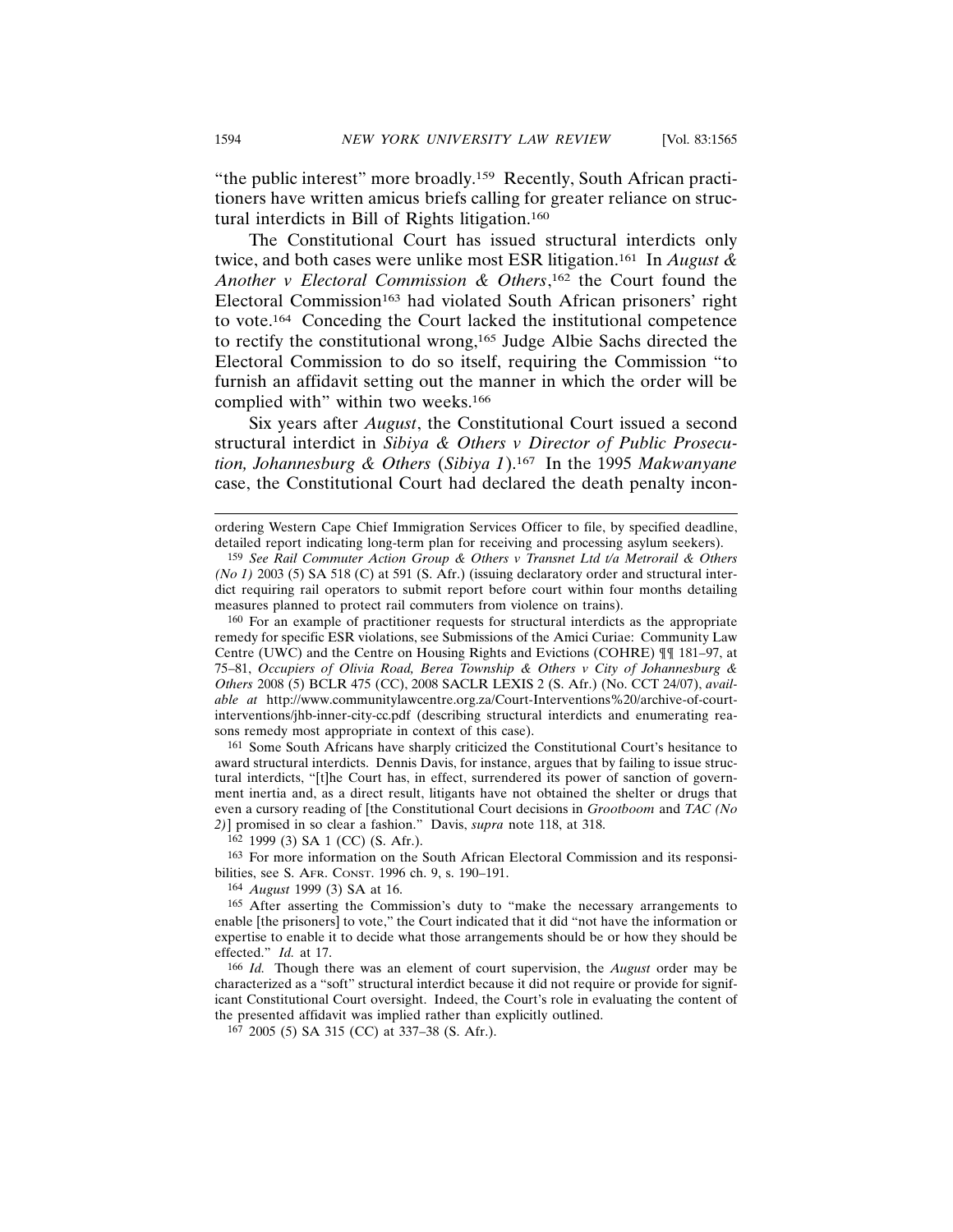sistent with the interim Constitution and ordered the substitution of lawful punishments for prisoners on death row.168 A decade later, finding that "[t]he process of the substitution of sentences has taken far too long," the *Sibiya* Court issued a structural interdict to exercise supervisory jurisdiction over the sentence-conversion process.<sup>169</sup>

Although *August* and *Sibiya* differed in several key ways from the ESR cases with which this Note is concerned,170 these cases indicate the Constitutional Court's willingness to employ structural interdicts in rights-related litigation.

#### *3. Structural Interdicts: Advantages and Limitations*<sup>171</sup>

In ESR cases, structural interdicts offer concrete benefits to both litigants and courts. The remedy preserves an active role for the judi-

170 *Sibiya*, for example, involved an extremely clear right: the right not to be punished by death. *Sibiya 1* 2005 (5) SA at 334 (noting that situation "was unique in that it was unlikely in the extreme that there would ever be a recurrence," and all that was required for resolution was replacement of now-unconstitutional death sentences). *August* concerned voting, a civil-political right not designed for progressive realization. Consequently, the Court was able (and perhaps more willing) to require immediate implementation. The right was to be exercised in one specific way (the opportunity to cast a ballot) on one particular day (the date set aside for the general election). *August & Another v Electoral Comm'n & Others* 1999 (3) SA 1 (CC) at 3, 17 (S. Afr.). A specific government body, the Electoral Commission, was responsible for the rights violation. Perhaps most important, *August* involved extending extant enfranchisement resources and procedures to a specific (and relatively small) population, rather than creating entirely new resources or procedures to accommodate a large swath of the South African population. *August* 1999 (3) SA at 16–17.

171 The benefits listed and discussed in this subsection were developed with the assistance and insight of Advocate Richard Moultrie, with whom I brainstormed about structural interdicts as a legal intern with the Legal Resources Centre's Constitutional Litigation Unit in August 2006. Our initial ideas were documented in Memorandum from Richard Moultrie & Mitra Ebadolahi to the Const. Litig. Unit of the Legal Res. Ctr.: Some Thoughts Regarding Structural Interdicts and the General Principles that May Apply in Granting and Framing Them (Aug. 18, 2006) (on file with the *New York University Law Review*). Moultrie further developed these ideas in preparation for an amicus brief to the Supreme Court of Appeal. *See* Submissions of the Amici Curiae: Community Law Centre

<sup>168</sup> *S v Makwanyane & Another* 1995 (3) SA 391 (CC) at 452–53 (S. Afr.). *Makwanyane* did not declare the death penalty retrospectively invalid, but death sentences imposed before the judgment were to be set aside and substituted by lawful punishments. *Id.*; *see also Sibiya 1* 2005 (5) SA at 322–23 (describing these aspects of *Makwanyane* decision).

<sup>169</sup> *Sibiya 1* 2005 (5) SA at 337–38. The order specified submission dates, as well as what information the government was to provide to the Court. *Id.* at 338. An extended process of government reporting to the Court ensued, culminating in a final judgment and resolution of the issue in November 2006. *See Sibiya & Others v Dir. of Pub. Prosecution, Johannesburg & Others* (*Sibiya 2*) 2006 (2) BCLR 293 (CC) ¶¶ 21–22, 2005 SACLR LEXIS 39 at \*23–24 (S. Afr.) (extending time frame for initial government response); *Sibiya & Others v Dir. of Pub. Prosecution, Johannesburg & Others* (*Sibiya 3*) 2006 (2) BCLR 293 (CC) ¶¶ 10–23 (S. Afr.) (No. CCT 45/04B), *available at* http://www.constitutionalcourt.org.za/Archimages/8604.PDF (reviewing government reports and concluding matter was resolved).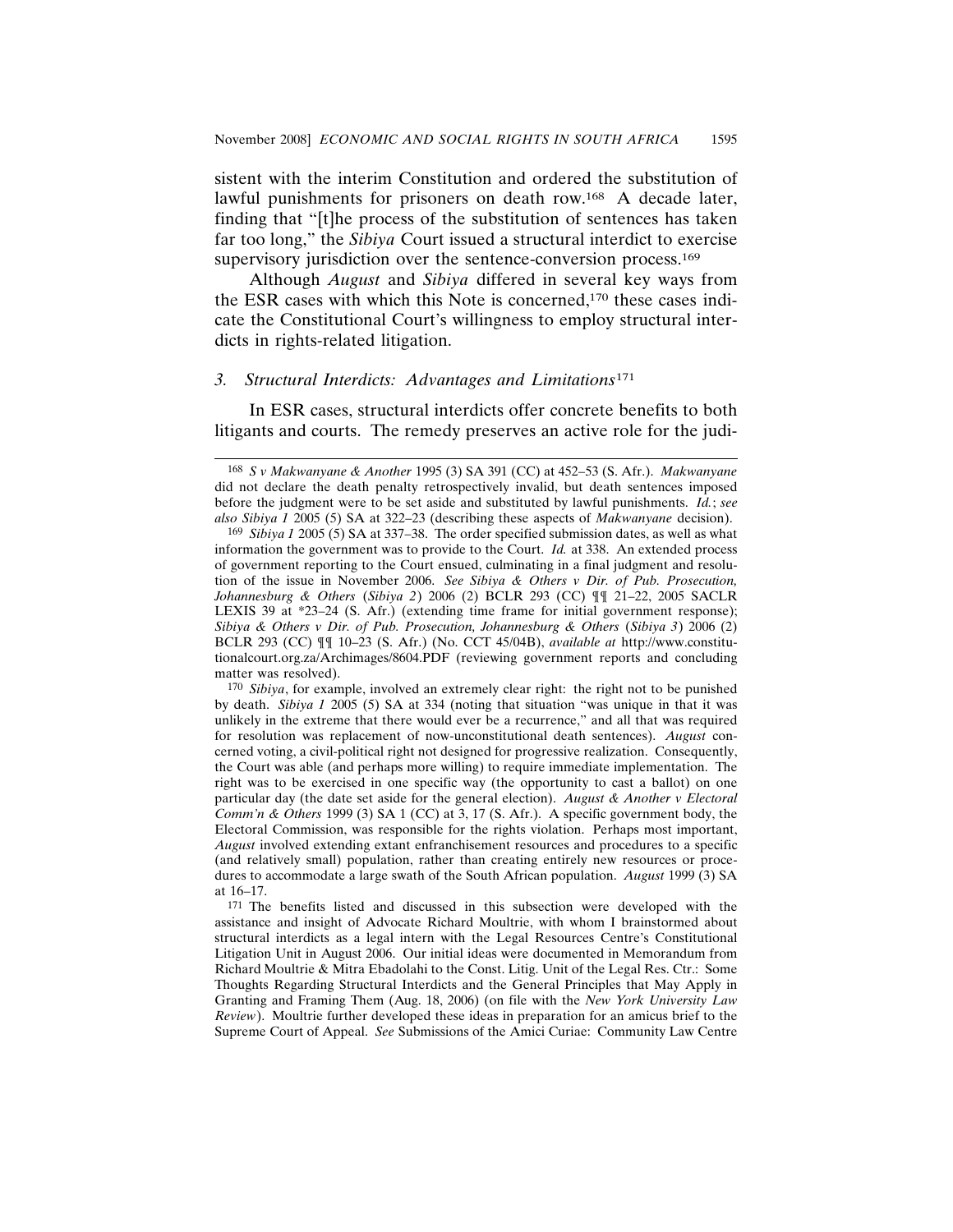ciary, yet avoids difficult separation of powers problems by requiring appropriate political actors to formulate plans for change. As such, structural interdicts circumvent institutional competence critiques; legislators and/or executive branch officials are required to take action, but are given the necessary flexibility to accommodate complex polycentric decisionmaking.

Structural interdicts preserve the courts' special role within South Africa's fledgling democracy, since the supervisory portion of this remedy allows courts to inspect proposed plans and ensure that they are not constitutionally suspect. By providing the judiciary with an effective tool to remedy Bill of Rights violations, structural interdicts bolster the political and popular integrity of the South African courts.

Structural interdicts also provide significant advantages for the political branches. The very process of formulating and presenting a plan to the courts can improve government accountability, helping officials identify which organ or department of the State is responsible for providing particular services or for ensuring access to specific rights.172 In addition, structural interdicts "have contributed to a better understanding on the part of public authorities of their constitutional legal obligations in particular areas, whilst [also assisting] the judiciary in gaining a valuable insight in the difficulties that these authorities encounter in their efforts to comply with their duties."173 The "check-in" hearings that follow the initial interdict facilitate information sharing between qualified experts and government officials grappling with critical policy decisions and may clarify the content of the ESRs at stake. In addition, structural interdicts may help authorities comply with otherwise politically unpopular constitutional obligations. An explicit court order to satisfy constitutional obligations can support government officials against pressure from small but politically powerful interest groups opposed to certain rights.

Finally, structural interdicts may provide a more fundamentally fair outcome than other remedies in ESR litigation. By requiring the

<sup>(</sup>UWC) and the Centre on Housing Rights and Evictions (COHRE) ¶¶ 85–98, at 42–48, *City of Johannesburg v Rand Properties (Pty) Ltd* 2007 (6) BCLR 643 (SCA), 2007 SACLR LEXIS 21 (S. Afr.) (No. 253/2006), *available at* http://www.communitylawcentre. org.za/Court-Interventions%20/archive-of-court-interventions/rand-properties-heads-ofarguments.pdf; *see also* Moultrie, *supra* note 140, at 12–19. I am deeply indebted to Mr. Moultrie for his insights and intellectual generosity on these points.

<sup>172</sup> *See, e.g.*, *Grootboom v Oostenberg Municipality & Others* 2000 (3) BCLR 277 (C) at 293 (S. Afr.) ("On the existing evidence it is less than clear which of the respondents within the hierarchy of government the duty to provide shelter [rests] . . . . It is to be hoped that the report, which the respondents will have to place before this Court, will clarify this aspect of the matter.").

<sup>173</sup> *Magidimisi v Premier of the E. Cape & Others* 2006 JDR 0346 (B) ¶ 29, at 15–16 (S. Afr.).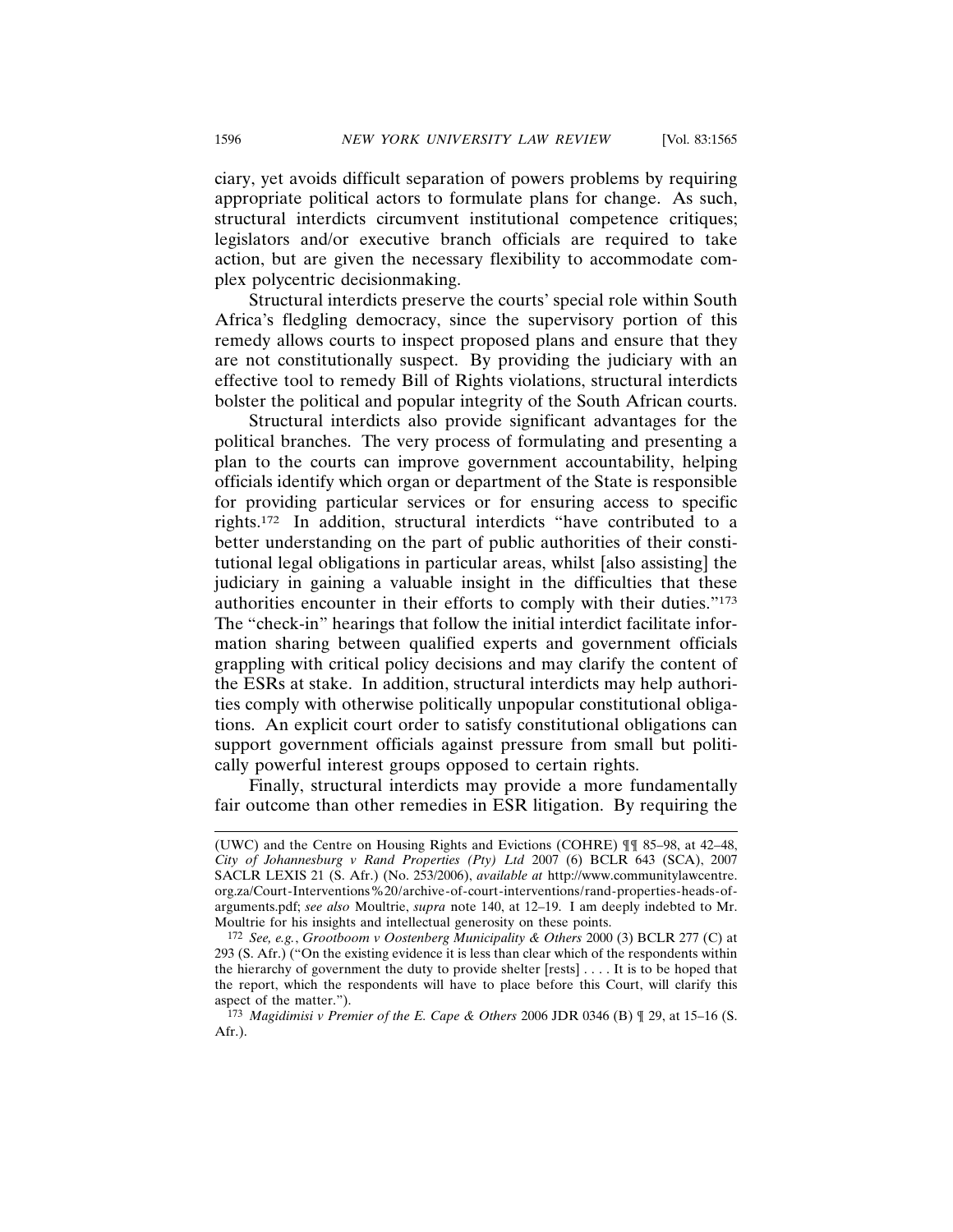responsible government officials to formulate a plan designed to operationalize the right in general, rather than just to remedy an individual violation thereof, structural interdicts can provide relief to all members of a similarly situated class—whether or not any given individual has the resources to litigate his or her own case. As such, structural interdicts do not privilege those who can afford to litigate over those who cannot, and can prevent "queue jumping"<sup>174</sup> in access to ESRs.

Yet despite these benefits, structural interdicts are not flawless remedies.175 Court supervision of government planning can lead to prohibitive enforcement costs, resource diversion, or waste, which may explain South African courts' reluctance to issue this otherwise useful remedy. A second and perhaps more serious problem is the possibility that the government actors responsible for implementing a presented plan will take no action after the plan is court approved or, worse yet, fail to submit a plan to the court in a timely fashion.176 Given the difficulties of contempt proceedings,<sup>177</sup> litigants may find themselves back at square one: Although their rights have been recognized with a declaration and a court order issued for a plan of action to be promulgated, litigants have no further follow-up mechanism to ensure that their rights are meaningfully granted if government officials do not abide by a structural interdict. Such stalemates also threaten to undermine the judiciary's credibility. Worried about judicial competence, unclear as to the content of vague rights, and concerned about limited resources, courts may continue to avoid

<sup>174</sup> "Queue jumping" refers to the concern that parties can use litigation to secure scarce socio-economic resources out of turn (i.e., in a manner that conflicts with extant government planning schemes or that dislodges others waiting for the same resources). It is particularly problematic in the context of access to land for housing; squatters overtaking vacant lots earmarked for future housing developments may be "jumping ahead" of others waiting for access without squatting. *See, e.g.*, *Modderfontein Squatters, Greater Benoni City Council v Modderklip Boerdery (Pty) Ltd (Agri SA & Legal Res. Ctr., Amici Curiae)* 2004 (6) SA 40 (SCA) at 54 (S. Afr.).

<sup>175</sup> Critics in other jurisdictions have questioned the viability and desirability of structural interdicts. Scholars like Robert Nagel and Owen Fiss have debated the institutional legitimacy of structural interdicts, which may blur the line between the traditional "judicial" function and more political action. *See, e.g.*, Gillespie, *supra* note 138, at 212–15 (citing OWEN M. FISS, THE CIVIL RIGHTS INJUNCTION 60 (1978), and Robert F. Nagel, *Controlling the Structural Injunction*, 7 HARV. J.L. & PUB. POL'Y 395, 398–99 (1984)). U.S. commentators have also claimed that structural injunctions permit too much judicial discretion and are costly remedies that reflect "moral hubris and intellectual confusion" by meddlesome judges. *Id.* at 218–19 (citation omitted).

<sup>176</sup> *See, e.g.*, *Ngxuza & Others v Permanent Sec'y, Dep't of Welfare, E. Cape, & Another* 2001 (2) SA 609 (E) at 631 (S. Afr.) (providing example in which government failed to comply with court request for affidavits by preset deadline).

<sup>&</sup>lt;sup>177</sup> *See supra* notes 117, 151 and accompanying text (observing that orders are often imprecise, making contempt finding challenging, and noting that courts have limited ability to enforce contempt orders against government agencies).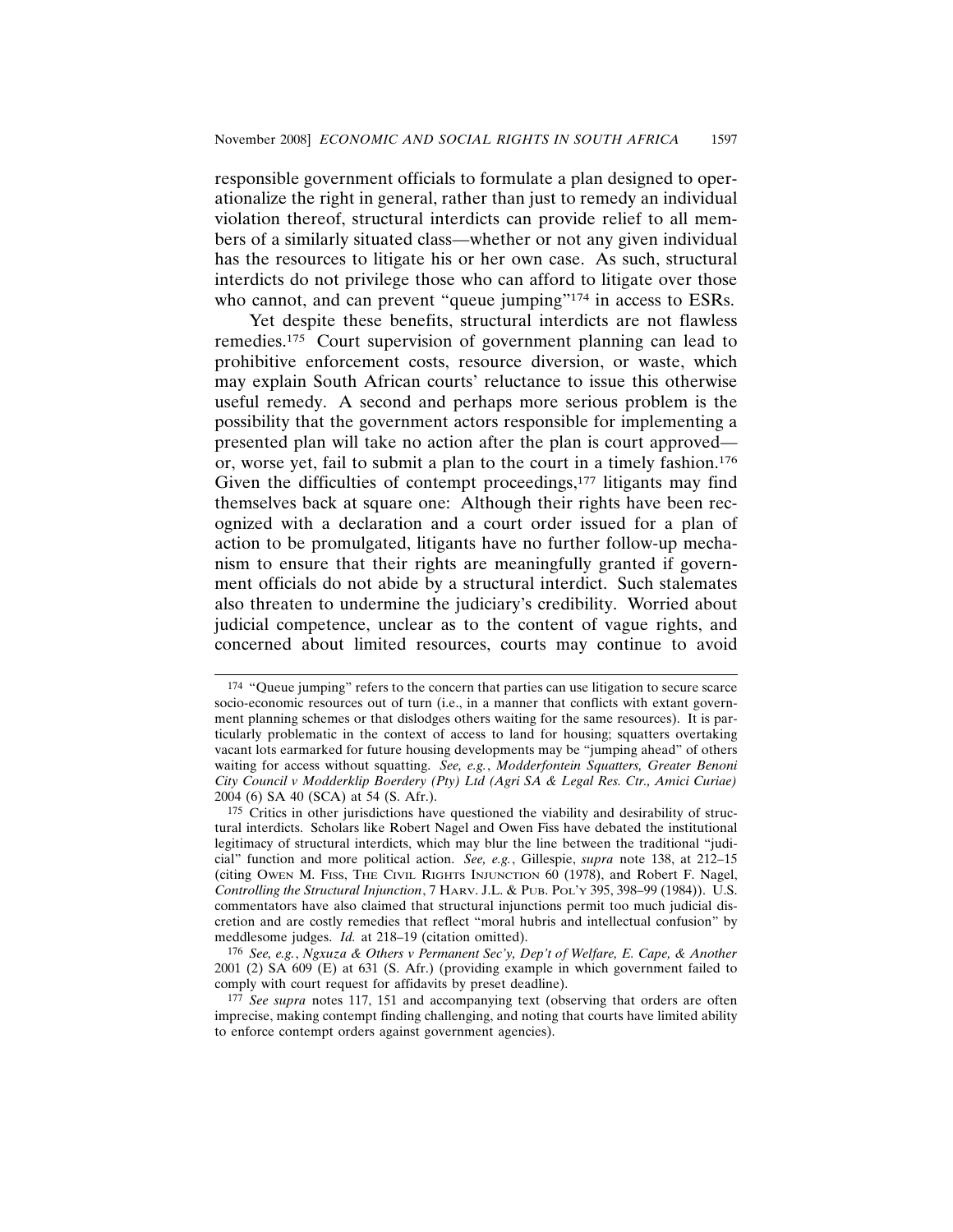orders requiring judicial supervision without additional institutional support from other actors.

It is for these reasons that judicial enforcement of ESRs is not sufficient by itself to guarantee socio-economic rights in South Africa. Rather, collaboration between the courts and other State bodies appears necessary. The South African Human Rights Commission (SAHRC) has the institutional resources and expertise needed to aid courts in implementing structural interdicts. The SAHRC can help government actors develop remedial plans before such plans are presented in court and oversee plan implementation after the followup court hearing has occurred. The SAHRC can also notify the courts when government actors breach their own plans. The next Part examines the Commission and discusses its potential role in South Africa's struggle to implement ESRs.

#### *B. A Helping Hand: The Human Rights Commission*

As postcolonial states emerged in the late 1980s and early 1990s, many adopted laws creating national institutions designed to protect and promote human rights norms.178 In South Africa, the postapartheid transition led first to constitutional and then to legislative provisions establishing a human rights commission. This Part provides a brief overview of the SAHRC before proposing a specific role for the Commission in enhancing judicial enforcement of ESRs.

# *1. Overview of the Commission*

Chapter Nine of the Final Constitution of 1996 established six "State Institutions Supporting Constitutional Democracy"179 in South Africa. Of these so-called Chapter Nine Institutions, the SAHRC is often regarded as "the first among equals."180

The SAHRC is charged with promoting respect for human rights and the "protection, development and attainment of human rights," as

<sup>178</sup> By 2000, Human Rights Watch counted twenty-four African countries with provisions for national human rights commissions. *See* HUMAN RIGHTS WATCH, PROTECTORS OR PRETENDERS? GOVERNMENT HUMAN RIGHTS COMMISSIONS IN AFRICA 1 (2001), *available at* http://www.hrw.org/reports/2001/africa/overview/summary.html.

<sup>179</sup> The six State Institutions Supporting Constitutional Democracy are the Public Protector; the South African Human Rights Commission (SAHRC); the Commission for the Promotion and Protection of the Rights of Cultural, Religious and Linguistic Communities; the Commission for Gender Equality; the Auditor-General; and the Electoral Commission. *See* S. AFR. CONST. 1996 ch. 9, s. 181–194.

<sup>180</sup> Jonathan Klaaren, *South African Human Rights Commission*, *in* CONSTITUTIONAL LAW OF SOUTH AFRICA 24C-2, 24C-2 (Stuart Woolman et al. eds., 2d ed. 2005). Despite its preeminent status, however, there "has been a curious dearth of empirical and critical work on the South African Human Rights Commission." *Id.* at 24C-3.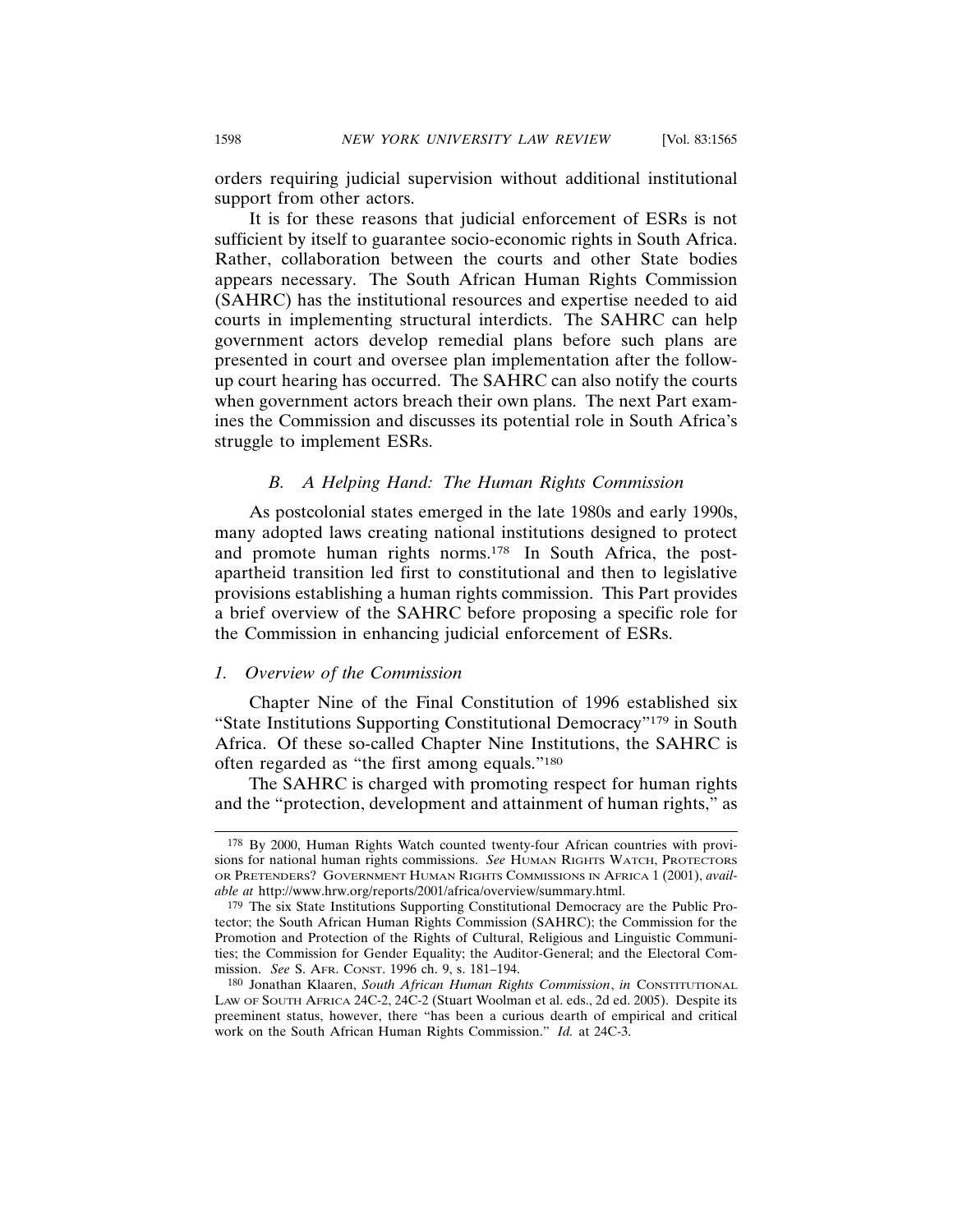well as with monitoring and assessing "the observance of human rights in the Republic."181 To fulfill these responsibilities, the SAHRC can investigate and report on the observance of human rights, "take steps to secure appropriate redress where human rights have been violated," conduct research, and educate the public.<sup>182</sup> Unlike other Chapter Nine Institutions, the SAHRC has express litigation powers to initiate cases or join pending cases as amicus curiae.183 The Human Rights Commission Act (HRCA)184—the Commission's implementing legislation—grants the Commission broad investigative powers, including authority to subpoena individuals,185 to enter and search premises, and to remove relevant evidence from such premises.186 The SAHRC may also investigate individual complaints of human rights abuses filed before it. However, its findings in these matters are not binding on the parties, and if ignored, it must approach the courts for enforcement assistance.187 Finally, the Com-

184 The HRCA was enacted prior to the creation of the Final Constitution of 1996 to implement the interim Constitution's preliminary proposal for a national human rights commission. Sections 184(2) and (4) of the Final Constitution, respectively, provide "the powers, as regulated by national legislation, necessary" for the SAHRC to fulfill its responsibilities, and indicate that the Commission "has the additional powers and functions prescribed by national legislation." S. AFR. CONST. 1996 ch. 9, s. 184(2), (4). Although the Commission evolved between the interim and Final Constitutions, the HRCA remains the primary source of the Commission's legal authority, along with the Constitution itself. *See* Klaaren, *supra* note 180, at 24C-6 ("The powers and functions of the SAHRC flow primarily from the Final Constitution and from the Commission's establishment legislation.").

185 HRCA Section 9 governs investigations. The SAHRC may

require any person by notice in writing . . . in relation to an investigation, to appear before it at a time and place specified in such notice and to produce to it all articles or documents in the possession or custody or under the control of any such person and which may be necessary in connection with that investigation: Provided that such notice shall contain the reasons why such person's presence is needed and why any such article or document should be produced.

HRCA s.  $9(1)(c)$ . Failure to comply with Section 9 can subject a summoned individual to a fine or term of imprisonment. *Id.* s. 18(a)–(j).

186 HRCA Section 10 sets forth provisions governing the entrance to and search of premises, as well as the attachment and removal of articles from said premises, in the course of SAHRC investigations. *Id.* s. 10(1)–(3).

187 *See* Klaaren, *supra* note 180, at 24C-7 (noting that although Commission decisions are not binding, they occasionally have been treated as such).

<sup>181</sup> S. AFR. CONST. 1996 ch. 9, s. 184(1).

<sup>182</sup> *Id.* s. 184(2).

<sup>183</sup> *See* Human Rights Commission Act 54 of 1994 (HRCA) s. 7(1)(e) (noting that Commission "may bring proceedings in a competent court or tribunal in its own name, or on behalf of a person or a group or class of persons"); *see also* Klaaren, *supra* note 180, at 24C-8 ("In terms of its establishment Act, the SAHRC has express litigation powers."). Generally, however, the Commission litigates only "if the legal principle established would promote human rights or if the decision would impact on a large segment of society." Karthy Govender, *The South African Human Rights Commission*, *in* THE POST-APARTHEID CONSTITUTIONS, *supra* note 20, at 589.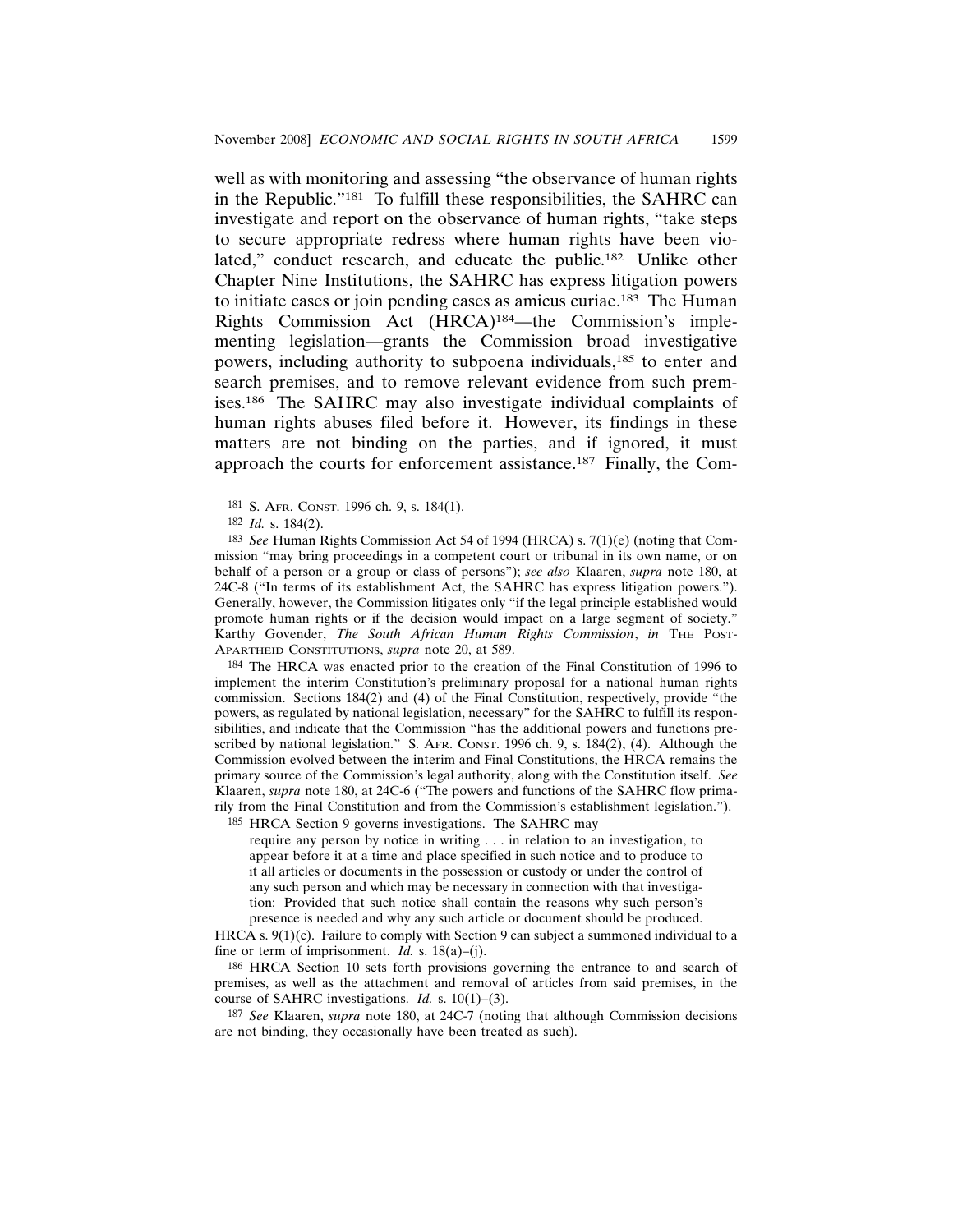mission is authorized to publish any of its investigative findings in addition to its regular reports.188

Chapter Nine Institutions are considered "organ[s] of state,"189 and are accountable to the public through, for example, constitutionally required annual reports to the National Assembly.190 However, they are *not* "within the national sphere of government"191 and are designed to be financially and administratively autonomous.192 In other words, Chapter Nine Institutions are politically independent.193

Structurally, the SAHRC is divided into two sections:<sup>194</sup> the Commission (responsible for policy formulation, led by an appointed Chairperson and staffed with up to ten other expert Commissioners)<sup>195</sup> and the Secretariat (responsible for policy implementation, headed by a Chief Executive Officer).<sup>196</sup> The Secretariat contains six operational programs: Legal Services; Research and Documentation; Education, Training and Advocacy; Information and Communication;

191 Klaaren, *supra* note 180, at 24C-13.

192 *Id.* at 24C-13 to -14 (reviewing Constitutional Court decisions defining contours of Chapter Nine Institutions' "independence"). Govender notes that although the SAHRC is housed for budgetary purposes under the Department of Justice, "political departments . . . do not bear responsibility and political accountability for [Chapter 9] institutions." Govender, *supra* note 183, at 580.

193 *See* S. AFR. CONST. 1996 ch. 9, s. 181(2) ("These institutions are independent . . . ."). Each institution, including the SAHRC, is constitutionally mandated to be impartial and to "exercise [its] powers and perform [its] functions without fear, favour or prejudice." *Id.*

194 Klaaren, *supra* note 180, at 24C-5 (noting that Commission sets out policy while Secretariat implements it).

195 Section 3(1) of the Human Rights Commission Act 54 of 1994 (HRCA) establishes the terms of membership for "[t]he members of the Commission referred to in section 115(1) of the [interim] Constitution." That section of the interim Constitution states that the SAHRC shall "consist of a chairperson and 10 members." S. AFR. (Interim) CONST. 1993 ch. 8, s. 115(1). Although Chapter 9 of the 1996 Constitution does not specifically address the number of Commissioners, some descriptions of the SAHRC note that the Commission may consist of up to ten Commissioners. *E.g.*, SouthAfrica.info, Human Rights Commission, http://www.safrica.info/public\_services/citizens/your\_rights/sahrc.htm (last visited Sept. 27, 2008). The SAHRC itself notes that it "derives its powers from the Constitution and the [HRCA]." S. Afr. Human Rights Comm'n, About the SAHRC, http://www.sahrc.org.za/sahrc\_cms/publish/cat\_index\_88.shtml (last visited Sept. 27, 2008). However, the SAHRC's website currently lists only five Commissioners. S. Afr. Human Rights Comm'n, Commissioners, http://www.sahrc.org.za/sahrc\_cms/publish/cat\_index\_61. shtml (last visited Sept. 27, 2008).

196 *See generally* S. Afr. Human Rights Comm'n, About the SAHRC, Structure, Secretariat, http://www.sahrc.org.za/sahrc\_cms/publish/cat\_index\_62.shtml (last visited Sept. 27, 2008) (presenting background information, mission statement, basic structure, functions, and governing principles of SAHRC).

<sup>188</sup> *See* HRCA s. 15.

<sup>189</sup> Klaaren, *supra* note 180, at 24C-13.

<sup>190</sup> S. AFR. CONST. 1996 ch. 9, s. 181(5) ("These institutions are accountable to the National Assembly, and must report on their activities and the performance of their functions to the Assembly at least once a year.").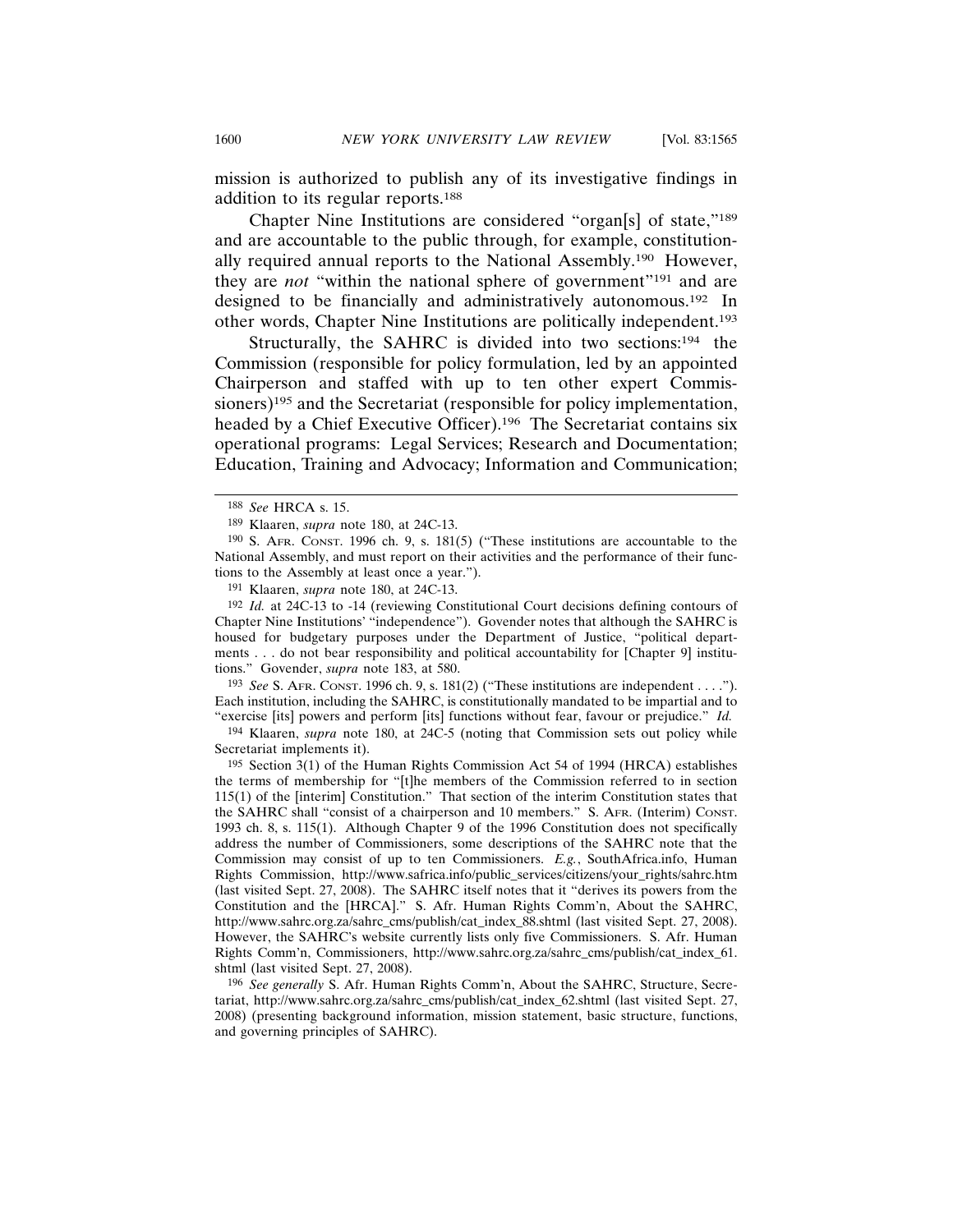Parliamentary Liaison and Legislation and Treaty Body Monitoring; and Finance and Administration.197 Provincial SAHRC offices also exist to ensure wide public access to the Commission's services.198 Between 2001–2002 and 2006–2007, the SAHRC's budget increased from 32.7 million rand to 49.2 million rand; it is projected to be 60.6 million rand for 2008–2009.199

The President of South Africa, on recommendations from the National Assembly, appoints the SAHRC's expert commissioners;200 removal is effected only after a finding of "misconduct, incapacity or incompetence" by a National Assembly committee and the adoption of an Assembly resolution calling for removal.201

The HRCA prohibits any other person or "organ of state" from interfering with the SAHRC's duties and functions and demands that "[a]ll organs of state shall afford the Commission such assistance as may be reasonably required for the protection of the independence, impartiality and dignity of the Commission."202

For the past decade, the SAHRC has focused primarily on two action areas: combating racism and promoting socio-economic rights.203 Yet besides publishing periodic Economic and Social Rights Reports,204 the SAHRC has failed to fulfill its potential as an institu-

200 Specifically, the National Assembly is constitutionally required to recommend persons "nominated by a committee of the Assembly proportionally composed of members of all parties represented in the Assembly" and then approved by a majority of all Assembly members. *See* S. AFR. CONST. 1996 ch. 9, s. 193 (establishing appointment procedures).

201 *See id.* s. 194 (establishing removal procedures). Although this section provides that the "President . . . must remove a person from office," the real removal power resides in the National Assembly, which may effectively dictate presidential action by adopting the requisite resolution. *Id.* s. 194(3)(b) (emphasis added). Commissioner removals may be subject to judicial review. *See generally* Govender, *supra* note 183, at 575–79 (providing detailed discussion of nature of removal action and arguing that judicial-type processes are required to ensure fair and independent removal decisions).

 $202$  Human Rights Commission Act 54 of 1994 (HRCA) s. 4(2), (3).

<sup>197</sup> *Id.*

<sup>198</sup> *See* S. Afr. Human Rights Comm'n, Contacts, http://www.sahrc.org.za/sahrc\_cms/ publish/cat\_index\_19.shtml (last visited Sept. 27, 2008) (listing regional offices).

<sup>199</sup> *See* PARLIAMENT OF THE REPUBLIC OF S. AFR., REPORT OF THE *Ad Hoc* Committee on the Review of Chapter 9 and Associated Institutions: A Report to the National Assembly of the Parliament of South Africa 183–84 (2007), *available at* http://www. parliament.gov.za/content/chapter\_9\_report.pdf [hereinafter REPORT ON CHAPTER 9 INSTI-TUTIONS]. By way of comparison, the projected 2008–2009 budget for the Commission for the Promotion and Protection of the Rights of Cultural, Religious and Linguistic Communities is 18.5 million rand, *id.* at 142, and 44.2 million rand for the Commission on Gender Equality, *id.* at 161.

<sup>203</sup> Klaaren, *supra* note 180, at 24C-4.

<sup>204</sup> The SAHRC has published six ESR reports to date, released on a sporadic schedule (1997–1998, 1998–1999, 1999–2000, 2000–2002, 2002–2003, and 2003–2006). The reports synthesize case law, legislation, and information on various ESRs received from government agencies, and typically contain individual chapters dedicated to each major socio-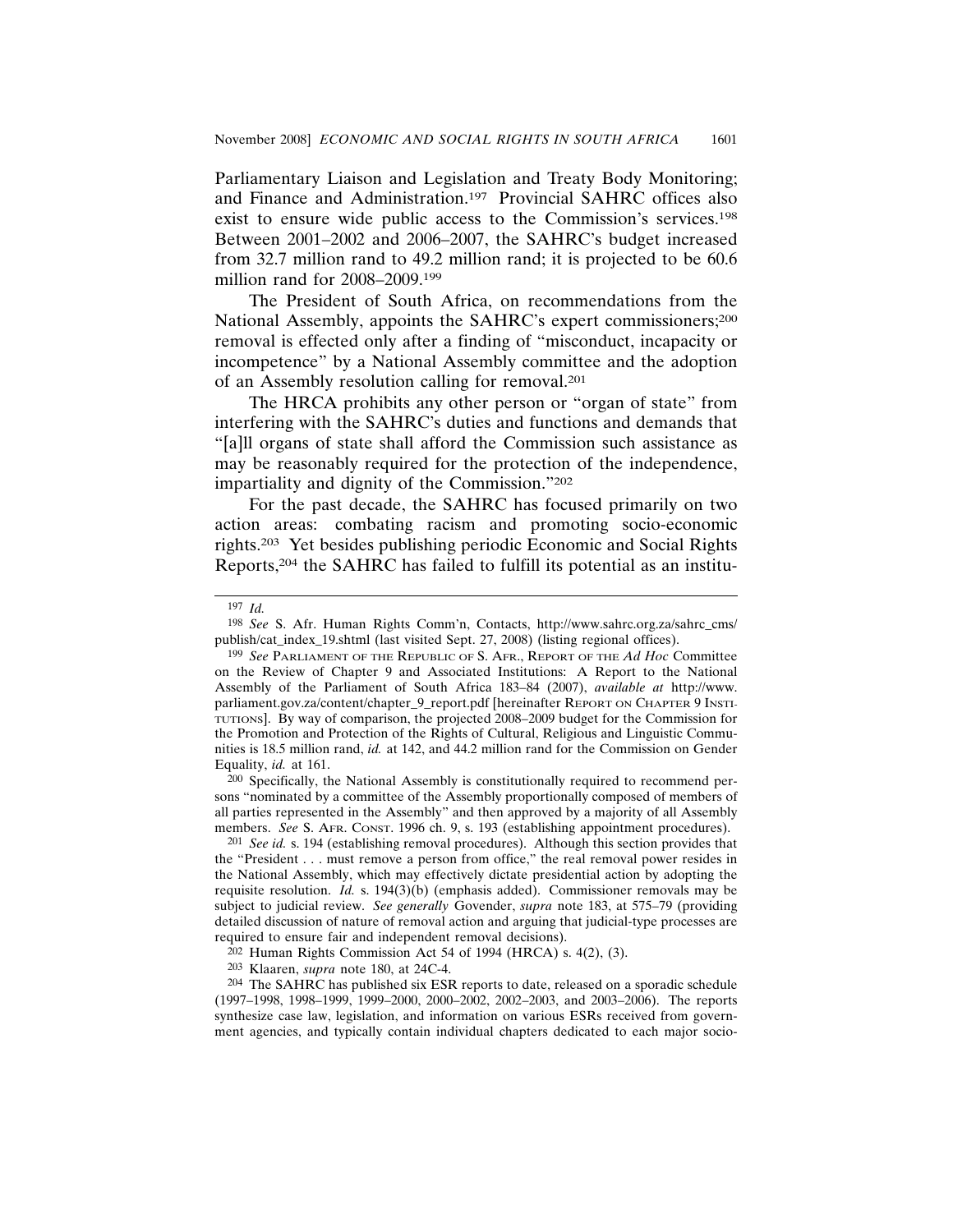tion capable of advancing ESRs. A recent public opinion poll indicates that only twenty-nine percent of South Africans without a formal education, and only forty-five percent of those with a primary education, are even aware that the Commission exists.205 These figures are some indication that the Commission is failing to champion the interests of South Africa's most marginalized populations adequately.206 The next Part proposes a new role for the SAHRC—one in line with the Commission's constitutional and statutory mandate in improving judicial enforcement of economic and social rights.

#### *2. The Commission's Potential Role in Enforcement of ESRs*

The foregoing discussion established structural interdicts' limitations and the SAHRC's powers and areas of expertise. This Part posits that the Commission's involvement in ESR cases where a structural interdict is issued can make this remedy more effective, ultimately enhancing judicial enforcement of socio-economic rights in South Africa.

The proposal is as follows: When a court decides that a structural interdict is the appropriate remedy in an ESR case, it should order government actors<sup>207</sup> to formulate a plan for future compliance with the SAHRC's assistance. The SAHRC would thus help government actors craft an action plan that adequately remedies the rights violations identified in the declaratory portion of the court order.208 In this way, the SAHRC may alleviate institutional competence concerns; if courts are confident that the Commission and the appropriate arm of government will work together to find a concrete, viable solution,209

economic right. The SAHRC analyzes budgets dedicated to particular ESRs, critiques extant policies, and offers various recommendations for change. All reports are available at S. Afr. Human Rights Comm'n, Economic and Social Rights, http://www.sahrc.org.za/ sahrc\_cms/publish/cat\_index\_28.shtml (last visited Sept. 27, 2008).

<sup>205</sup> *See* REPORT ON CHAPTER 9 INSTITUTIONS, *supra* note 199, at 259.

<sup>206</sup> Since the Commission's mandate includes an individual complaints mechanism, and since people who are unaware that the Commission exists will not lodge such complaints when their rights are violated, these figures indicate that the Commission is failing to reach some of the weakest South Africans—the population the SAHRC should target most.

<sup>207</sup> Although this discussion assumes ESR violations are committed by government actors, the proposal for greater SAHRC involvement can be extended to improve judicial enforcement against nongovernmental rights violators as well.

<sup>208</sup> That is, at step one of the structural interdict. *See supra* note 142 and accompanying text.

<sup>209</sup> Of course, any such solution must account for polycentric, budget, timeframe, and related considerations. *See supra* notes 89–94 and accompanying text.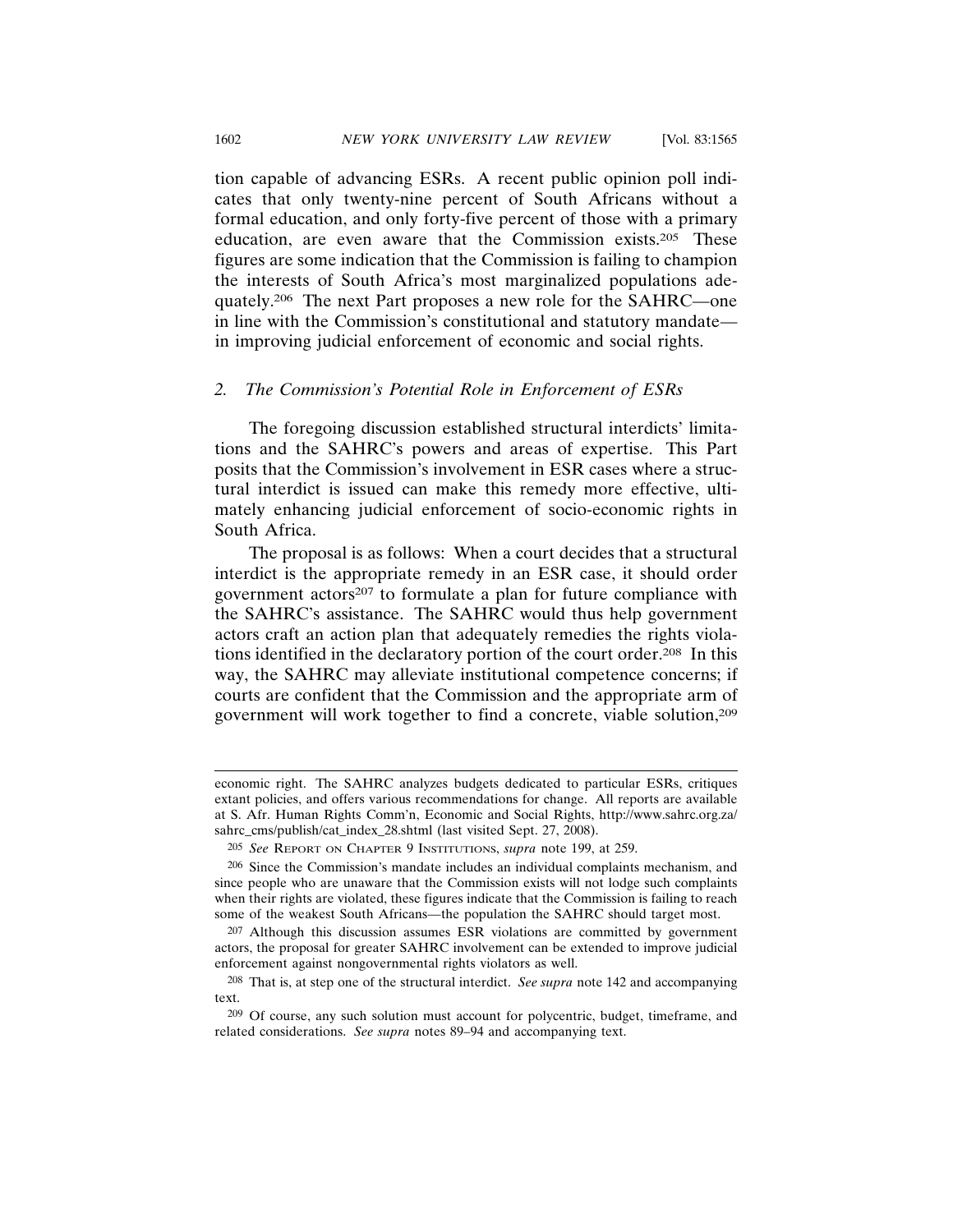then judges can simply focus on accurately identifying a rights violation.210

Once a plan is prepared, the SAHRC can ensure that the government provides sufficient and accurate information to the court. Given its expertise in ESRs, the Commission can also help the court identify potential weaknesses in the government proposal presented for evaluation.211

Perhaps most importantly, the Commission can follow up on plan implementation after a government proposal is court-approved. It can do so, for instance, by appointing a liaison to oversee government action (or lack thereof) and to report to the court at regular intervals.212 The SAHRC would thereby alleviate the court's burden of ongoing supervision in ESR cases and reduce the judiciary's enforcement costs, all while holding government officials accountable to proposed plans. If the government misses deadlines, the Commission liaison notifies the court, which can facilitate the initiation of contempt or constitutional damages proceedings.213 The SAHRC should also issue a declaration explaining the government's failures and publicizing intransigence or incompetence. The threat of such "bad press" may make government actors more conscientious in advancing ESRs.

On the whole, the proposal would improve the status quo. Presently, government actors can neglect to implement court-approved plans, forcing litigants either to reappear in court or to live with an unenforced order merely declaring that they "have" socio-economic rights. By contrast, with structural interdicts and the SAHRC's involvement, various government branches and State organs would work together to create meaningful plans of action, progressively realizing ESRs.

Several considerations merit discussion. First, one may wonder whether the SAHRC itself has the institutional legitimacy to participate in judicial proceedings or to take government actors to task. However, the Commission is constitutionally empowered to "protect"

<sup>210</sup> Courts thus retain their constitutional authority to declare rights violations (step one) and mandate government compliance with constitutional responsibilities (step two). *See supra* notes 142–43 and accompanying text.

<sup>211</sup> This evaluation is step four of the structural interdict. *See supra* notes 148–49 and accompanying text.

<sup>212</sup> *See* Klaaren, *supra* note 180, at 24C-10 ("[A]n enhanced supervisory role for the SAHRC may be necessary to ensure effective rights enforcement.").

<sup>213</sup> As noted *supra* note 151, it has thus far been impossible to hold intransigent South African officials in contempt. That said, the Commission's role in publicizing government responses to court orders may increase public awareness of noncompliance and create the necessary popular support to change South Africa's contempt rules in a way that would improve government accountability.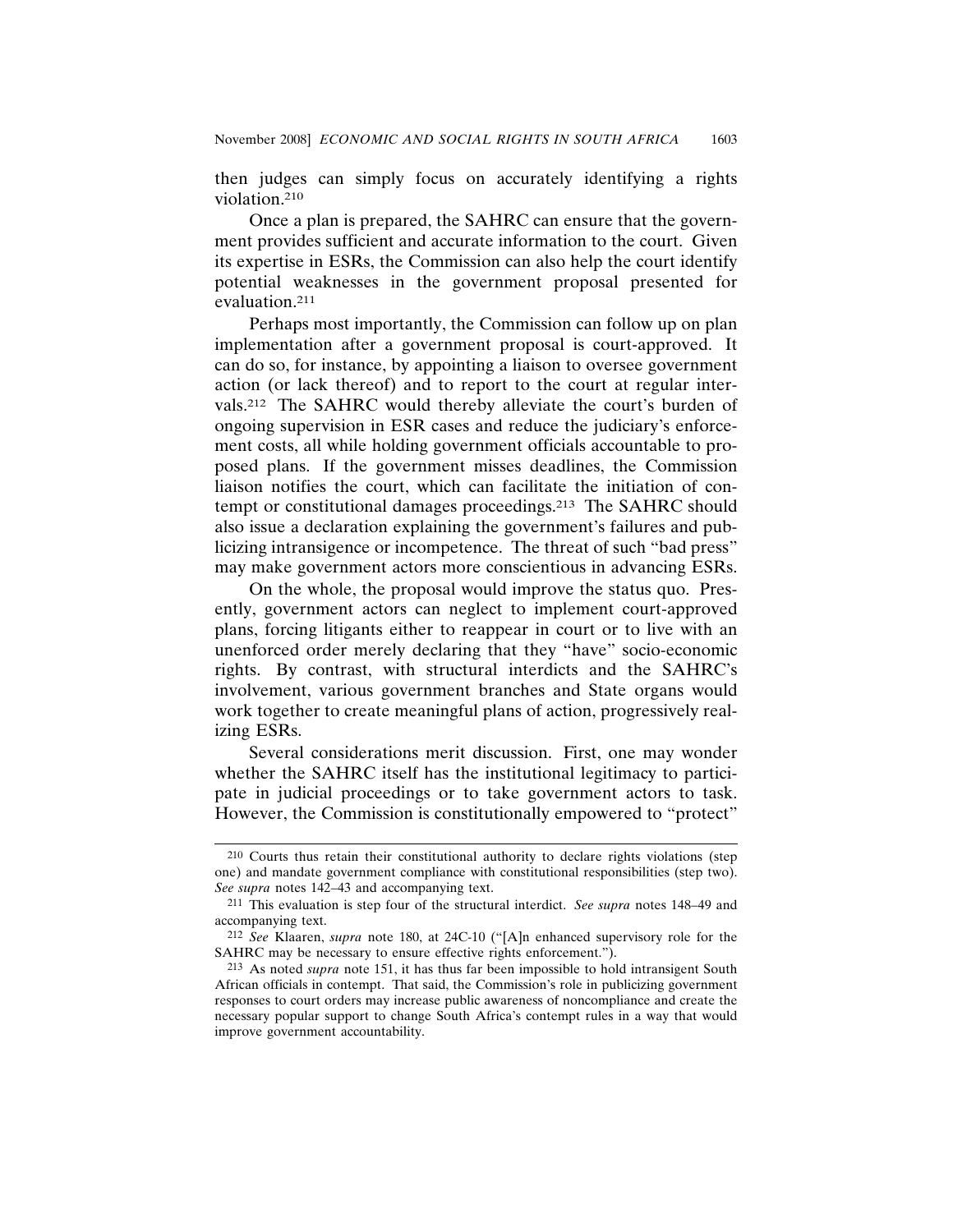and to "promote" ESRs; these mandates include remedies and enforcement.214 The Chapter Nine Institutions, including the SAHRC, "are a central part of a uniquely South African scheme of constitutional structuring and separation of powers," one that envisions a role for independent institutions as well as the judiciary in enforcing human rights.215 The Constitution thus establishes "the complementarity of the SAHRC and the Constitutional Court."216 Each institution is "designed to protect and to promote respect for human rights."<sup>217</sup> Although the SAHRC is independent, its Commissioners are appointed by democratically elected legislators, further bolstering its legitimacy. Finally, both the Final Constitution<sup>218</sup> and the HRCA219 require other branches of government to cooperate fully with the Commission as it seeks to fulfill its mandate. Since the SAHRC is staffed by experts appointed on the basis of demonstrated knowledge of particular rights (or by committee members appointed by these experts themselves), it also has the competence necessary to participate in judicial enforcement of ESRs.

Budget limitations must be acknowledged and rectified if this proposal is to be viable. The SAHRC's involvement will lessen the courts' institutional enforcement costs but increase the Commission's expenses. The establishment of a new enforcement department within the Secretariat, the staffing of this department with special court liaisons, and the research and monitoring assistance the Commission is to provide to the courts will not be cheap. Yet the government is constitutionally obligated to appropriate sufficient funds for the SAHRC to fulfill its mandate;<sup>220</sup> if this proposed enforcement role is viewed as

<sup>214</sup> *See supra* notes 55–56 and accompanying text (explaining content of duties to "protect" and "promote"); *see also* Klaaren, *supra* note 180, at 24C-11 ("As creatures of the Final Constitution, the SAHRC and the other Chapter 9 Institutions enjoy a status and an authority that can potentially override unconstitutional legislative provisions.").

<sup>215</sup> Klaaren, *supra* note 180, at 24C-11.

<sup>216</sup> *Id.* at 24C-12.

<sup>217</sup> *Id.*

<sup>218</sup> *See* S. AFR. CONST. 1996 ch. 9, s. 181(3) ("Other organs of state, through legislative and other measures, must assist and protect these institutions to ensure the independence, impartiality, dignity and effectiveness of these institutions.").

<sup>219</sup> *See* Human Rights Commission Act 54 of 1994 (HRCA) s. 4(3) ("All organs of state shall afford the Commission such assistance as may be reasonably required for the protection of the independence, impartiality and dignity of the Commission."); *see also id.* s. 6 ("The Commission may, at any time, approach either the President or Parliament with regard to any matter relating to the exercising of its powers or the performance of its duties and functions.").

<sup>220</sup> The Constitutional Court has held that "independence" includes financial independence, which requires sufficient funding for an institution to discharge its obligations and duties. *See* Govender, *supra* note 183, at 580 (citing *New Nat'l Party of S. Afr. v Gov't of the Republic of S. Afr. & Others* 1999 (3) SA 191 (CC) (S. Afr.)).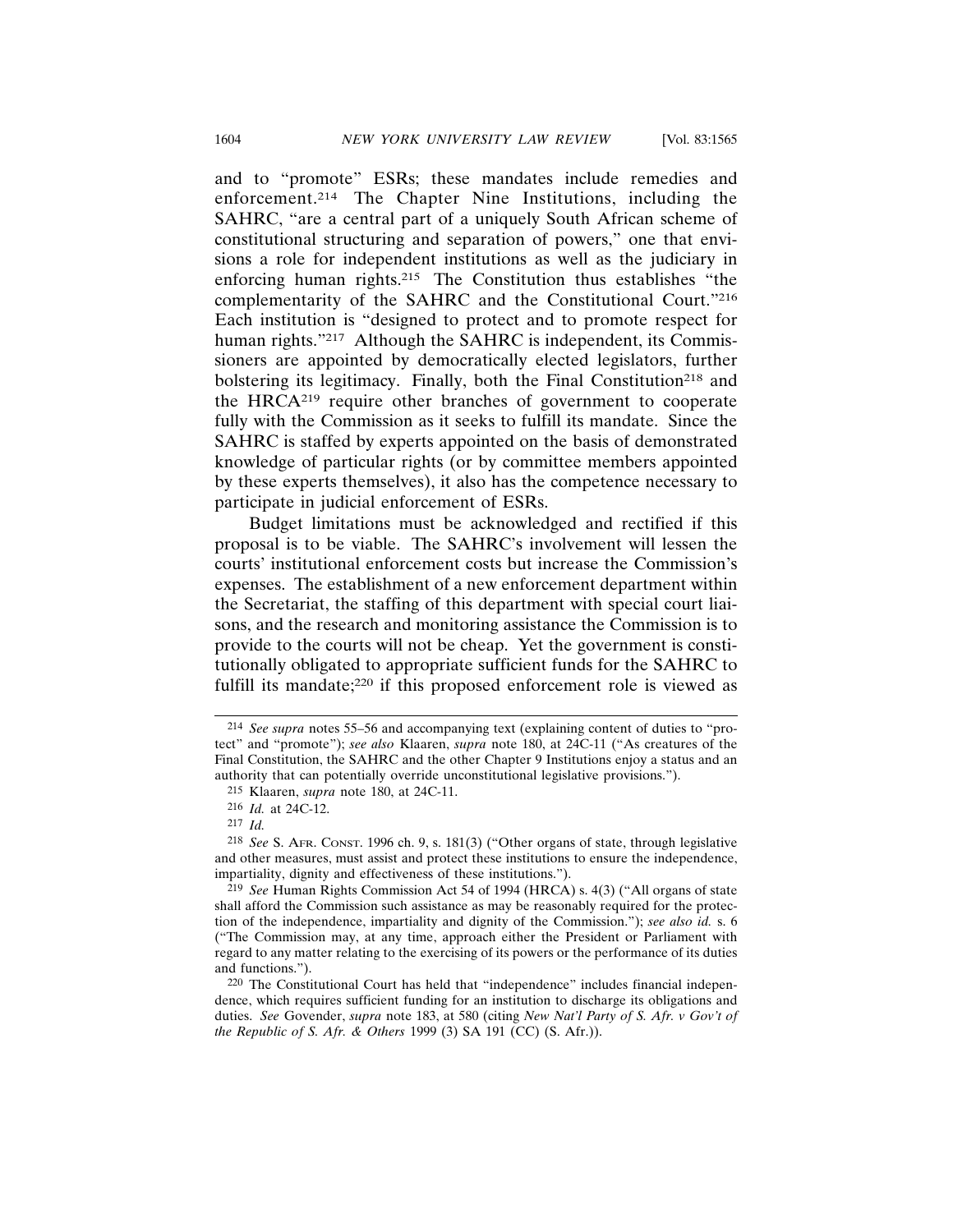part of that mandate (which, as argued above, it should be), then additional resources must be made available.

Even with additional resources, the SAHRC may need to adjust the relative energies dedicated to its various activities. For instance, some research efforts may need to be shifted from report generation to the monitoring and enforcing of remedies. In key cases involving large numbers of marginalized litigants, this allocation of time and capabilities may actually go further toward fulfilling the SAHRC's mandate.

Finally, some may fear that involvement with judicial enforcement of ESRs will affect the SAHRC's independence. For instance, the appointment or removal of Commissioners might become politicized, or the Commission's budget might be threatened or cut. Again, however, the constitutionally mandated structure of the Commission guards against such transgressions. Since appointed Commissioners must be approved by a majority of the National Assembly (i.e., democratically elected legislators), South African voters retain a political check on the process.221 Removals are sharply limited and subject to judicial review.<sup>222</sup> The legislature is constitutionally required to fund the SAHRC; if made public, the withholding or cutting of funds for obviously political reasons could generate political pressure for change. If these political checks fail, threat of suit against government officials for encroaching on the SAHRC's independence (thus violating the Constitution) might also be available.

Of course, the successful implementation of these proposals will require the creation of adequate procedural mechanisms—both to protect the rights of third parties not before the court and to regulate the outsourcing of certain judicial functions to other institutional actors.223 Standing rules and class certification guidelines, for example, may safeguard third party rights.224 Meanwhile, lessons learned through public interest litigation efforts elsewhere may pro-

<sup>221</sup> *See supra* note 200 and accompanying text.

<sup>222</sup> *See supra* note 201 and accompanying text.

<sup>223</sup> I am indebted to Professor Meg Satterthwaite for bringing these considerations to my attention.

<sup>&</sup>lt;sup>224</sup> Charles Sabel and William Simon describe another approach. They posit that in more recent U.S. public interest litigation, the terms of remedies are provisional and

are expected to be renegotiated in light of experience. Thus, a critical element of the [remedy] is the establishment of participatory processes for such renegotiation. The task of identifying affected interests and inducing their participation does not need to be fully accomplished at the outset. New constituencies will appear in the course of implementation, and because the rules are revisable, these constituencies will have an opportunity to challenge them.

Sabel & Simon, *supra* note 138, at 1097–98. As such, the flexibility of the adopted *remedy* may also serve to protect third-party interests.